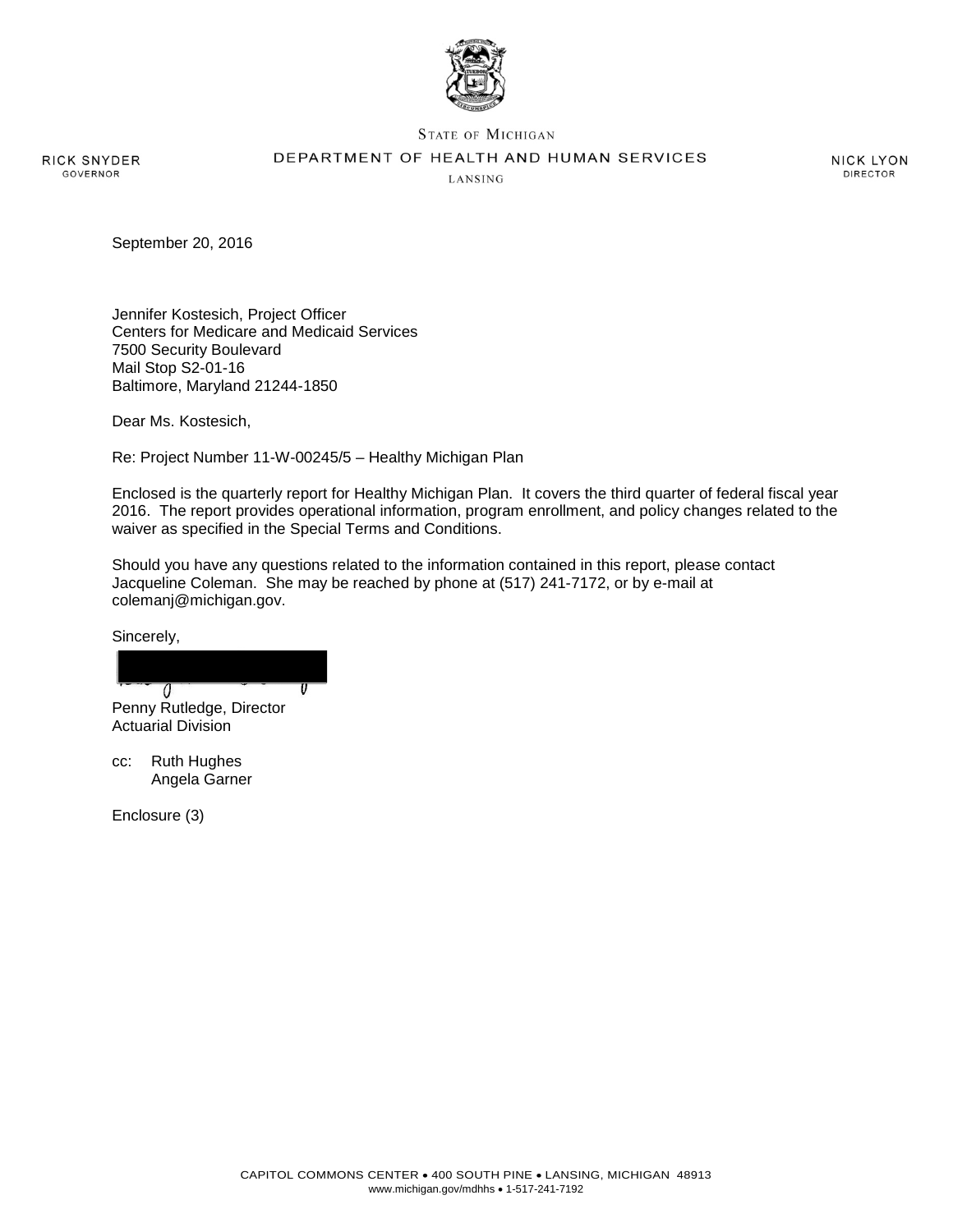# Michigan Adult Coverage Demonstration Section 1115 Quarterly Report

Demonstration Year: 7 (01/01/2016 – 12/31/2016) Federal Fiscal Quarter: 3 (04/01/2016 – 06/30/2016)

*Approval Period: December 30, 2013 through December 31, 2018*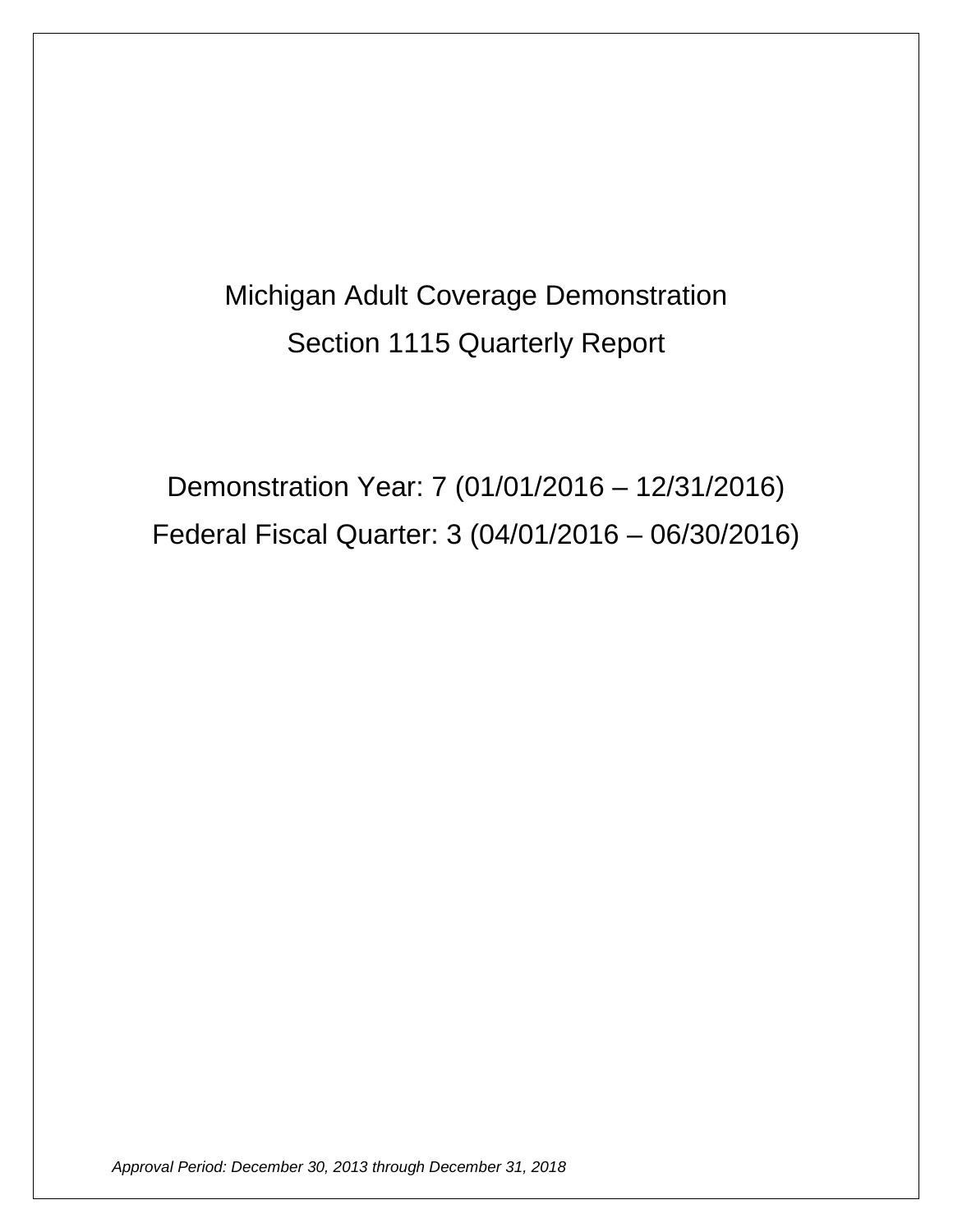# **Table of Contents**

| Table 18: MI Health Account Delinquent Co-pay and Contribution Amounts by Aging Category |  |
|------------------------------------------------------------------------------------------|--|
|                                                                                          |  |
|                                                                                          |  |
|                                                                                          |  |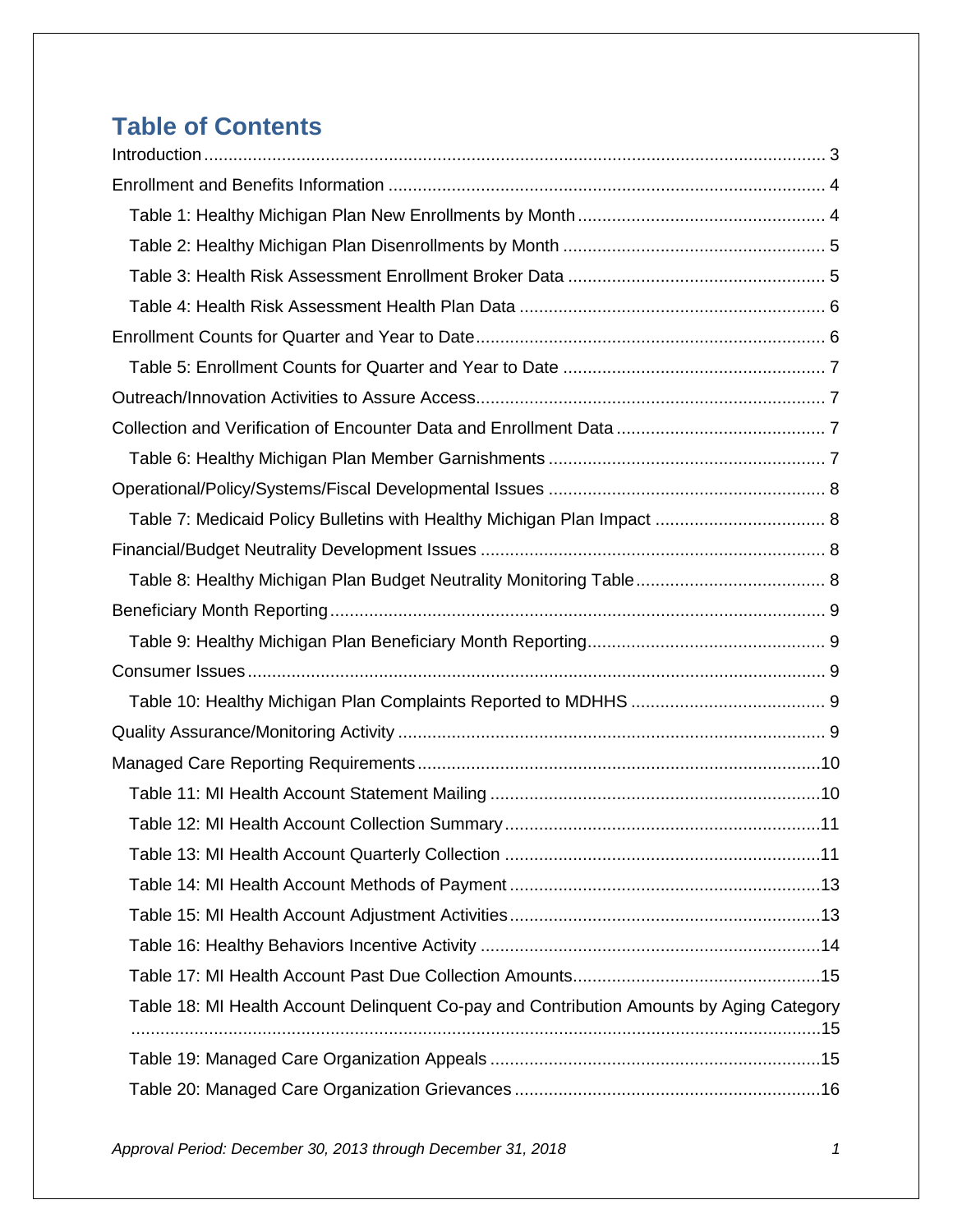Approval Period: December 30, 2013 through December 31, 2018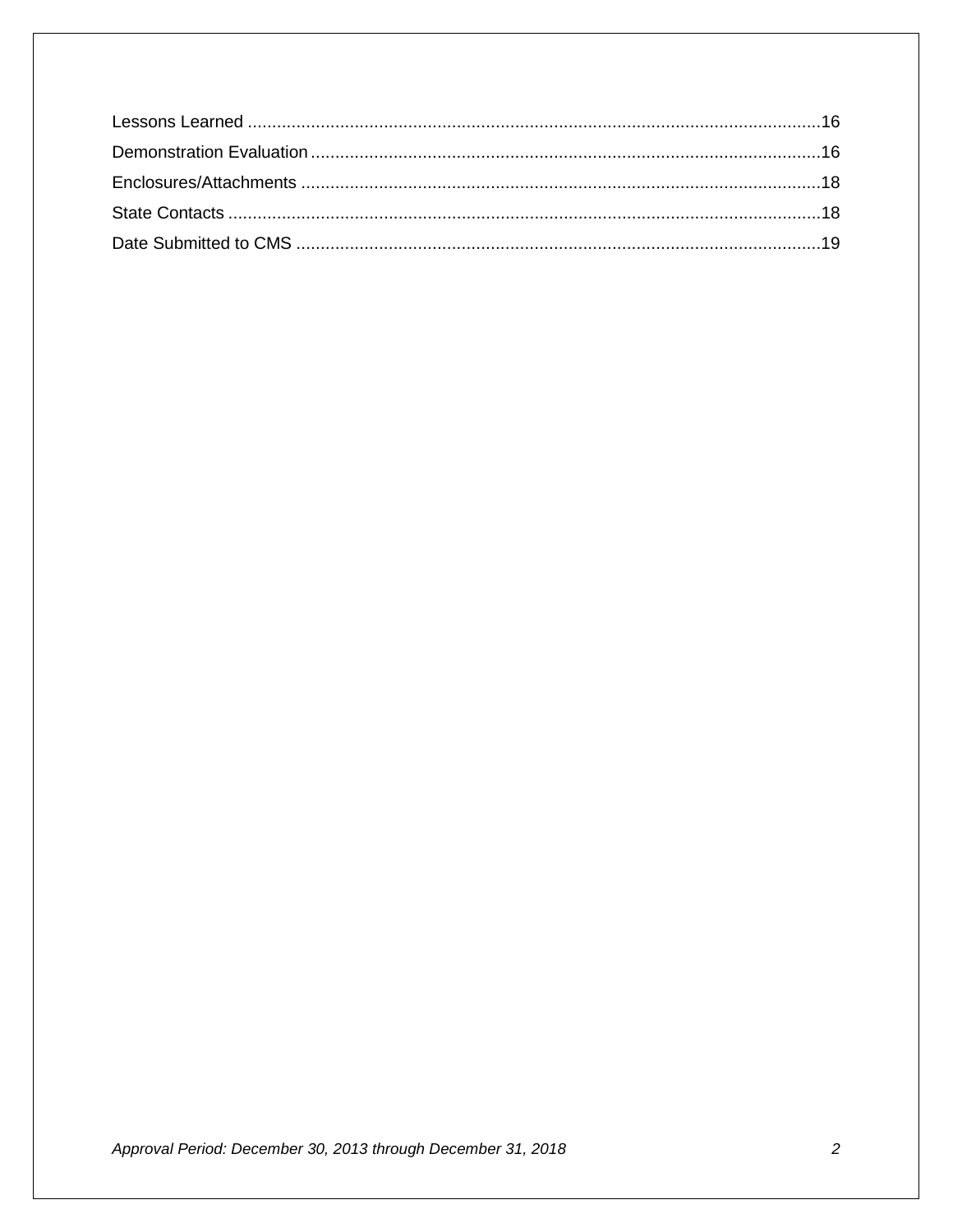# <span id="page-4-0"></span>**Introduction**

On April 1, 2014, Michigan expanded its Medicaid program to include adults with income up to 133 percent of the Federal Poverty Level (FPL). To accompany this expansion, the Michigan Adult Benefits Waiver (ABW) was amended and transformed to establish the Healthy Michigan Plan, through which the Michigan Department of Health & Human Services (MDHHS) will test innovative approaches to beneficiary cost sharing and financial responsibility for health care for the new adult eligibility group. Healthy Michigan Plan provides a full health care benefit package as required under the Affordable Care Act including all of the Essential Health Benefits as required by federal law and regulation. There will not be any limits on the number of individuals who can enroll. Beneficiaries who received coverage under the ABW program transitioned to the Healthy Michigan Plan on April 1, 2014.

The new adult population with incomes above 100 percent of the FPL are required to make contributions toward the cost of their health care. In addition, all newly eligible adults from 0 to 133 percent of the FPL are subject to copayments consistent with federal regulations. In October 2014, the MI Health Account was established for individuals enrolled in managed care plans to track beneficiaries' cost-sharing and service utilization. Beneficiaries have opportunities to reduce their cost-sharing amounts by agreeing to address or maintain certain healthy behaviors.

State law requires MDHHS to partner with the Michigan Department of Treasury to garnish state tax returns and lottery winnings for members consistently failing to meet payment obligations associated with the Healthy Michigan Plan. Prior to the initiation of the garnishment process, members are notified in writing of payment obligations and rights to a review. Debts associated with the MI Health Account are not reported to credit reporting agencies. Members noncompliant with cost-sharing requirements do not face loss of eligibility, denial of enrollment in a health plan, or denial of services. In July 2015, MDHHS initiated the MI Health Account garnishment process as described in the Special Terms and Conditions of this demonstration.

On December 17, 2015, CMS approved the state's September 1, 2015 request to amend the Healthy Michigan Section 1115 Demonstration. The state sought approval of this amendment to implement requirements of state law [\(MCL 400.105d\(20\)\)](http://www.legislature.mi.gov/(S(fm2hk25uhsi2bs0q2x3eczg0))/mileg.aspx?page=getObject&objectName=mcl-400-105d). With this approval, non-medically frail individuals above 100 percent of the FPL with 48 cumulative months of Healthy Michigan Plan coverage will have the choice of one of two coverage options:

- 1. Select a Qualified Health Plan offered on the Federal Marketplace. These individuals will pay premiums but can enroll in the Healthy Michigan Plan when a healthy behavior requirement is met; or
- 2. Remain in the Healthy Michigan Plan with increased cost-sharing and contribution obligations. These individuals are also required to meet a healthy behavior requirement.

Approval of the waiver request has allowed Michigan to continue coverage for approximately 600,000 members.

To reflect its expanded purpose, the name of the demonstration was changed to Healthy Michigan Plan. The overarching themes used in the benefit design will be:

- Increasing access to quality health care;
- Encouraging the utilization of high-value services; and

*Approval Period: December 30, 2013 through December 31, 2018 3*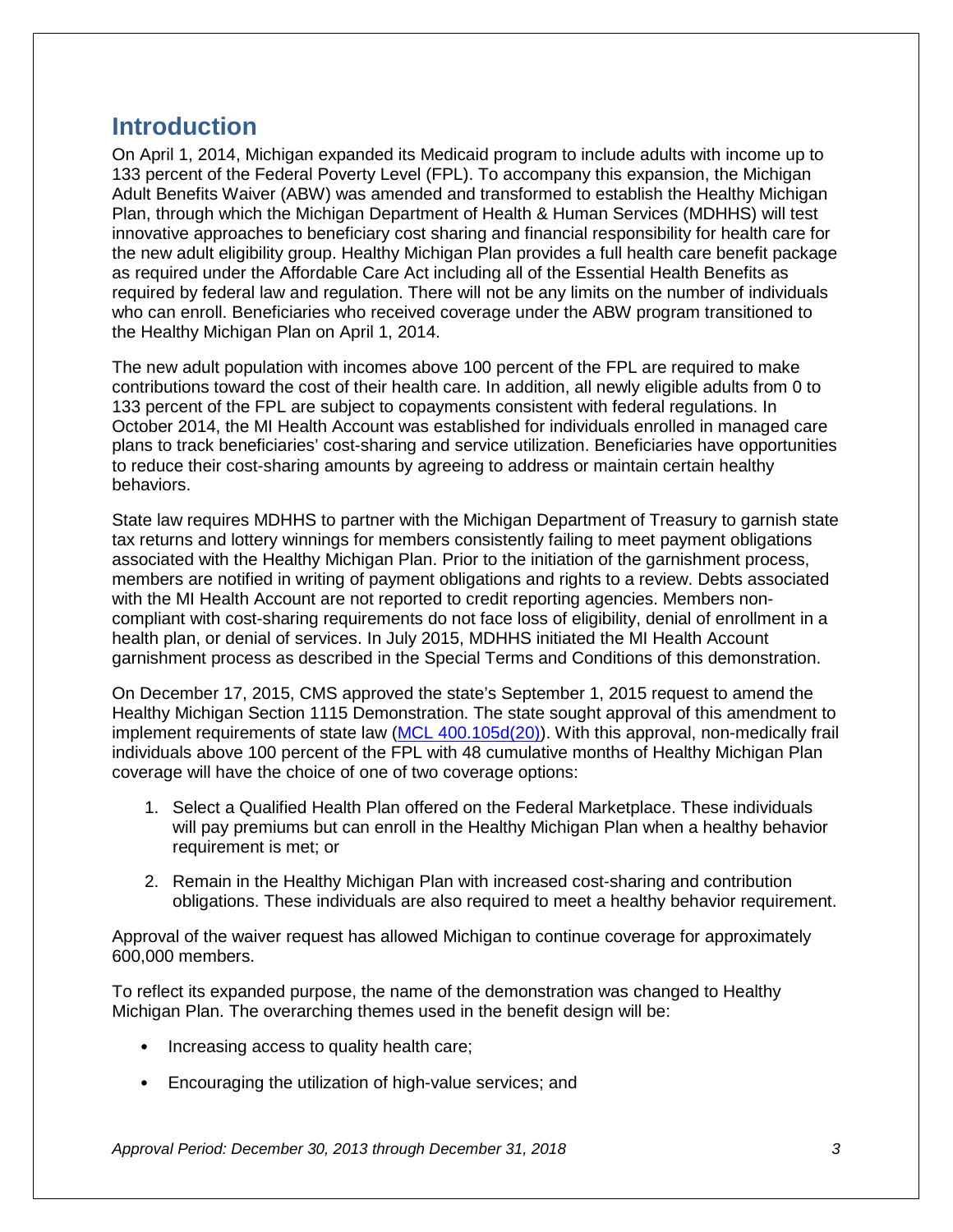• Promoting beneficiary adoption of healthy behaviors and using evidence-based practice initiatives.

Organized service delivery systems will be utilized to improve coherence and overall program efficiency.

MDHHS's goals in amending the demonstration are to:

- Improve access to healthcare for uninsured or underinsured low-income Michigan citizens;
- Improve the quality of healthcare services delivered;
- Reduce uncompensated care;
- Encourage individuals to seek preventive care and encourage the adoption of healthy behaviors;
- Help uninsured or underinsured individuals manage their health care issues;
- Encourage quality, continuity, and appropriate medical care; and
- Study the effects of a demonstration model that infuses market-driven principles into a public healthcare insurance program by examining:
	- $\circ$  The extent to which the increased availability of health insurance reduces the costs of uncompensated care borne by hospitals;
	- o The extent to which availability of affordable health insurance results in a reduction in the number of uninsured/underinsured individuals who reside in Michigan;
	- o Whether the availability of affordable health insurance, which provides coverage for preventive and health and wellness activities, will increase healthy behaviors and improve health outcomes; and
	- o The extent to which beneficiaries feel that the Healthy Michigan Plan has a positive impact on personal health outcomes and financial well-being.

# <span id="page-5-0"></span>**Enrollment and Benefits Information**

MDHHS began enrolling new beneficiaries into the program beginning April 1, 2014. Beneficiaries who were enrolled in the ABW were automatically transitioned into the Healthy Michigan Plan effective April 1, 2014. Potential enrollees can apply for the program via the MDHHS website, by calling a toll-free number or by visiting their local MDHHS office. At this time, MDHHS does not anticipate any changes in the population served or the benefits offered.

The following tables display new enrollments and disenrollments by month:

<span id="page-5-1"></span>

| Table 1: Healthy Michigan Plan New Enrollments by Month |          |                  |        |  |  |
|---------------------------------------------------------|----------|------------------|--------|--|--|
| <b>April 2016</b>                                       | May 2016 | <b>June 2016</b> | Total  |  |  |
| 31.410                                                  | 30,394   | 30,469           | 92,273 |  |  |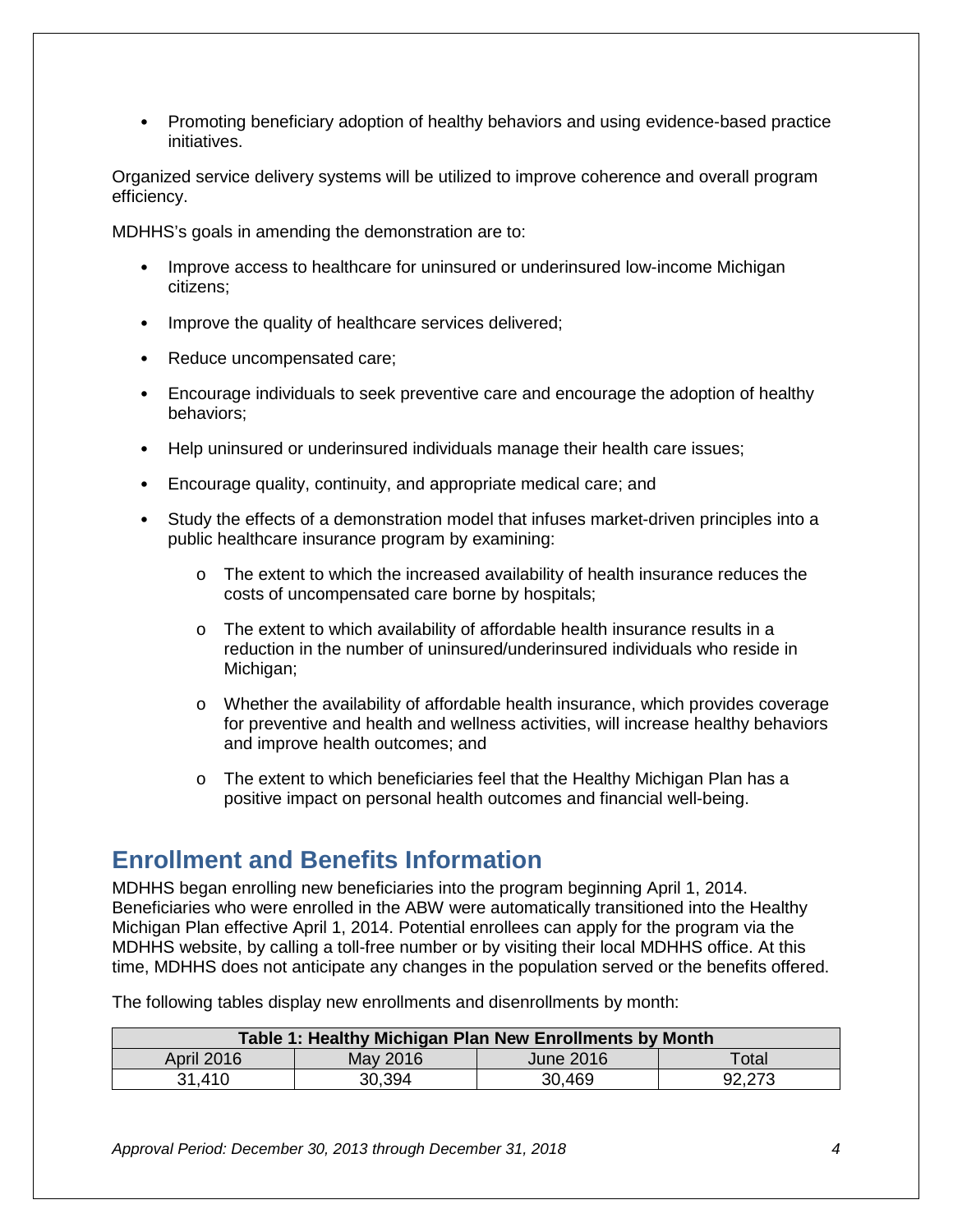<span id="page-6-0"></span>

| Table 2: Healthy Michigan Plan Disenrollments by Month            |        |        |         |  |  |
|-------------------------------------------------------------------|--------|--------|---------|--|--|
| <b>April 2016</b><br>May 2016<br><b>June 2016</b><br>$\sf{Total}$ |        |        |         |  |  |
| 39,020                                                            | 35,523 | 33,042 | 107,585 |  |  |

Most Healthy Michigan Plan beneficiaries elect to choose a health plan as opposed to automatic assignment to a health plan. As of July 21, 2016, 349,893 or, 72 percent, of the State's 484,937 Healthy Michigan Plan health plan enrollees selected a health plan. The remaining managed care enrolled beneficiaries were automatically assigned to a health plan. All Medicaid Health Plan members have an opportunity to change their plan within 90 days of enrollment into the plan. During this quarter, 6,748 of all Healthy Michigan Plan health plan enrollees changed health plans. This quarter, 3,309 or approximately 49 percent, of beneficiaries that changed plans were previously automatically assigned to a health plan. The remaining beneficiaries were those that changed plans after selecting a health plan.

Healthy Michigan Plan members have the opportunity to reduce cost-sharing requirements through the completion of Health Risk Assessments and engaging in healthy behaviors. MDHHS has developed a standard Health Risk Assessment form to be completed annually. Health Risk Assessment forms and reports are located on the [MDHHS website.](http://www.michigan.gov/mdhhs/0,5885,7-339-71547_2943_66797-325070--,00.html) The Health Risk Assessment document is intended to be completed in two parts. The member typically completes the first sections of the form with the assistance of the Healthy Michigan Plan enrollment broker. Members that are automatically assigned to a health plan are not surveyed. The remainder of the form is completed at the member's initial primary care visit.

The initial assessment questions section of the Health Risk Assessments completed through the MDHHS enrollment broker had a completion rate of 95 percent this quarter. MDHHS is encouraged by the high level of participation by beneficiaries at the initial point of contact. The following table details the Health Risk Assessment data collected by the enrollment broker for the quarter:

<span id="page-6-1"></span>

| Table 3: Health Risk Assessment Enrollment Broker Data |                                                                         |          |                     |          |       |  |  |  |  |
|--------------------------------------------------------|-------------------------------------------------------------------------|----------|---------------------|----------|-------|--|--|--|--|
|                                                        | <b>Total Enrollment</b><br>Number of<br>Number of<br>Percent<br>Percent |          |                     |          |       |  |  |  |  |
| <b>Month</b>                                           | <b>Completed HRAs</b>                                                   | of Total | <b>Refused HRAs</b> | of Total | Calls |  |  |  |  |
| <b>April 2016</b>                                      | 3,723                                                                   | 94%      | 237                 | 6%       | 3,960 |  |  |  |  |
| May 2016                                               | 2,756                                                                   | 95%      | 144                 | 5%       | 2,900 |  |  |  |  |
| June 2016                                              | 2,467                                                                   | 95%      | 125                 | 5%       | 2,592 |  |  |  |  |
| Total                                                  | 8,946                                                                   | 95%      | 506                 | 5%       | 9,452 |  |  |  |  |

Completion of the remaining Health Risk Assessment sections (beyond those completed through the State's enrollment broker) requires beneficiaries to schedule an annual appointment, select a Healthy Behavior, and have member results completed by their primary care provider. The primary care provider securely sends the completed Health Risk Assessment to the appropriate Medicaid Health Plan.

Healthy Michigan Plan members that successfully complete the Health Risk Assessment process and agree to address or maintain healthy behaviors may qualify for reduction in copayments and/or contributions and gift cards. The following opportunities are available to Healthy Michigan Plan beneficiaries: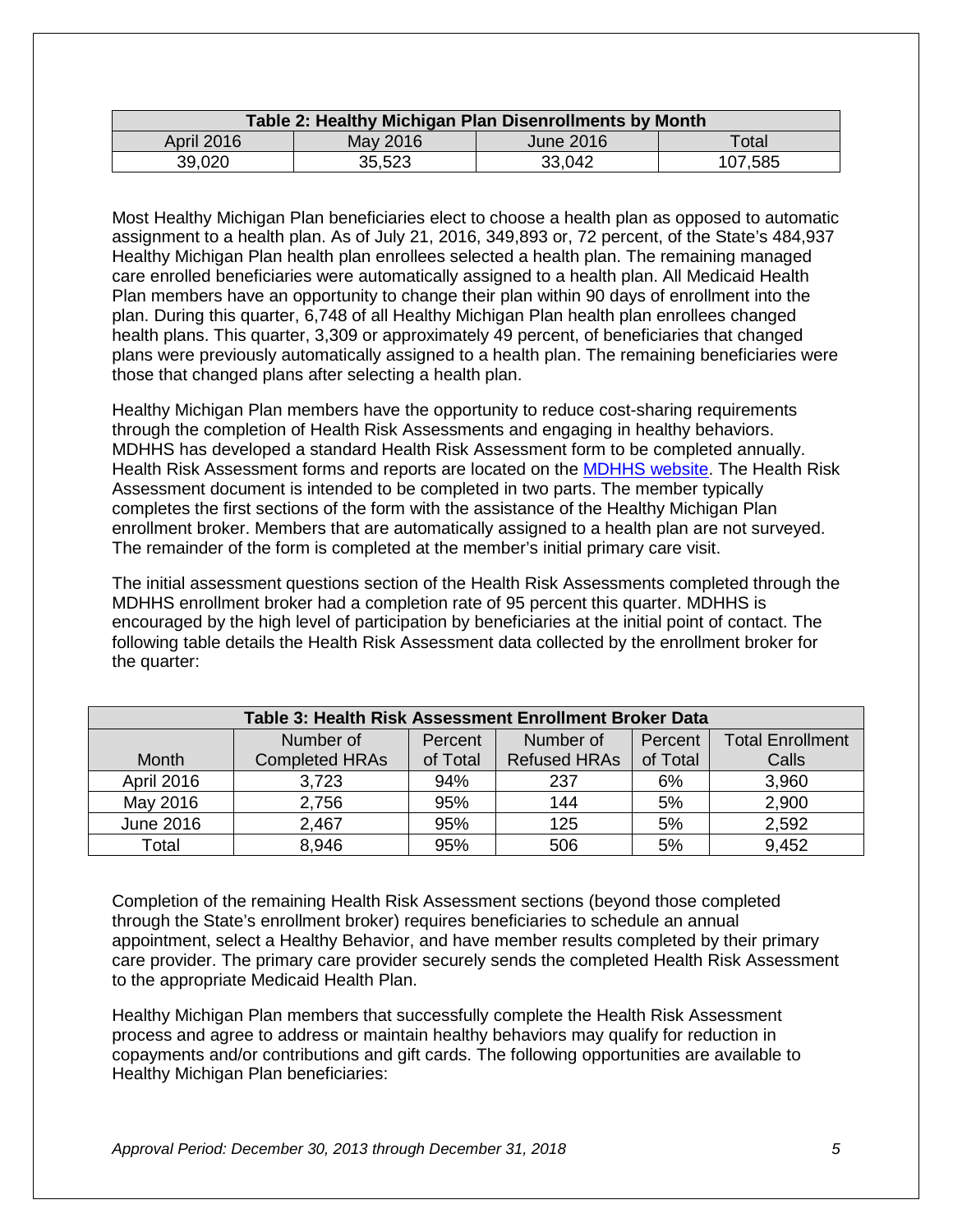- Reduction in copayments: A 50 percent reduction in copayments is available to members that have agreed to address or maintain healthy behaviors and have paid 2 percent of their income in copayments.
- Reduction in contributions: A 50 percent reduction in contributions can be earned by members that have agreed to address or maintain healthy behaviors and have completed a Health Risk Assessment with a Primary Care Practitioner attestation.
- Gift card incentives: A \$50.00 gift card is available to beneficiaries at or below 100 percent FPL that have agreed to address or maintain healthy behaviors and have completed a Health Risk Assessment with a Primary Care Practitioner attestation.

This quarter, 9,480 Health Risk Assessments for Healthy Michigan Plan beneficiaries participating in the healthy behaviors incentive program were recorded by Medicaid Health Plans. Of these, health plans have reported that 7,612 of the earned incentives are gift card incentives. Additionally, 1,844 reductions in future contribution requirements have been earned. In this quarter, 2,333 reductions were applied. The remaining contribution reductions earned will be applied when those beneficiaries receive their first quarterly statement. The details of Health Risk Assessment completion can be found in the enclosed June 2016 Health Risk Assessment Report.

The following table details Health Risk Assessment data collected by the Medicaid Health Plans for the quarter:

<span id="page-7-0"></span>

| Table 4: Health Risk Assessment Health Plan Data           |       |       |       |       |  |  |  |
|------------------------------------------------------------|-------|-------|-------|-------|--|--|--|
| <b>April 2016</b><br>May 2016<br>Total<br><b>June 2016</b> |       |       |       |       |  |  |  |
| <b>Health Risk Assessments Submitted</b>                   | 2,649 | 4,211 | 2,620 | 9,480 |  |  |  |
| <b>Gift Cards Earned</b>                                   | 2,106 | 3,399 | 2,107 | 7.612 |  |  |  |
| <b>Reductions Earned</b>                                   | 533   | 801   | 510   | 1,844 |  |  |  |
| <b>Reductions Applied</b>                                  | 774   | 759   | 800   | 2,333 |  |  |  |

# <span id="page-7-1"></span>**Enrollment Counts for Quarter and Year to Date**

Enrollment counts below are for unique members for identified time periods. The unique enrollee count will differ from the June 2016 count from the Beneficiary Month Reporting section as a result of disenrollment that occurred during the quarter. Disenrollment can occur for a variety of reasons including change in eligibility status, such as an increase in income, or as part of a redetermination cycle, for example.

In addition to substantial Healthy Michigan Plan enrollment, MDHHS saw a significant number of disenrollments from the plan as reported in the Monthly Enrollment Reports to CMS. Healthy Michigan disenrollment reflects individuals who were disenrolled during a redetermination of eligibility or switched coverage due to eligibility for other Medicaid program benefits. In most cases beneficiaries disenrolled from the Healthy Michigan Plan due to eligibility for other Medicaid programs. This disenrollment can be a result of MDHHS's validation of self-attested information from the beneficiary. After a beneficiary is approved for Healthy Michigan Plan coverage, MDHHS performs authentication processes to determine the beneficiary is in fact eligible as attested in the application for benefits. MDHHS matches beneficiary information provided with that available through State and Federal databases. Movement between Medicaid

*Approval Period: December 30, 2013 through December 31, 2018 6*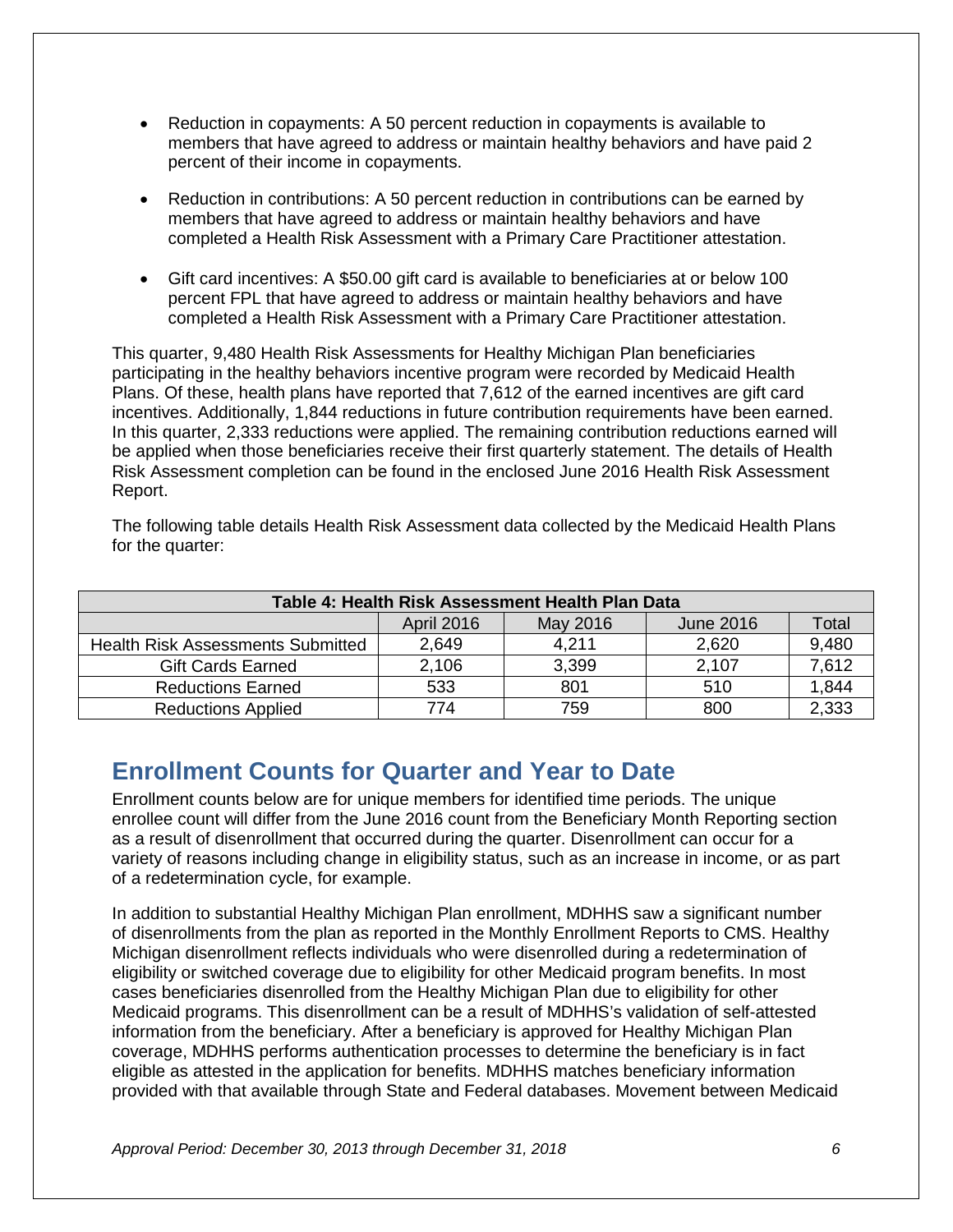programs is not uncommon and MDHHS expects that beneficiaries will continue to shift between Healthy Michigan and other Medicaid programs as their eligibility changes.

<span id="page-8-0"></span>

| Table 5: Enrollment Counts for Quarter and Year to Date                                             |                                        |                |                        |  |  |  |  |
|-----------------------------------------------------------------------------------------------------|----------------------------------------|----------------|------------------------|--|--|--|--|
| <b>Total Number of Demonstration</b><br>Disenrolled in<br><b>Current Enrollees</b><br>Demonstration |                                        |                |                        |  |  |  |  |
| <b>Population</b>                                                                                   | Beneficiaries Quarter Ending - 06/2016 | (year to date) | <b>Current Quarter</b> |  |  |  |  |
| <b>ABW Childless Adults</b>                                                                         | N/A                                    | N/A            | N/A                    |  |  |  |  |
| <b>Healthy Michigan Adults</b>                                                                      | 697,490                                | 794.641        | 108,021                |  |  |  |  |

# <span id="page-8-1"></span>**Outreach/Innovation Activities to Assure Access**

MDHHS utilizes the [Healthy Michigan Program website](http://www.michigan.gov/healthymiplan/) to provider information to both beneficiaries and providers. The Healthy Michigan Plan website provides the public with information on eligibility, how to apply, services covered, cost sharing requirements, frequently asked questions, Health Risk Assessment completion, and provider information. The site also provides a link for members to make MI Health Account payments. MDHHS also has a mailbox, [healthymichiganplan@michigan.gov,](mailto:healthymichiganplan@michigan.gov) for questions or comments about the Healthy Michigan Plan.

MDHHS has worked closely with provider groups through meetings, Medicaid provider policy bulletins, and various interactions with community partners and provider trade associations. MDHHS continues to provide progress reports to the Medical Care Advisory Council (MCAC) at regularly scheduled quarterly meetings. These meetings provide an opportunity for attendees to provide program comments or suggestions. The May 10, 2016 MCAC meeting occurred during the quarter covered by this report. The minutes for this meeting have been attached as an enclosure. MCAC meeting agendas and minutes are also available on the [MDHHS website.](http://michigan.gov/mdhhs/0,5885,7-339-71547_4860-55742--,00.html)

# <span id="page-8-2"></span>**Collection and Verification of Encounter Data and Enrollment Data**

As a mature managed care state, all Medicaid Health Plans submit encounter data to MDHHS for the services provided to Healthy Michigan Plan beneficiaries following the existing MDHHS data submission requirements. MDHHS continues to utilize encounter data to prepare MI Health Account statements with a low volume of adjustments. MDHHS works closely with the plans in reviewing, monitoring and investigating encounter data anomalies. MDHHS and the Medicaid Health Plans work collaboratively to correct any issues discovered as part of the review process.

MDHHS staff effectively collaborate with the MI Health Account vendor to continue the garnishment process. As of August 4, 2016, MDHHS has successfully offset 2,067 individuals for a total of \$201,452.80. A detailed breakdown is included in the following table:

<span id="page-8-3"></span>

| Table 6: Healthy Michigan Plan Member Garnishments |                              |                         |  |  |  |
|----------------------------------------------------|------------------------------|-------------------------|--|--|--|
| <b>Garnishment Source</b>                          | <b>Individuals Garnished</b> | <b>Amount Garnished</b> |  |  |  |
| Tax                                                | 2,063                        | \$201,151.80            |  |  |  |
| <b>State Lottery</b>                               | 4                            | \$301.00                |  |  |  |
| Total                                              | 2.067                        | \$201,452.80            |  |  |  |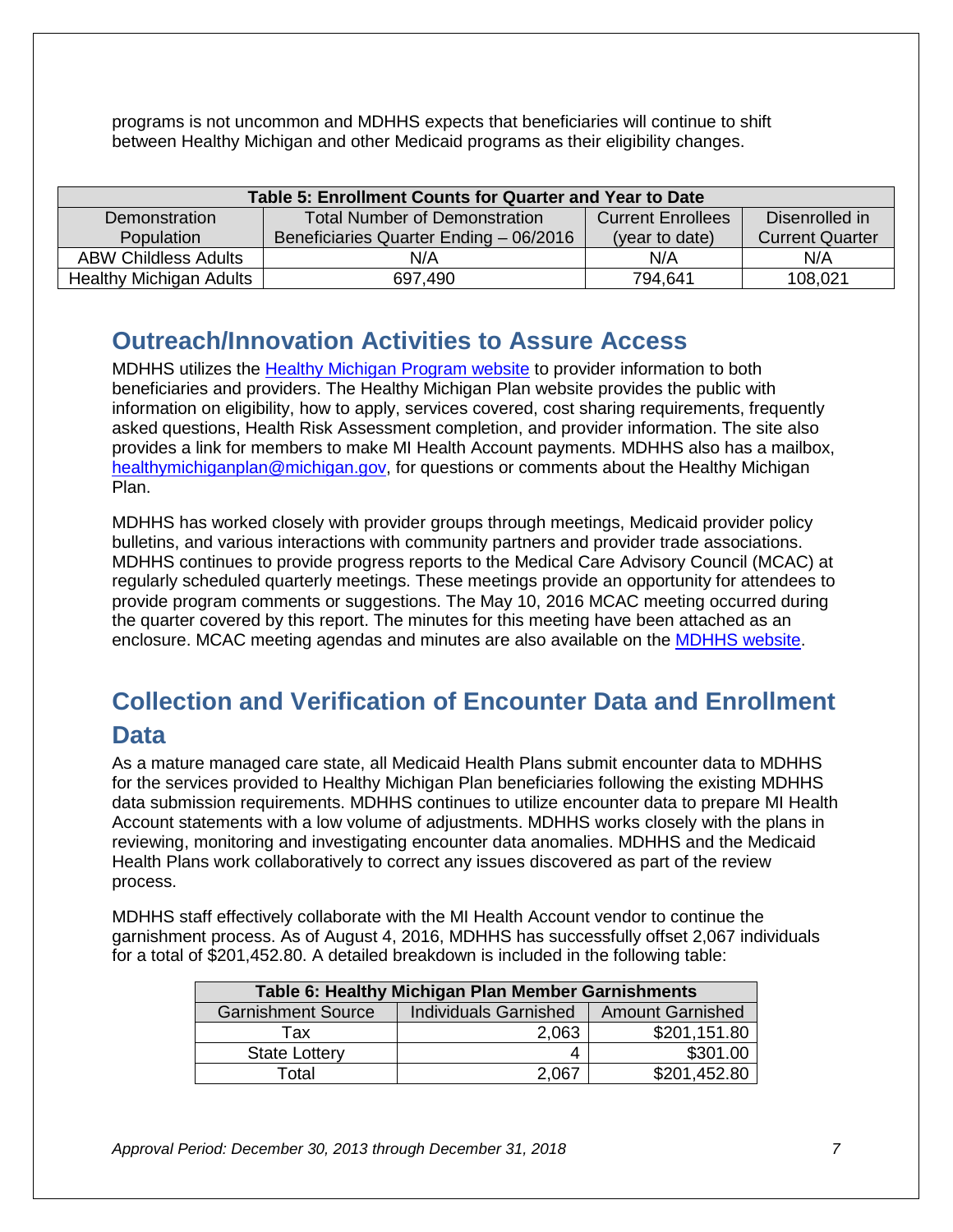Staff will continue to work with the MI Health Account vendor and the Michigan Department of Treasury to ensure data quality and accuracy.

## <span id="page-9-0"></span>**Operational/Policy/Systems/Fiscal Developmental Issues**

MDHHS regularly meets with the staff of Medicaid Health Plans to address operational issues, programmatic issues, and policy updates and clarifications. Updates and improvements to the Community Health Automated Medicaid Processing System (CHAMPS), the State's Medicaid Management Information System (MMIS) happen continually, and MDHHS strives to keep the health plans informed and functioning at the highest level. At these meetings, Medicaid policy bulletins and letters that impact the program are discussed, as are other operational issues. Additionally, these operational meetings include a segment of time dedicated to the oversight of the MI Health Account contactor. MDHHS and the health plans receive regular updates regarding MI Health Account activity and functionality.

The following policies with Healthy Michigan Plan impact were issued by the State during the quarter covered by this report:

<span id="page-9-1"></span>

| Table 7: Medicaid Policy Bulletins with Healthy Michigan Plan Impact |                                                                    |                  |  |  |  |  |
|----------------------------------------------------------------------|--------------------------------------------------------------------|------------------|--|--|--|--|
| <b>Issue Date</b>                                                    | Subject                                                            | Link             |  |  |  |  |
| 05/04/2016                                                           | Coverage of Targeted Case Management Services for Beneficiaries    | <b>MSA 16-10</b> |  |  |  |  |
|                                                                      | Who Were Served by the Flint Water System                          |                  |  |  |  |  |
| 05/19/2016                                                           | MI Care Team Implementation (Primary Care Health Home Benefit)     | <b>MSA 16-13</b> |  |  |  |  |
| 06/01/2016                                                           | Enrollment of Marriage and Family Therapists as Medicaid Providers | <b>MSA 16-14</b> |  |  |  |  |
| 06/01/2016                                                           | New Form for Prior Authorization of Practitioner Services          | <b>MSA 16-15</b> |  |  |  |  |
| 06/01/2016                                                           | Ambulance Prior Authorization & Air Ambulance Enrollment Update    | <b>MSA 16-16</b> |  |  |  |  |
| 06/01/2016                                                           | Updates to the Medicaid Provider Manual; New Coverage of Existing  | <b>MSA 16-20</b> |  |  |  |  |
|                                                                      | Code; Clarification to Bulletin MSA 15-44                          |                  |  |  |  |  |

# <span id="page-9-2"></span>**Financial/Budget Neutrality Development Issues**

MDHHS did not experience budget neutrality issues this quarter. The completed budget neutrality table provided below reflects updates as expenditures are adjusted over time. For the purposes of completing the Healthy Michigan Plan Budget Neutrality Monitoring Table, MDHHS collects Healthy Michigan Plan expenditures from information included in the CMS 64.9VIII files submitted to CMS. Expenditures include those that both occurred and were paid in the same quarter in addition to adjustments to expenditures paid in quarters after the quarter of service. Expenditures for all eligible groups within the Healthy Michigan Plan were included. The State will continue to update data for each demonstration year as it becomes available.

<span id="page-9-3"></span>

| Table 8: Healthy Michigan Plan Budget Neutrality Monitoring Table |                    |                    |                    |             |             |  |  |
|-------------------------------------------------------------------|--------------------|--------------------|--------------------|-------------|-------------|--|--|
|                                                                   |                    |                    |                    | $DY8 -$     |             |  |  |
|                                                                   | $DY 5 - PMPM$      | DY 6 - PMPM        | DY 7 - PMPM        | <b>PMPM</b> | DY 9 - PMPM |  |  |
| Approved HMP PMPM                                                 | \$667.36           | \$602.21           | \$569.80           | \$598.86    | \$629.40    |  |  |
| Actual HMP PMPM (YTD)                                             | \$473.69           | \$463.04           | \$431.57           |             |             |  |  |
| Total Expenditures (YTD)                                          | \$1,769,248,755.00 | \$3,364,828,796.00 | \$1,663,993,486.00 |             |             |  |  |
| <b>Total Member Months (YTD)</b>                                  | 3,734,998          | 7,266,750          | 3,855,707          | -           |             |  |  |

*Approval Period: December 30, 2013 through December 31, 2018 8*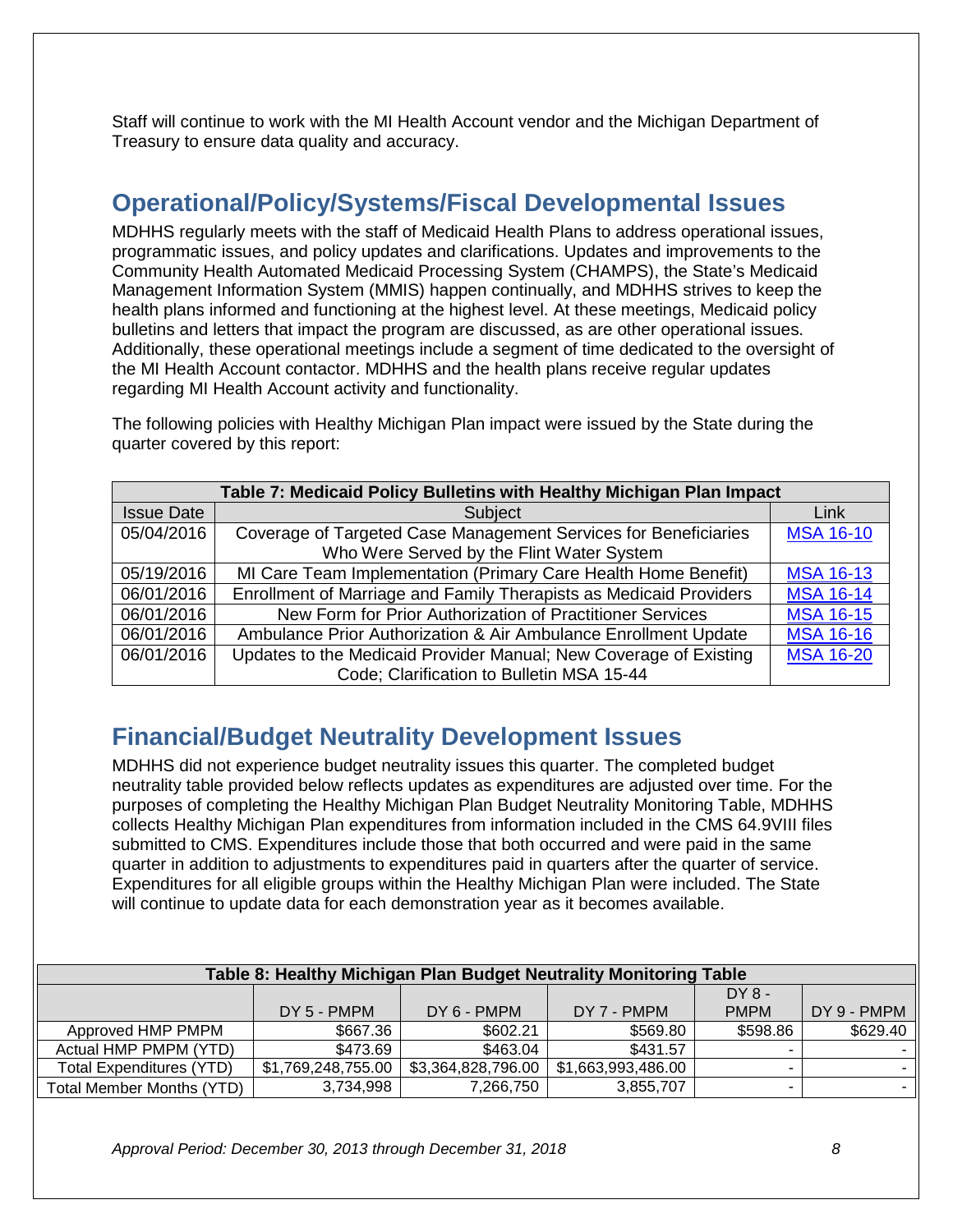# <span id="page-10-0"></span>**Beneficiary Month Reporting**

The beneficiary counts below include information for each of the designated months during the quarter, and include retroactive eligibility through June 30, 2016.

<span id="page-10-1"></span>

| Table 9: Healthy Michigan Plan Beneficiary Month Reporting                                               |         |         |         |           |  |  |
|----------------------------------------------------------------------------------------------------------|---------|---------|---------|-----------|--|--|
| May 2016<br><b>Eligibility Group</b><br>April 2016<br><b>June 2016</b><br>Total for Quarter Ending 06/16 |         |         |         |           |  |  |
| Healthy Michigan Adults                                                                                  | 639,569 | 633,807 | 630,775 | 1,904,151 |  |  |

## <span id="page-10-2"></span>**Consumer Issues**

This quarter, the total number of Healthy Michigan Plan complaints reported to MDHHS was 128. Issues obtaining prescriptions comprised 74 percent of total complaints received by MDHHS. This was largely due to other insurance showing on the beneficiary record. Beneficiaries experiencing issues obtaining transportation consisted of 6 percent of total complaints reported to MDHHS. Beneficiaries, especially in rural areas, can experience difficulty in utilizing transportation services due to a lack of drivers. This issue is one that preceded the implementation of the Healthy Michigan Plan. Complaints related to other covered services consisted of 19 percent of total complaints. Complaints on other issues comprised 1 percent of total complaints and included dental services. Overall, with over 1.9 million member months during the quarter, MDHHS is encouraged by its low rate of contacts related to Healthy Michigan Plan complaints. MDHHS will continue to monitor calls to the Beneficiary Helpline to identify problems or trends that need to be addressed.

<span id="page-10-3"></span>

| Table 10: Healthy Michigan Plan Complaints Reported to MDHHS |                                                                        |     |    |    |     |  |
|--------------------------------------------------------------|------------------------------------------------------------------------|-----|----|----|-----|--|
| April 2016 - June 2016                                       |                                                                        |     |    |    |     |  |
|                                                              | <b>Other Covered</b><br>Obtaining<br>Total<br>Transportation<br>Dental |     |    |    |     |  |
| Prescriptions<br><b>Services</b>                             |                                                                        |     |    |    |     |  |
| Count                                                        | 95                                                                     | 24  |    |    | 128 |  |
| Percent                                                      | 74%                                                                    | 19% | 6% | 1% |     |  |

# <span id="page-10-4"></span>**Quality Assurance/Monitoring Activity**

MDHHS completes Performance Monitoring Reports (PMR) for the Medicaid Health Plans that are licensed and approved to provide coverage to Michigan's Medicaid beneficiaries. These reports are based on data submitted by the health plans. Information specific to the Healthy Michigan Plan are included in these reports. The measures for the Healthy Michigan Plan population mirrors those used for the traditional Medicaid population. In addition, MDHHS monitors trends specific to this new population over time. MDHHS continues to collect data for PMR purposes. All of the Healthy Michigan Plan measures are informational until standards are set. The most recently published Bureau of Medicaid Program Operations & Quality Assurance quarterly PMR with Healthy Michigan Plan specific measures was published in April 2016 and was included with the previous quarterly report. Future PMR reports will be provided as available.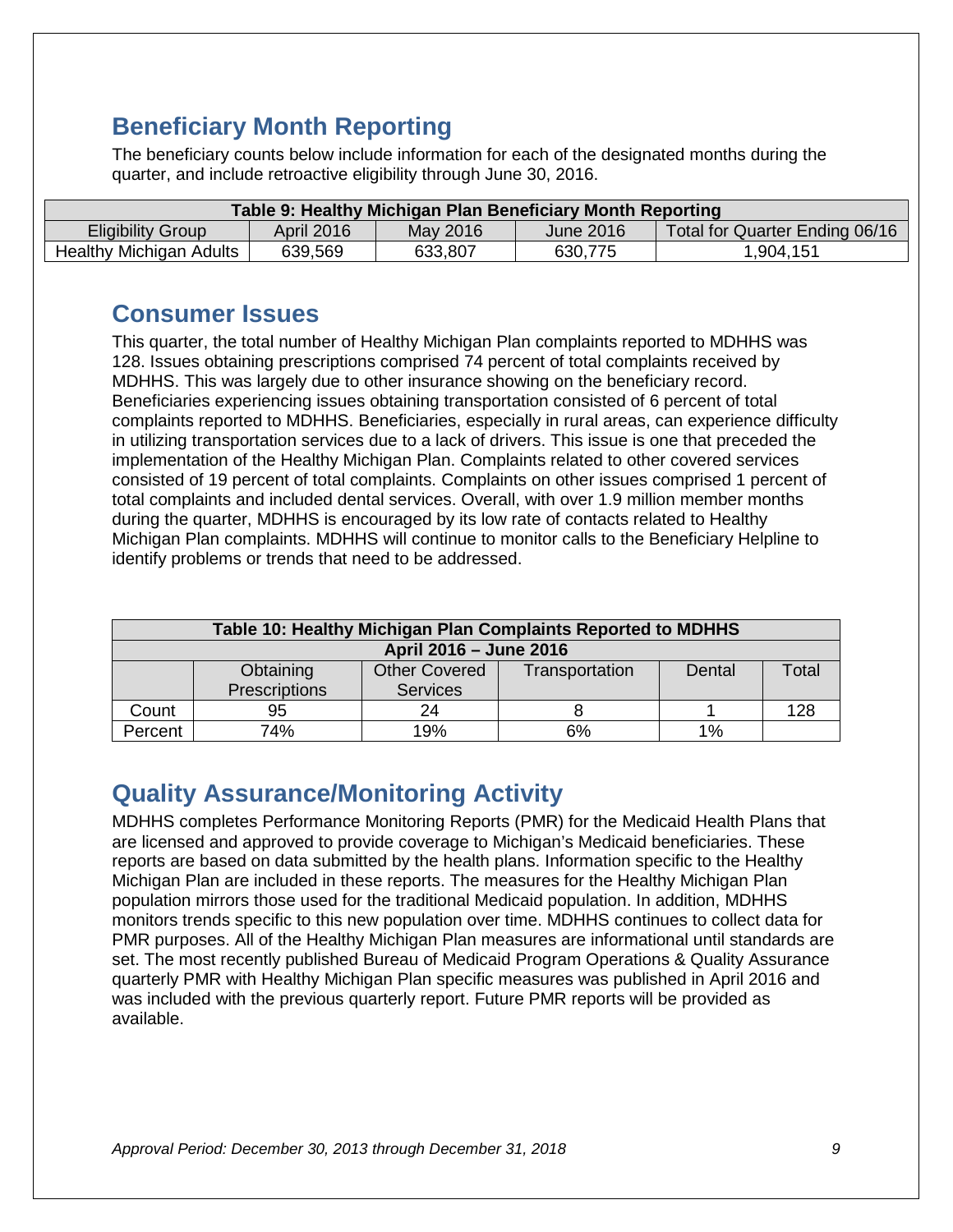# <span id="page-11-0"></span>**Managed Care Reporting Requirements**

MDHHS has established a variety of reporting requirements for the Medicaid Health Plans, many of which are compiled, analyzed and shared with the plans in the Performance Monitoring Reports described in the Quality Assurance/Monitoring Activity section of this report. This quarter, applicable Healthy Michigan Plan members received MI Health Account quarterly statements. Beneficiaries are able to make payments online and by mail.

The MI Health Account Call Center handles questions regarding the MI Health Account welcome letters and MI Health Account quarterly statements. MDHHS' Beneficiary Help Line number is listed on all MI Health Account letters. Staff are cross trained to provide assistance on a variety of topics. Commonly asked questions for callers contacting the MI Health Account Call Center relate to general MI Health Account information and payment amounts. Members calling regarding the quarterly statements have asked about amounts owed, requested clarification on the contents of the statement, and reported an inability to pay amounts owed.

During this quarter, Healthy Michigan Plan members continued making payments for contributions and copays to the MI Health Account. Detailed MI Health Account activity is documented in the following tables. The MI Health Account Executive Summary Report is currently under revision. For this reason, data available for this quarter is incomplete. Activity from the previous quarter that was not included in the previous quarterly report, due to report revisions and data lag, has also been included.

Table 11 illustrates MI Health Account statement mailing activity for the current quarter. Additionally this table includes co-pay and contribution amounts owed when the statements were mailed. The chart also shows total activity for the 2016 calendar year and from the time MI Health Account statements were first issued in October 2014.

<span id="page-11-1"></span>

| Table 11: MI Health Account Statement Mailing |                              |                   |                          |                          |                             |  |  |  |  |  |
|-----------------------------------------------|------------------------------|-------------------|--------------------------|--------------------------|-----------------------------|--|--|--|--|--|
| Month                                         | <b>Statements</b>            | <b>Statements</b> | <b>Statements</b>        | <b>Statements</b>        | Percentage of               |  |  |  |  |  |
| <b>Statement</b>                              | Mailed                       | Requiring a       | Requiring a              | Requiring a Copay        | <b>Statements Requiring</b> |  |  |  |  |  |
| Mailed                                        |                              | Copay Only        | <b>Contribution Only</b> | and Contribution         | Payment                     |  |  |  |  |  |
| March 2016                                    | 80,639                       | 16,737            | 6,347                    | 8,604                    | 39%                         |  |  |  |  |  |
| April 2016                                    | 95,279                       | 21,381            | 7,713                    | 10,673                   | 42%                         |  |  |  |  |  |
| May 2016                                      | $\qquad \qquad \blacksquare$ | $\blacksquare$    |                          | $\overline{\phantom{0}}$ |                             |  |  |  |  |  |
| June 2016                                     | $\overline{\phantom{0}}$     | $\blacksquare$    |                          | $\overline{\phantom{0}}$ |                             |  |  |  |  |  |
| Calendar YTD                                  | 323,321                      | 59,614            | 35,246                   | 30,637                   | 39%                         |  |  |  |  |  |
| Program Total                                 | 1,237,199                    | 290,368           | 110,225                  | 121,802                  | 42%                         |  |  |  |  |  |

Table 12 contains the collection history of the Healthy Michigan Plan members that have paid copayments and contributions. The chart also shows total activity for the 2016 calendar year and from the time MI Health Account statements were first issued in October 2014.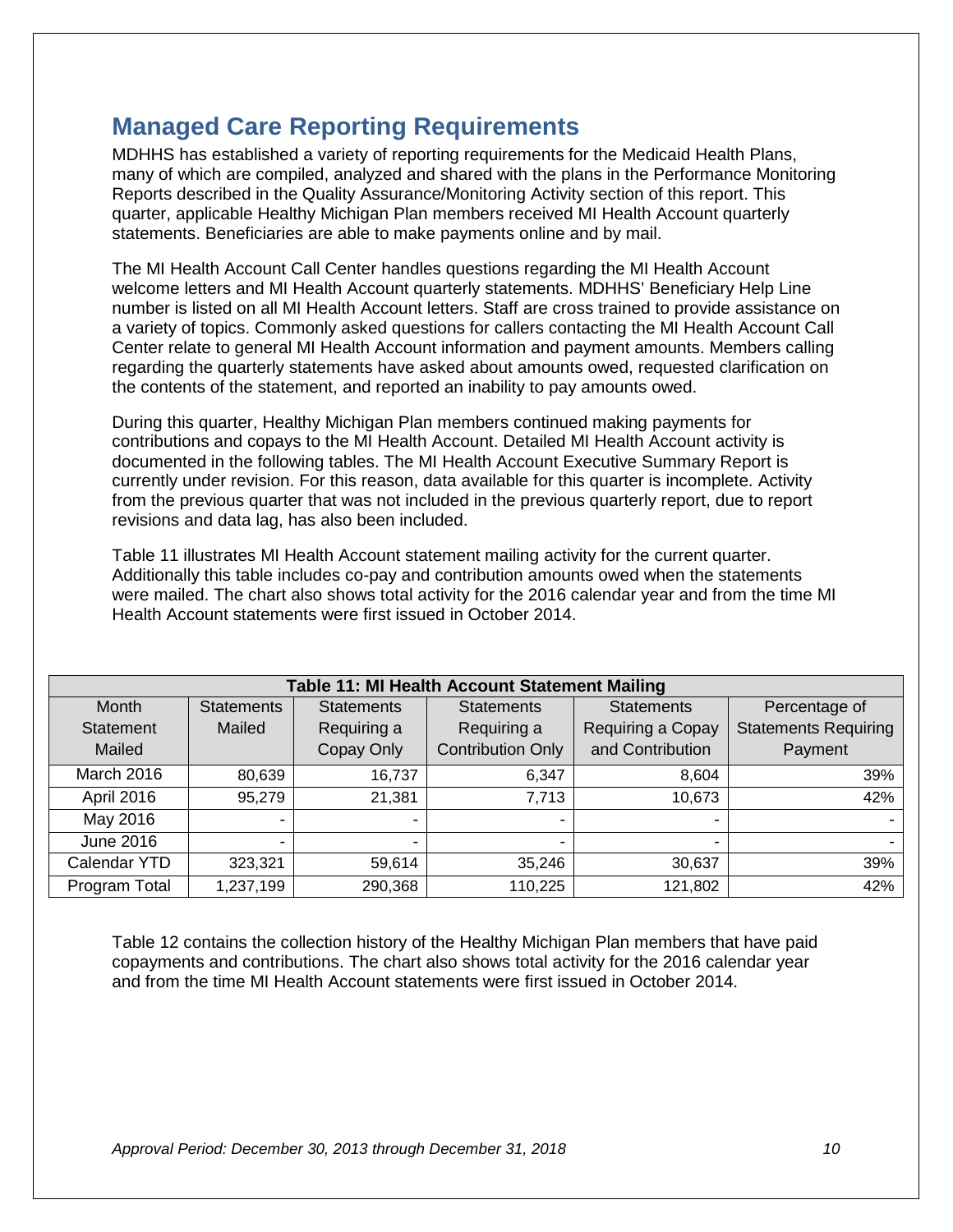<span id="page-12-0"></span>

| <b>Table 12: MI Health Account Collection Summary</b> |                                    |                                    |                                        |                                                         |                                                      |  |  |  |  |  |
|-------------------------------------------------------|------------------------------------|------------------------------------|----------------------------------------|---------------------------------------------------------|------------------------------------------------------|--|--|--|--|--|
| <b>Statement Month</b>                                | Amount of                          | Amount of                          | Percentage of                          | Number of                                               | Number of                                            |  |  |  |  |  |
|                                                       | copays owed                        | copays paid                        | copays paid                            | beneficiaries who                                       | beneficiaries who                                    |  |  |  |  |  |
|                                                       |                                    |                                    |                                        | owed copays                                             | paid copays                                          |  |  |  |  |  |
|                                                       |                                    |                                    | Copays                                 |                                                         |                                                      |  |  |  |  |  |
| March 2016                                            | \$240,275.66                       | \$88,124.25                        | 37%                                    | 25,338                                                  | 10,008                                               |  |  |  |  |  |
| April 2016                                            | \$318,174.55                       | \$99,414.47                        | 31%                                    | 32,051                                                  | 11,057                                               |  |  |  |  |  |
| May 2016                                              |                                    |                                    |                                        |                                                         |                                                      |  |  |  |  |  |
| <b>June 2016</b>                                      |                                    |                                    |                                        |                                                         |                                                      |  |  |  |  |  |
| Calendar YTD                                          | \$713,482.07                       | \$249,774.29                       | 35%                                    | 90,302                                                  | 34,597                                               |  |  |  |  |  |
| Program Total                                         | \$2,915,443.18                     | \$1,059,769.14                     | 36%                                    | 411,141                                                 | 150,752                                              |  |  |  |  |  |
|                                                       |                                    |                                    | Contributions                          |                                                         |                                                      |  |  |  |  |  |
| <b>Statement Month</b>                                | Amount of<br>contributions<br>owed | Amount of<br>contributions<br>paid | Percentage of<br>contributions<br>paid | Number of<br>beneficiaries who<br>owed<br>contributions | Number of<br>beneficiaries who<br>paid contributions |  |  |  |  |  |
| March 2016                                            | \$773,241.37                       | \$222,385.19                       | 29%                                    | 14,948                                                  | 5,708                                                |  |  |  |  |  |
| April 2016                                            | \$1,055,116.62                     | \$277,266.82                       | 26%                                    | 18,380                                                  | 6,273                                                |  |  |  |  |  |
| May 2016                                              |                                    |                                    |                                        |                                                         |                                                      |  |  |  |  |  |
| <b>June 2016</b>                                      |                                    |                                    | $\overline{\phantom{0}}$               |                                                         |                                                      |  |  |  |  |  |
| <b>Calendar YTD</b>                                   | \$3,513,670.42                     | \$1,055,836.02                     | 30%                                    | 65,874                                                  | 25,012                                               |  |  |  |  |  |
| Program Total                                         | \$12,643,423.97                    | \$3,502,588.93                     | 28%                                    | 232,014                                                 | 86,590                                               |  |  |  |  |  |

Table 13 displays the total amount collected by enrollment month and quarterly pay cycle since the implementation of the MI Health Account. For example, beneficiaries that enrolled in October 2014 received their first quarter statement in April 2015. It should be noted that Percentage Collected can change even in complete quarters as payments are applied to the oldest invoice owed.

<span id="page-12-1"></span>

|                         | Table 13: MI Health Account Quarterly Collection |                    |                         |                             |  |  |  |  |  |
|-------------------------|--------------------------------------------------|--------------------|-------------------------|-----------------------------|--|--|--|--|--|
| <b>Enrollment Month</b> | <b>Quarterly Pay Cycles</b>                      | <b>Amount Owed</b> | <b>Amount Collected</b> | <b>Percentage Collected</b> |  |  |  |  |  |
|                         | Oct 2014 - Dec 2014                              | \$24,297.41        | \$14,182.09             |                             |  |  |  |  |  |
|                         | Jan 2015 - Mar 2015                              | \$199,618.00       | \$104,719.77            | 52%                         |  |  |  |  |  |
| April 2014              | Apr 2015 - Jun 2015                              | \$168,701.60       | \$78,643.03             | 47%                         |  |  |  |  |  |
|                         | Jul 2015 - Sept 2015                             | \$143,441.62       | \$73,116.73             | 51%                         |  |  |  |  |  |
|                         | Oct 2015 - Dec 2015                              | \$151,243.40       | \$61,186.75             | 40%                         |  |  |  |  |  |
|                         | Jan 2016 - Mar 2016                              | \$115,467.58       | \$48,523.09             | 42%                         |  |  |  |  |  |
|                         | Apr 2016 - Jun 2016                              | \$145,108.94       | \$57,755.98             | 40%                         |  |  |  |  |  |
|                         | Nov 2014 - Jan 2015                              | \$39,156.73        | \$22,077.47             | 56%                         |  |  |  |  |  |
|                         | Feb 2015 - Apr 2015                              | \$60,934.96        | \$30,937.01             | 51%                         |  |  |  |  |  |
|                         | May 2015 - Jul 2015                              | \$47,684.52        | \$24,017.84             | 50%                         |  |  |  |  |  |
| May 2014                | Aug 2015 - Oct 2015                              | \$31,015.38        | \$20,037.98             | 65%                         |  |  |  |  |  |
|                         | Nov 2015 - Jan 2016                              | \$36,562.71        | \$18,136.65             | 50%                         |  |  |  |  |  |
|                         | Feb 2016 - Apr 2016                              | \$36,215.61        | \$14,999.74             | 41%                         |  |  |  |  |  |

*Approval Period: December 30, 2013 through December 31, 2018 11*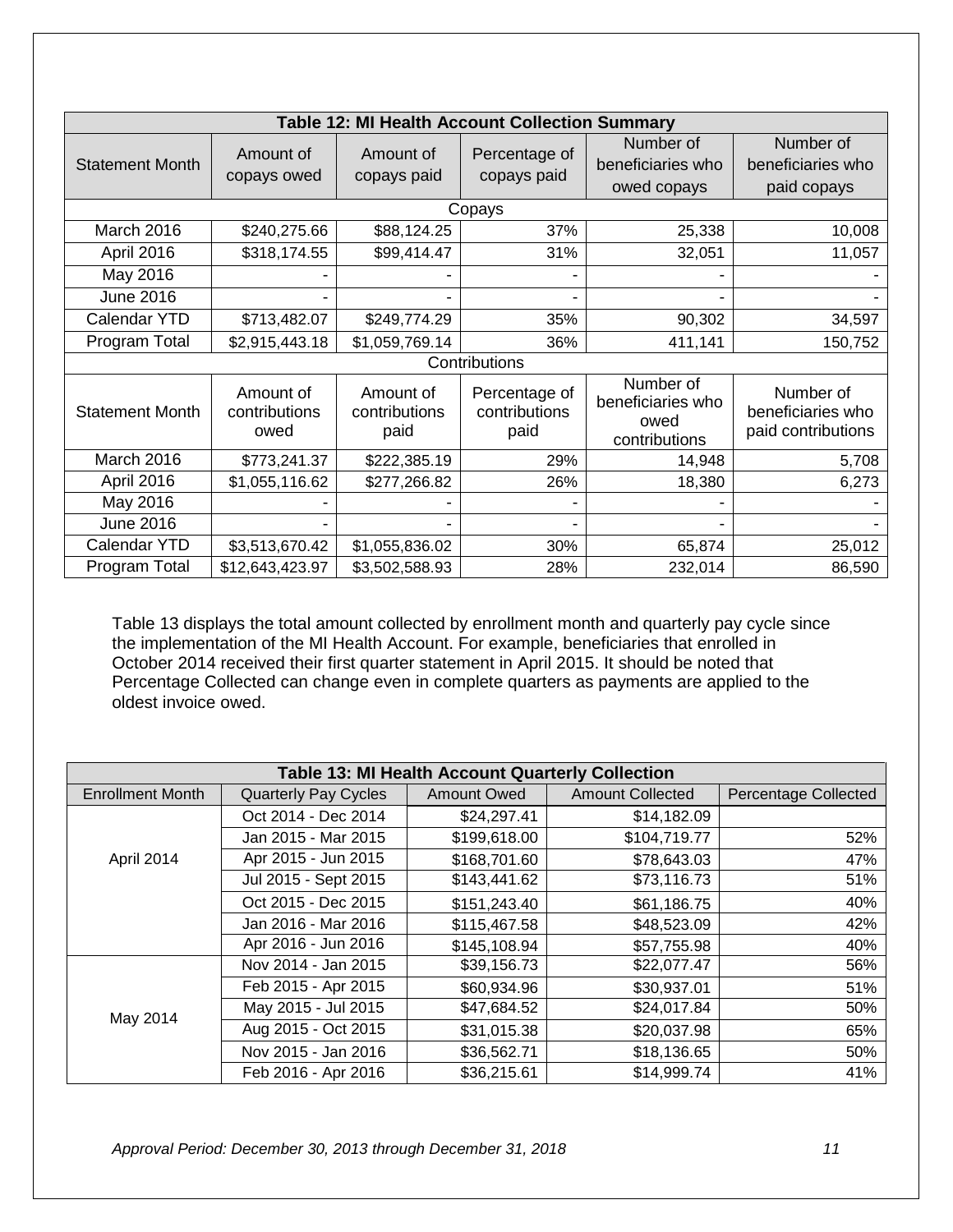| Table 13: MI Health Account Quarterly Collection Continued |                                                                                                      |              |              |     |  |  |  |  |  |
|------------------------------------------------------------|------------------------------------------------------------------------------------------------------|--------------|--------------|-----|--|--|--|--|--|
| <b>Enrollment Month</b>                                    | <b>Quarterly Pay Cycles</b><br><b>Amount Owed</b><br><b>Amount Collected</b><br>Percentage Collected |              |              |     |  |  |  |  |  |
|                                                            | Dec 2014 - Feb 2015                                                                                  | \$442,707.82 | \$279,791.43 | 63% |  |  |  |  |  |
|                                                            | Mar 2015 - May 2015                                                                                  | \$343,320.24 | \$205,902.00 | 60% |  |  |  |  |  |
|                                                            | Jun 2015 - Aug 2015                                                                                  | \$351,778.20 | \$197,940.22 | 56% |  |  |  |  |  |
|                                                            | Sept 2015 - Nov 2015                                                                                 | \$330,025.58 | \$171,781.21 | 52% |  |  |  |  |  |
| June 2014                                                  | Dec 2015 - Feb 2016                                                                                  | \$235,607.15 | \$112,336.02 | 48% |  |  |  |  |  |
|                                                            | Mar 2016 - May 2016                                                                                  | \$232,945.65 | \$118,300.38 | 51% |  |  |  |  |  |
|                                                            | Jan 2015 - Mar 2015                                                                                  | \$366,046.34 | \$177,823.22 | 49% |  |  |  |  |  |
|                                                            | Apr 2015 - Jun 2015                                                                                  | \$274,331.20 | \$120,247.19 | 44% |  |  |  |  |  |
|                                                            | Jul 2015 - Sept 2015                                                                                 | \$221,549.40 | \$112,437.83 | 51% |  |  |  |  |  |
| <b>July 2014</b>                                           | Oct 2015 - Dec 2015                                                                                  | \$222,707.46 | \$91,694.09  | 41% |  |  |  |  |  |
|                                                            | Jan 2016 - Mar 2016                                                                                  | \$162,002.06 | \$72,132.56  | 45% |  |  |  |  |  |
|                                                            | Apr 2016 - Jun 2016                                                                                  | \$159,749.48 | \$66,498.82  | 42% |  |  |  |  |  |
|                                                            | Feb 2015 - Apr 2015                                                                                  | \$180,742.29 | \$90,553.90  | 50% |  |  |  |  |  |
|                                                            | May 2015 - Jul 2015                                                                                  | \$132,030.12 | \$57,808.68  | 44% |  |  |  |  |  |
| August 2014                                                | Aug 2015 - Oct 2015                                                                                  | \$89,940.84  | \$53,524.05  | 60% |  |  |  |  |  |
|                                                            | Nov 2015 - Jan 2016                                                                                  | \$99,102.02  | \$46,387.21  | 47% |  |  |  |  |  |
|                                                            | Feb 2016 - Apr 2016                                                                                  | \$97,378.60  | \$36,461.40  | 37% |  |  |  |  |  |
|                                                            | Mar 2015 - May 2015                                                                                  | \$224,133.98 | \$98,990.94  | 44% |  |  |  |  |  |
|                                                            | Jun 2015 - Aug 2015                                                                                  | \$158,672.05 | \$63,065.47  | 40% |  |  |  |  |  |
| September 2014                                             | Sep 2015 - Nov 2015                                                                                  | \$150,403.86 | \$59,772.42  | 40% |  |  |  |  |  |
|                                                            | Dec 2015 - Feb 2016                                                                                  | \$120,631.58 | \$42,781.18  | 35% |  |  |  |  |  |
|                                                            | Mar 2016 May 2016                                                                                    | \$124,171.62 | \$41,077.42  | 33% |  |  |  |  |  |
|                                                            | Apr 2015 - Jun 2015                                                                                  | \$179,156.82 | \$79,930.35  | 45% |  |  |  |  |  |
|                                                            | Jul 2015 - Sept 2015                                                                                 | \$107,685.57 | \$54,144.93  | 50% |  |  |  |  |  |
| October 2014                                               | Oct 2015 - Dec 2015                                                                                  | \$122,582.48 | \$49,124.77  | 40% |  |  |  |  |  |
|                                                            | Jan 2016 - Mar 2016                                                                                  | \$100,815.62 | \$42,197.08  | 42% |  |  |  |  |  |
|                                                            | Apr 2016 Jun 2016                                                                                    | \$105,123.28 | \$40,232.34  | 38% |  |  |  |  |  |
|                                                            | May 2015 - Jul 2015                                                                                  | \$199,596.56 | \$86,370.41  | 43% |  |  |  |  |  |
| November 2014                                              | Aug 2015 - Oct 2015                                                                                  | \$95,265.66  | \$50,659.89  | 53% |  |  |  |  |  |
|                                                            | Nov 2015 - Jan 2016                                                                                  | \$125,285.31 | \$53,825.39  | 43% |  |  |  |  |  |
|                                                            | Feb 2016 - Apr 2016                                                                                  | \$136,635.63 | \$47,521.40  | 35% |  |  |  |  |  |
|                                                            | Jun 2015 - Aug 2015                                                                                  | \$107,348.80 | \$50,460.75  | 47% |  |  |  |  |  |
| December 2014                                              | Sept 2015 - Nov 2015                                                                                 | \$82,905.72  | \$33,885.44  | 41% |  |  |  |  |  |
|                                                            | Dec 2015 - Feb 2016                                                                                  | \$66,217.21  | \$25,705.32  | 39% |  |  |  |  |  |
|                                                            | Mar 2016 - May 2016                                                                                  | \$72,789.87  | \$27,718.01  | 38% |  |  |  |  |  |
|                                                            | Jul 2015 - Sept 2015                                                                                 | \$174,664.79 | \$107,164.27 | 61% |  |  |  |  |  |
|                                                            | Oct 2015 - Dec 2015                                                                                  | \$165,362.65 | \$73,783.98  | 45% |  |  |  |  |  |
| January 2015                                               | Jan 2016 - Mar 2016                                                                                  | \$137,988.00 | \$67,941.45  | 49% |  |  |  |  |  |
|                                                            | Apr 2016 - Jun 2016                                                                                  | \$144,420.51 | \$66,006.56  | 46% |  |  |  |  |  |
|                                                            | Aug 2015 - Oct 2015                                                                                  | \$155,358.74 | \$94,772.80  | 61% |  |  |  |  |  |
| February 2015                                              | Nov 2015 - Jan 2016                                                                                  | \$119,831.23 | \$61,419.12  | 51% |  |  |  |  |  |
|                                                            | Feb 2016 - Apr 2016                                                                                  | \$149,273.46 | \$66,263.22  | 44% |  |  |  |  |  |
|                                                            | Sept 2015 - Nov 2015                                                                                 | \$213,649.46 | \$90,975.67  | 43% |  |  |  |  |  |
| <b>March 2015</b>                                          | Dec 2015 - Feb 2016                                                                                  | \$97,933.80  | \$39,107.95  | 40% |  |  |  |  |  |
|                                                            | Mar 2016 - May 2016                                                                                  | \$85,657.59  | \$42,679.00  | 50% |  |  |  |  |  |

*Approval Period: December 30, 2013 through December 31, 2018 12*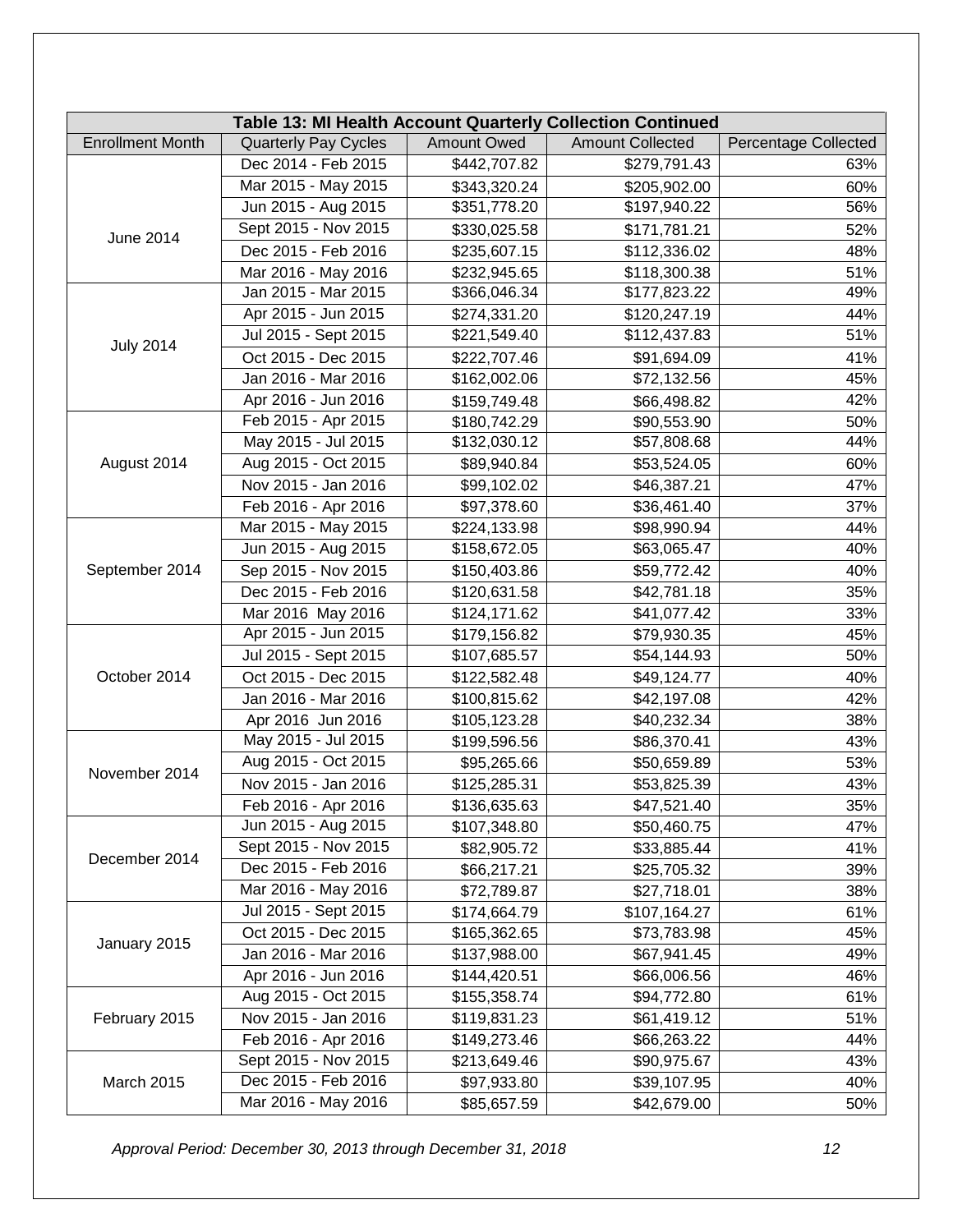| <b>Table 13: MI Health Account Quarterly Collection Continued</b> |                         |                         |                         |                         |  |  |  |  |  |
|-------------------------------------------------------------------|-------------------------|-------------------------|-------------------------|-------------------------|--|--|--|--|--|
| <b>Enrollment Month</b>                                           | <b>Enrollment Month</b> | <b>Enrollment Month</b> | <b>Enrollment Month</b> | <b>Enrollment Month</b> |  |  |  |  |  |
|                                                                   | Oct 2015 - Dec 2015     | \$256,403.72            | \$110,454.09            | 43%                     |  |  |  |  |  |
| April 2015                                                        | Jan 2016 - Mar 2016     | \$77,489.54             | \$59,457.69             | 77%                     |  |  |  |  |  |
|                                                                   | Apr 2016 - Jun 2016     | \$119,867.90            | \$69,203.66             | 58%                     |  |  |  |  |  |
|                                                                   | Nov 2015 - Jan 2016     | \$155,930.66            | \$75,712.03             | 49%                     |  |  |  |  |  |
| May 2015                                                          | Feb 2016 - Apr 2016     | \$104,143.54            | \$52,149.25             | 50%                     |  |  |  |  |  |
| June 2015                                                         | Dec 2015 - Feb 2016     | \$142,468.62            | \$57,504.68             | 40%                     |  |  |  |  |  |
|                                                                   | Mar 2016 - May 2016     | \$86,604.50             | \$38,655.14             | 45%                     |  |  |  |  |  |
|                                                                   | Jan 2016 - Mar 2016     | \$106,974.27            | \$57,595.11             | 54%                     |  |  |  |  |  |
| <b>July 2015</b>                                                  | Apr 2016 - Jun 2016     | \$74,565.15             | \$35,944.12             | 48%                     |  |  |  |  |  |
| August 2015                                                       | Feb 2016 - Apr 2016     | \$149,325.14            | \$53,177.59             | 36%                     |  |  |  |  |  |
| September 2015                                                    | Mar 2016 - May 2016     | \$109,902.07            | \$42,079.49             | 38%                     |  |  |  |  |  |
| October 2015                                                      | Apr 2016 - Jun 2016     | \$102,187.33            | \$41,039.81             | 40%                     |  |  |  |  |  |

Payments can be made to the MI Health Account by mail or online. Table 14 includes the current quarter's MI Health Account payments by payment method.

<span id="page-14-0"></span>

| <b>Table 14: MI Health Account Methods of Payment</b> |            |                   |          |                  |  |  |  |  |  |  |
|-------------------------------------------------------|------------|-------------------|----------|------------------|--|--|--|--|--|--|
|                                                       | March 2016 | <b>April 2016</b> | May 2016 | <b>June 2016</b> |  |  |  |  |  |  |
| <b>Percent Paid Online</b>                            | 27%        | 27%               |          |                  |  |  |  |  |  |  |
| Percent Paid by Mail                                  | 73%        | 73%               |          |                  |  |  |  |  |  |  |

Cost sharing exemptions are applied to specific groups by law, regulation and program policy. The MI Health Account adjustment activity is detailed in Table 15. The following table displays the number of members that met cost sharing exemption adjustments and adjustment amounts by month, for the current calendar year, and for the program in total.

<span id="page-14-1"></span>

| <b>Table 15: MI Health Account Adjustment Activities</b> |                      |                     |                      |                     |                              |                     |  |  |  |
|----------------------------------------------------------|----------------------|---------------------|----------------------|---------------------|------------------------------|---------------------|--|--|--|
|                                                          | March 2016           |                     |                      | April 2016          | May 2016                     |                     |  |  |  |
|                                                          | Number of            | <b>Total Amount</b> | Number of            | <b>Total Amount</b> | Number of                    | <b>Total Amount</b> |  |  |  |
|                                                          | <b>Beneficiaries</b> |                     | <b>Beneficiaries</b> |                     | <b>Beneficiaries</b>         |                     |  |  |  |
| Beneficiary is Under<br>Age 21                           | 429                  | \$27,115.65         | 750                  | \$43,269.00         |                              |                     |  |  |  |
| Pregnancy                                                | 53                   | \$7,213.24          | 508                  | \$11,436.42         |                              |                     |  |  |  |
| Hospice                                                  | $\mathbf 0$          | \$0.00              | 0                    | \$0.00              |                              |                     |  |  |  |
| Native American                                          | 50                   | \$765.33            | 64                   | \$980.00            |                              |                     |  |  |  |
| <b>Five Percent Cost</b><br><b>Share Limit Met</b>       | 31,949               | \$581,058.63        | 35,688               | \$582,816.97        | $\qquad \qquad \blacksquare$ |                     |  |  |  |
| FPL No Longer<br>>100% - Contribution                    | $\mathbf 0$          | \$0.00              | 0                    | \$0.00              |                              |                     |  |  |  |
| Total                                                    | 32,481               | \$616,152.85        | 37,010               | \$638,502.39        |                              |                     |  |  |  |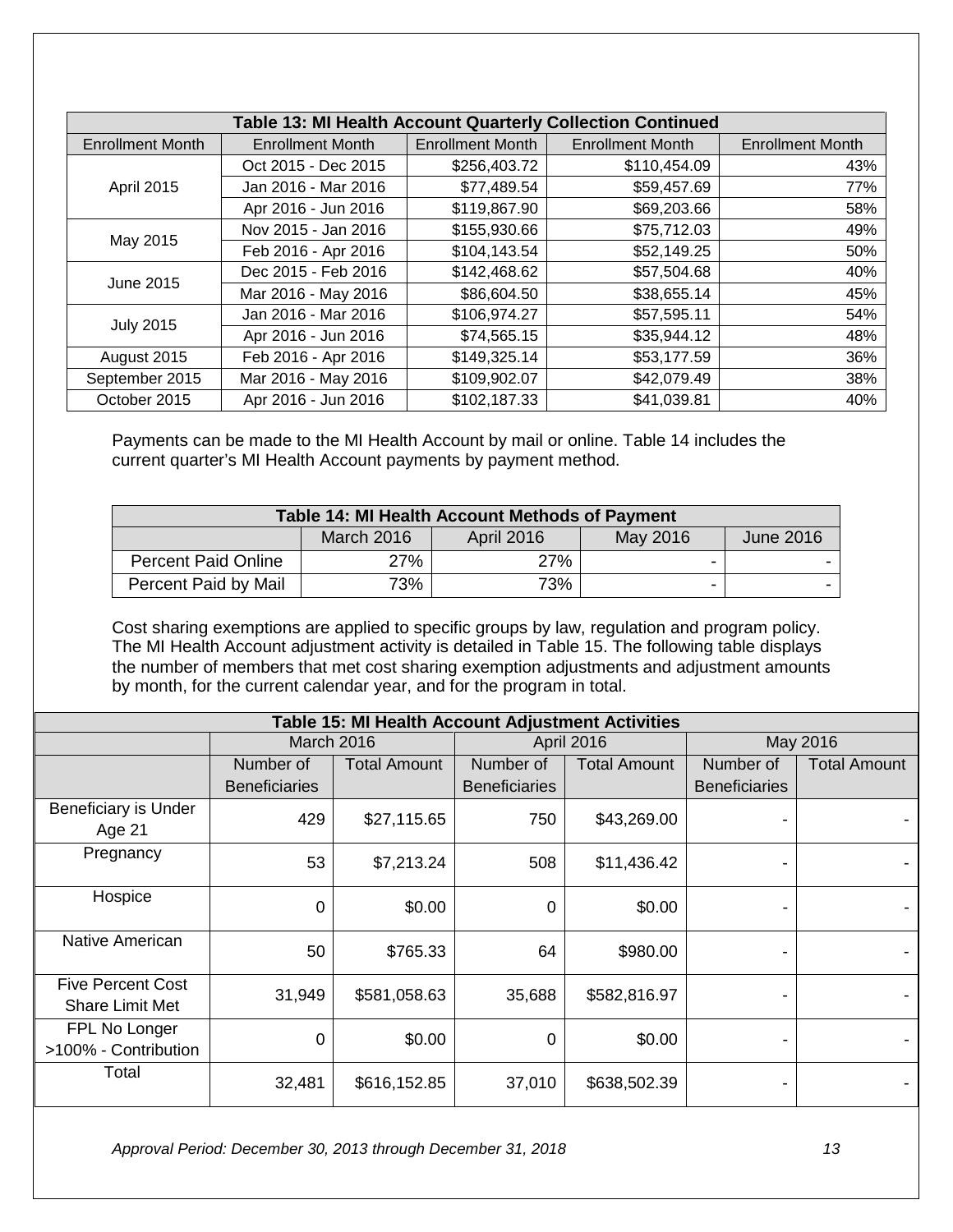|                                                    |                                   |                |                                   | Table 15: MI Health Account Adjustment Activities Continued |                                   |                |
|----------------------------------------------------|-----------------------------------|----------------|-----------------------------------|-------------------------------------------------------------|-----------------------------------|----------------|
|                                                    | <b>June 2016</b>                  |                |                                   | <b>Calendar YTD</b>                                         |                                   | Program YTD    |
|                                                    | Number of<br><b>Beneficiaries</b> | Total Amount   | Number of<br><b>Beneficiaries</b> | <b>Total Amount</b>                                         | Number of<br><b>Beneficiaries</b> | Total Amount   |
| Beneficiary is Under<br>Age 21                     |                                   |                | 2,161                             | \$119,999.24                                                | 6,970                             | \$384,254.74   |
| Pregnancy                                          |                                   |                | 1,075                             | \$37,325.50                                                 | 5,352                             | \$159,976.77   |
| Hospice                                            | $\blacksquare$                    | $\blacksquare$ | 0                                 | \$0.00                                                      | 0                                 | \$0.00         |
| Native American                                    |                                   |                | 210                               | \$3,745.83                                                  | 704                               | \$27,983.83    |
| <b>Five Percent Cost</b><br><b>Share Limit Met</b> |                                   |                | 105,838                           | \$2,131,708.88                                              | 440,249                           | \$6,550,245.76 |
| FPL No longer<br>>100% - Contribution              | -                                 |                | 0                                 | \$0.00                                                      | 20                                | \$1,152.50     |
| Total                                              | -                                 | $\blacksquare$ | 109,284                           | \$2,292,779.45                                              | 453,295                           | \$7,123,613.60 |

Healthy Michigan Plan members may qualify for reductions in copayments and/or contributions after successful participation in the Healthy Behaviors program. Table 16 shows the number of qualified beneficiaries who have earned a reduction in copayments, contributions, and/or gift cards. The following table includes Healthy Behaviors rewards earned by month, current calendar year and for the program in total.

<span id="page-15-0"></span>

| Table 16: Healthy Behaviors Incentive Activity |                      |                     |                      |                     |                      |                     |  |  |  |
|------------------------------------------------|----------------------|---------------------|----------------------|---------------------|----------------------|---------------------|--|--|--|
|                                                | <b>March 2016</b>    |                     | <b>April 2016</b>    |                     | May 2016             |                     |  |  |  |
|                                                | Number of            | <b>Total Amount</b> | Number of            | <b>Total Amount</b> | Number of            | <b>Total Amount</b> |  |  |  |
|                                                | <b>Beneficiaries</b> |                     | <b>Beneficiaries</b> |                     | <b>Beneficiaries</b> |                     |  |  |  |
| Copay                                          | 1,310                | \$9,301.02          | 2,289                | \$14,537.35         |                      |                     |  |  |  |
| Contribution                                   | 2,677                | \$110,527.14        | 3,108                | \$133,044.98        |                      |                     |  |  |  |
| <b>Gift Cards</b>                              | 2,775                | n/a                 | 2,854                | n/a                 |                      |                     |  |  |  |
| Total                                          | 6,762                | \$119,828.16        | 8,251                | \$147,582.33        |                      |                     |  |  |  |
|                                                |                      |                     |                      |                     |                      |                     |  |  |  |

|                   |                      | June 2016    |                      | Calendar YTD | Program YTD          |                     |
|-------------------|----------------------|--------------|----------------------|--------------|----------------------|---------------------|
|                   |                      |              |                      |              |                      |                     |
|                   | Number of            | Total Amount | Number of            | Total Amount | Number of            | <b>Total Amount</b> |
|                   | <b>Beneficiaries</b> |              | <b>Beneficiaries</b> |              | <b>Beneficiaries</b> |                     |
| Copay             |                      |              | 5,305                | \$31,392.82  | 6,552                | \$36,435.34         |
| Contribution      |                      |              | 11,092               | \$427,796.73 | 34,142               | \$1,180,958.42      |
| <b>Gift Cards</b> | -                    |              | 12,209               | n/a          | 76.974               | n/a                 |
| Total             | -                    |              | 28,606               | \$459,189.55 | 117,668              | \$1,217,393.76      |

Healthy Michigan Plan members that do not meet payment obligations for three consecutive months are deemed "consistently failing to pay." Consequences for consistently failing to pay include healthy behavior reduction and garnishment of tax refunds and lottery winnings. Table 16 provides cumulative past due collection amounts and the number of members that have past due balances that are eligible for collection through the Michigan Department of Treasury for this reporting quarter.

*Approval Period: December 30, 2013 through December 31, 2018 14*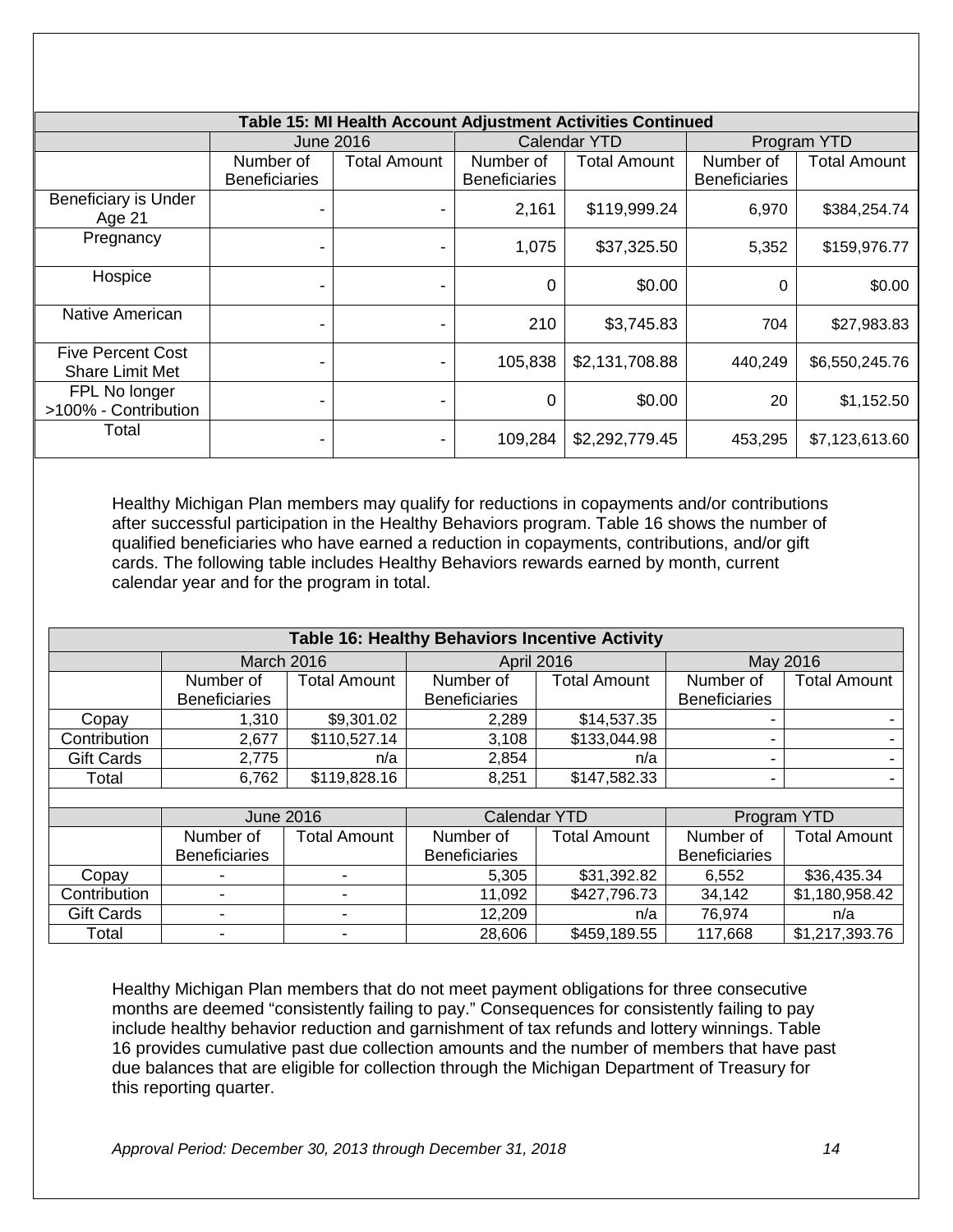<span id="page-16-0"></span>

|                   | Table 17: MI Health Account Past Due Collection Amounts                                                                                                                                       |                                                                                          |              |              |                                              |                |  |  |  |  |
|-------------------|-----------------------------------------------------------------------------------------------------------------------------------------------------------------------------------------------|------------------------------------------------------------------------------------------|--------------|--------------|----------------------------------------------|----------------|--|--|--|--|
| <b>Month</b>      |                                                                                                                                                                                               | Number of Beneficiaries with Past Due                                                    |              |              | Number of Beneficiaries with Past Due Co-    |                |  |  |  |  |
|                   |                                                                                                                                                                                               | Co-Pays/Contributions                                                                    |              |              | Pays/Contributions that are Collectible Debt |                |  |  |  |  |
| <b>March 2016</b> |                                                                                                                                                                                               | 87,850                                                                                   |              |              | 5,080                                        |                |  |  |  |  |
| April 2016        |                                                                                                                                                                                               | 92,342                                                                                   |              |              | 7,220                                        |                |  |  |  |  |
| May 2016          |                                                                                                                                                                                               |                                                                                          |              |              |                                              |                |  |  |  |  |
| <b>June 2016</b>  |                                                                                                                                                                                               |                                                                                          |              |              | $\overline{\phantom{0}}$                     |                |  |  |  |  |
|                   | Table 17 includes the total amount of past due balances by the length of time the account has<br>been delinquent. The information below is cumulative and not limited to the current quarter. |                                                                                          |              |              |                                              |                |  |  |  |  |
|                   |                                                                                                                                                                                               | Table 18: MI Health Account Delinquent Co-pay and Contribution Amounts by Aging Category |              |              |                                              |                |  |  |  |  |
| Days              | 0-30 Days                                                                                                                                                                                     | 31-60 Days                                                                               | 61-90 Days   | 91-120 Days  | >120 Days                                    | Total          |  |  |  |  |
| <b>Amount Due</b> | \$821,618.02                                                                                                                                                                                  | \$746,314.07                                                                             | \$640,653.06 | \$579,300.71 | \$4,857,829.07                               | \$7,645,714.93 |  |  |  |  |

MDHHS has refined the Managed Care Organization grievance and appeal reporting process to collect Healthy Michigan Plan specific data. Grievances are defined in the MDHHS Medicaid Health Plan Grievance/Appeal Summary Reports as an expression of dissatisfaction about any matter other than an action subject to appeal. Appeals are defined as a request for review of the Health Plan's decision that results in any of the following actions:

51,959

- The denial or limited authorization of a requested service, including the type or level of service;
- The reduction, suspension, or termination of a previously authorized service;

60,698

- The denial, in whole or in part, of a payment for a properly authorized and covered service;
- The failure to provide services in a timely manner, as defined by the State; or
- The failure of the Health Plan to act within the established timeframes for grievance and appeal disposition.

MDHHS has included grievance and appeals data reported by the Medicaid Health Plans from this quarter in the following tables:

<span id="page-16-2"></span>

| <b>Table 19: Managed Care Organization Appeals</b> |                        |            |                            |       |  |  |  |
|----------------------------------------------------|------------------------|------------|----------------------------|-------|--|--|--|
| April 2016 - June 2016                             |                        |            |                            |       |  |  |  |
|                                                    | <b>Decision Upheld</b> | Overturned | Undetermined/<br>Withdrawn | Total |  |  |  |
| Count                                              | 35                     |            |                            | 114   |  |  |  |
| Percent                                            | 31%                    | 65%        | 4%                         |       |  |  |  |

*Approval Period: December 30, 2013 through December 31, 2018 15*

<span id="page-16-1"></span>Number of **Beneficiaries** That Owe

65,530

46,168 102,324 149,548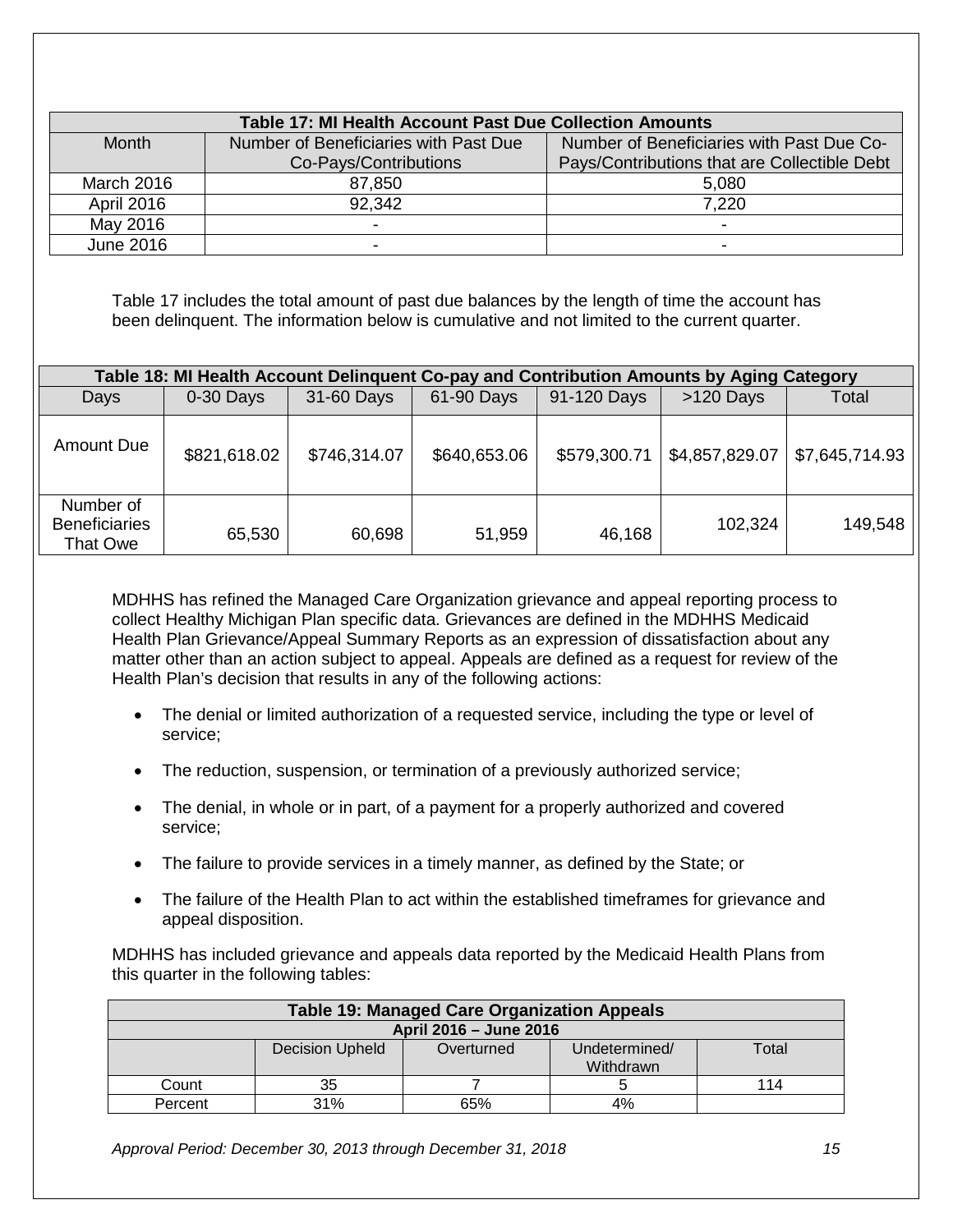<span id="page-17-0"></span>

| Table 20: Managed Care Organization Grievances |               |                 |                        |                |                |       |
|------------------------------------------------|---------------|-----------------|------------------------|----------------|----------------|-------|
| April 2016 - June 2016                         |               |                 |                        |                |                |       |
|                                                | <b>Access</b> | Quality of Care | Administrative/Service | <b>Billing</b> | Transportation | Total |
| Count                                          | 173           | 51              | 119                    | າາ             |                | 442   |
| Percent                                        | 39%           | 12%             | 27%                    | 5%             | 17%            |       |

From April to June 2016, there were 114 total appeals among all the Medicaid Health Plans. Medicaid Health Plan decisions were upheld in 31 percent of the appeals. From April to June 2016 there were a total of 442 grievances. The greatest number of grievances came from the Access category. Access grievances can include a primary care physician not accepting new patients, limited specialist availability, the refusal of a primary care physician to complete a referral or write a prescription, a lack of services provided by the primary care physician, long wait times for appointments and denied services. Grievances related to quality of care pertain to the level of care issues experienced by beneficiaries. Administrative/Service grievances can range from issues with claims, enrollment, eligibility, out-of-network providers and benefits not covered. Issues reported under the Billing category pertain to billing issues. Transportation grievances relate to issues with the transportation benefit and often mirror the complaints members directly reported to MDHHS. MDHHS will continue to monitor the Medicaid Health Plans Grievance/Appeal Summary Reports to ensure levels of grievances remain low and resolution of grievances is completed in a timely manner.

## <span id="page-17-1"></span>**Lessons Learned**

MDHHS continues to learn from the experience of launching a program the size and scope of the Healthy Michigan Plan. As the Healthy Michigan Plan program has matured, MDHHS has incorporated stakeholder feedback into program-related changes. For example, the MI Health Account statements are currently undergoing revision as a direct result of feedback received from members and stakeholders. MDHHS has learned through the revision experience how to incorporate the needs of the department with that of stakeholders in a single member-friendly statement. Additionally, MDHHS has learned through translating these changes into system enhancements that lags in associated reporting can occur. While still under revision, MDHHS continues to work toward a comprehensive and user-friendly MI Health Account statement format.

## <span id="page-17-2"></span>**Demonstration Evaluation**

MDHHS has commissioned the University of Michigan's Institute for Healthcare Policy and Innovation (IHPI) to serve as the Healthy Michigan Plan independent evaluator. The IHPI has developed a comprehensive plan to address the needs of the State and CMS. In accordance with paragraph 67 of the waiver special terms and conditions, the State submitted a draft of its initial evaluation design to CMS on April 28, 2014 and, after a period of revisions, CMS formally approved the evaluation plan on October 22, 2014.

Demonstration evaluation activities for the Healthy Michigan Plan are utilizing an interdisciplinary team of researchers from the IHPI. The activities of the evaluation will carry in six domains over the course of the 5 year evaluation period:

*Approval Period: December 30, 2013 through December 31, 2018 16*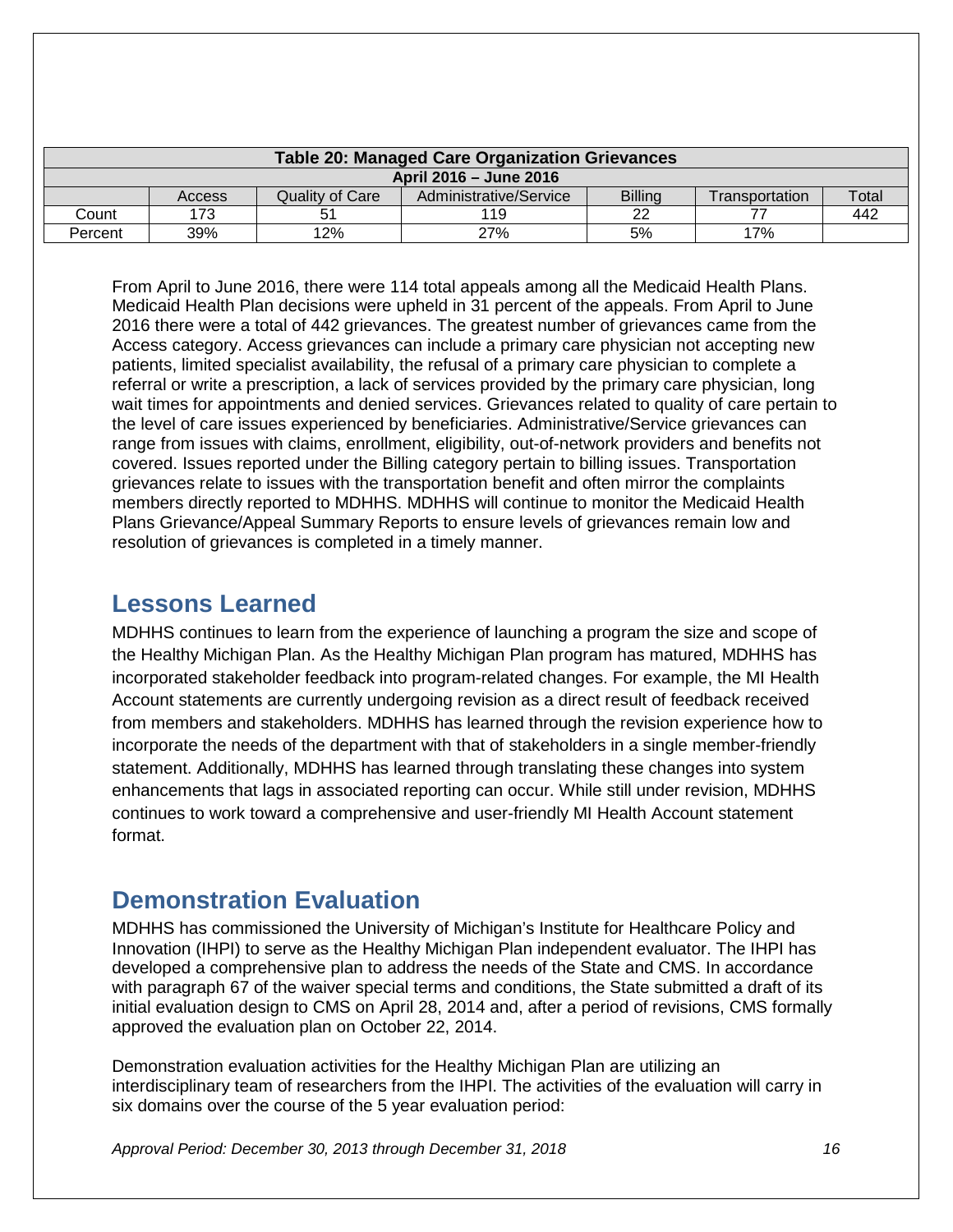- I. An analysis of the impact the Healthy Michigan Plan on uncompensated care costs borne by Michigan hospitals;
- II. An analysis of the effect of Healthy Michigan Plan on the number of uninsured in Michigan:
- III. The impact of Healthy Michigan Plan on increasing healthy behaviors and improving health outcomes;
- IV. The viewpoints of beneficiaries and providers of the impact of Healthy Michigan Plan;
- The impact of Healthy Michigan Plan's contribution requirements on beneficiary utilization, and;
- VI. The impact of the MI Health Accounts on beneficiary healthcare utilization.

#### **Domain I**

Although the interim report for Domain I isn't due until FY 2018, IHPI has engaged in activities to find and compare baseline uncompensated care results from hospital cost reports and IRS filings to understand the distribution of uncompensated care in Michigan. This quarter continued with further analysis of Medicare cost report data, and specifically comparing changes in states that did and did not expand Medicaid.

#### **Domain II**

Similar to Domain I, the Domain II interim report is not due until FY 2018. That being said, IHPI continues to analyze extracts of Current Population Survey (CPS) data and American Community Survey (ACS) data to ascertain the difference between these two US Census Bureau data sources. This quarter, IHPI calculated the fraction of uninsured in Michigan using the publically available 2014 ACS data.

#### **Domain III**

The interim report for Domain III is due in FY 2017. IHPI activities in this quarter continued the assessment and extraction of health behavior (including chronic condition) data and Health Risk Assessment completion data. The Health Risk Assessment completion data in the MDHHS data warehouse will be juxtaposed to self-identified Health Risk Assessment completion data from the Healthy Michigan Voices Survey.

#### **Domain IV**

Domain IV will examine beneficiary and provider viewpoints of Healthy Michigan Plan through surveys. The interim report is due in FY 2016. Activities for the quarter included the following:

Primary Care Practitioner (PCP) Survey

- PCP Survey Report submitted to CMS
- Health Risk Assessment-specific data analyzed to facilitate understanding barriers and successes of Health Risk Assessment completion

Healthy Michigan Voices (HMV) Beneficiary Survey

- HMV Survey development fielded in January 2016 with over 2,000 responses as of the current quarter
- Finalized the specific HMV survey for Healthy Michigan Plan beneficiaries no longer enrolled (surveying will commence in late summer of 2016)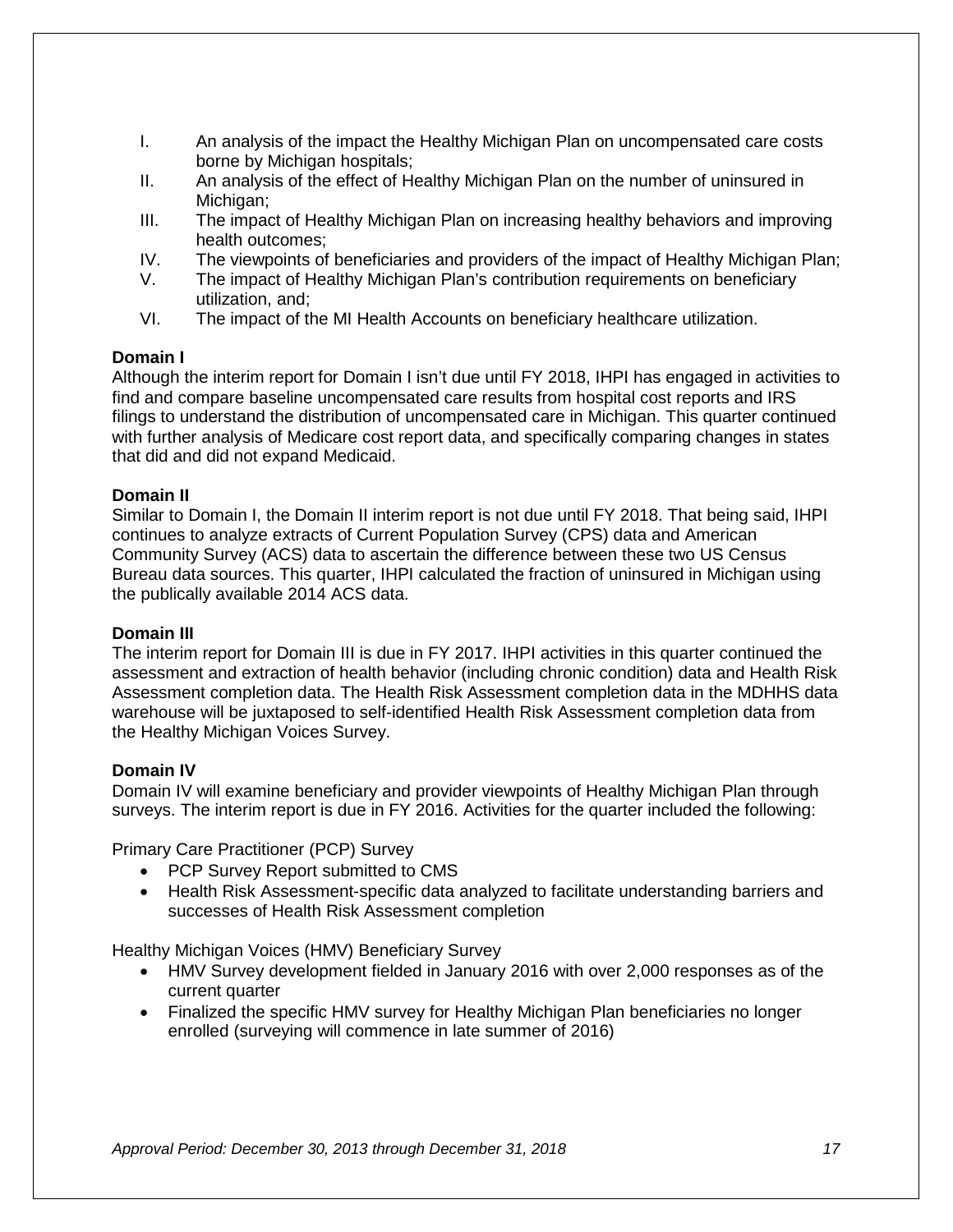#### **Domains V/VI**

Domains V and VI entail analyzing data to assess the impact of contributions and the MI Health Account statements on beneficiary utilization of health care services, respectively. The interim reports are due in FY 2017. Activities in this quarter included further refining the analyses associated with Health Risk Assessment completion and incentives to select the control and treatment groups. In addition, with the HMV survey surpassing over 2,000 respondents, analyses will be completed related to the cost and cost-sharing elements of the Healthy Michigan Plan.

## <span id="page-19-0"></span>**Enclosures/Attachments**

- 1. June 2016 Health Risk Assessment Report
- 2. May 2016 MCAC Meeting Minutes
- 3. June 2016 MI Health Account Executive Summary Report

## <span id="page-19-1"></span>**State Contacts**

If there are any questions about the contents of this report, please contact one of the following people listed below.

Jacqueline Coleman, Waiver Specialist

Phone: (517) 241-7172

Carly Todd, Analyst

Phone: (517) 241-8422

Andrew Schalk, Hospital Reimbursement Section Manager

Phone: (517) 335-0215

Penny Rutledge, Actuarial Division Director

Phone: (517) 335-3789

Actuarial Division

Bureau of Medicaid Operations and Actuarial Services

MSA, MDHHS, P.O. Box 30479

Lansing, MI 48909-7979

Fax: (517) 241-5112

*Approval Period: December 30, 2013 through December 31, 2018 18*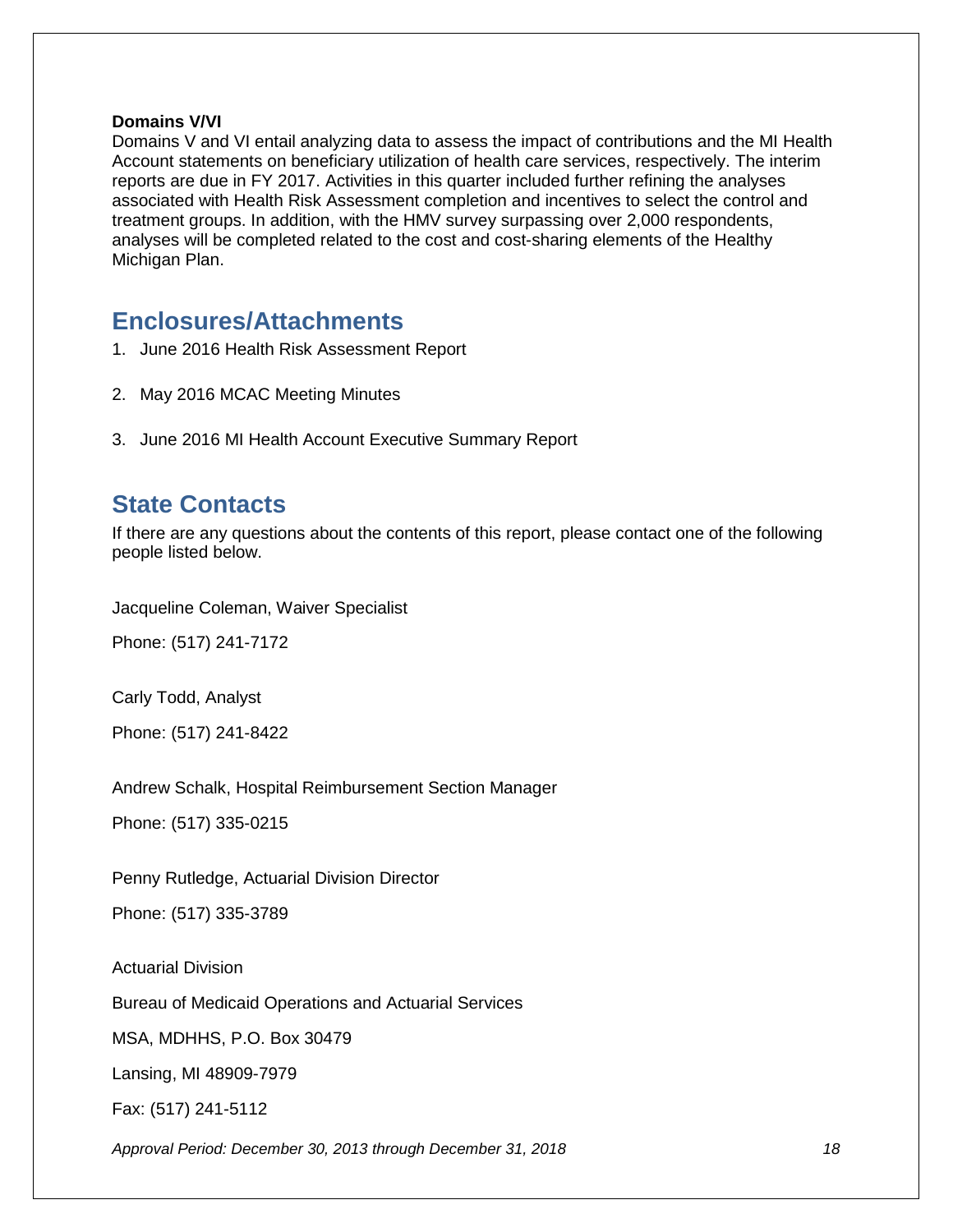# <span id="page-20-0"></span>**Date Submitted to CMS**

September 20, 2016

*Approval Period: December 30, 2013 through December 31, 2018 19*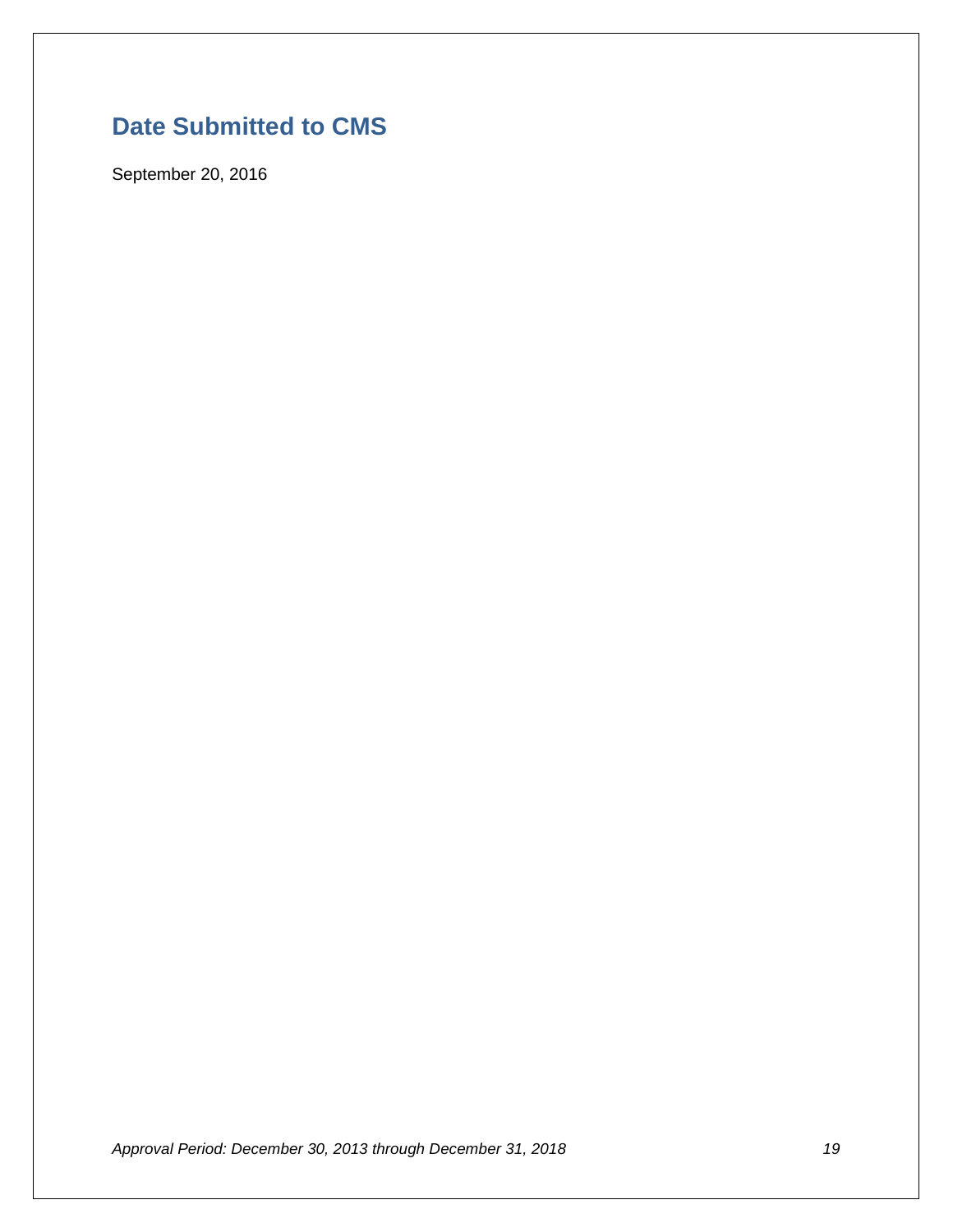Michigan Department of Health and Human Services Medical Services Administration Bureau of Medicaid Care Management and Quality Assurance

*Healthy Michigan Plan - Health Risk Assessment Report*



June 2016

Produced by:

Quality Improvement and Program Development - Managed Care Plan Divison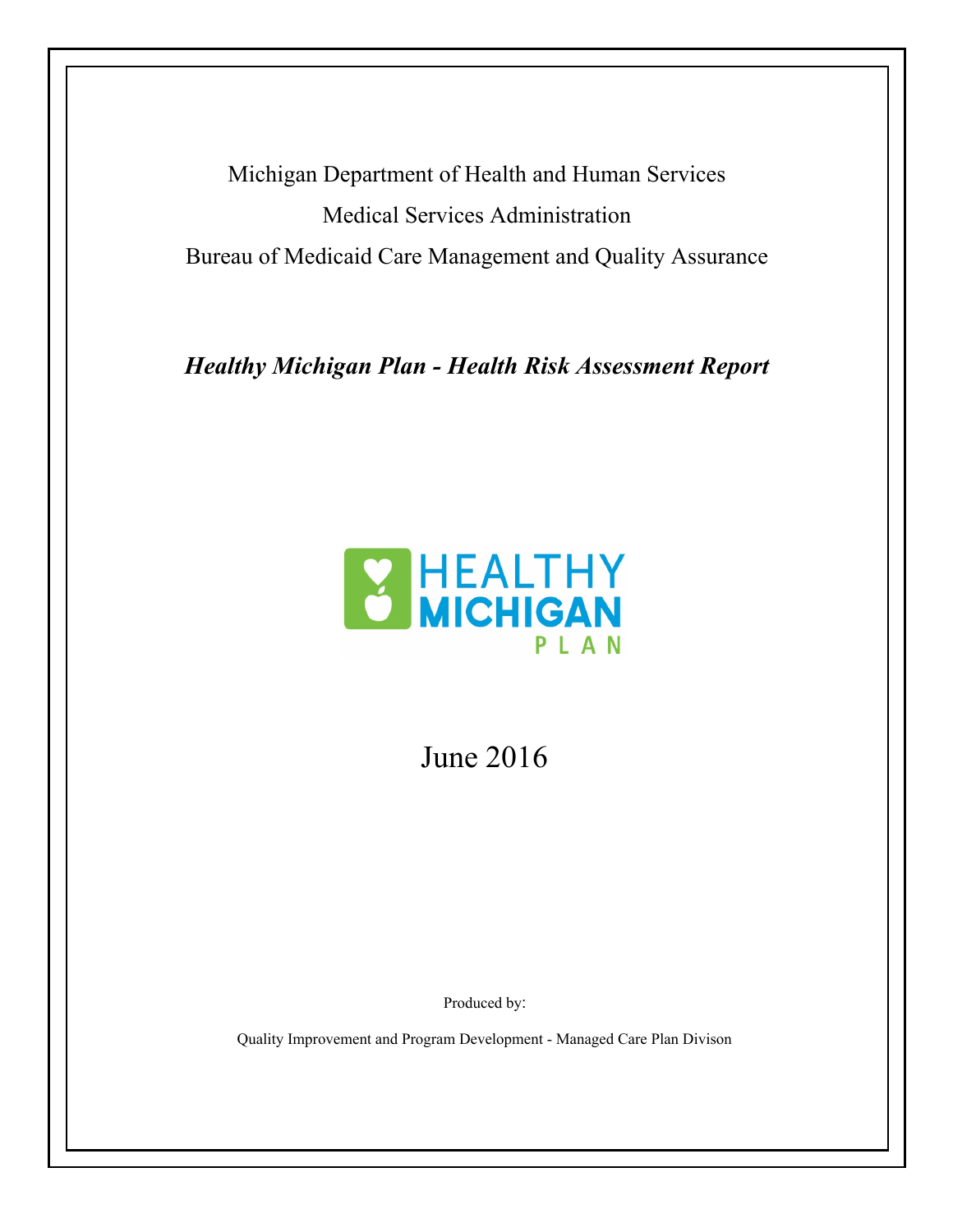## **Table of Contents**

## **Health Risk Assessment Part 1**

| Introduction                                               | $\overline{2}$ |
|------------------------------------------------------------|----------------|
| Health Risk Assessment Completion through Michigan ENROLLS | 3              |
| Question 1. General Health Rating                          | 4              |
| Question 2. Exercise                                       | 5              |
| Question 3. Nutrition (Fruits and Vegetables)              | 6              |
| Question 4. Binge Alcohol Use                              | 7              |
| Question 5. Smoking/Tobacco Use                            | 8              |
| Question 6. Anxiety and Depression                         | 9              |
| Question 7. Drugs or Substance Use                         | 10             |
| Question 8. Immunization Status (Annual Flu Vaccine)       | 11             |
| Question 9. Well Check Visit                               | 12             |
|                                                            |                |

## **Health Risk Assessment Part 2**

| Introduction                                                 | 13              |
|--------------------------------------------------------------|-----------------|
| Health Risk Assessment Completion with Primary Care Provider | 14              |
| <b>Healthy Behaviors Statement Selection</b>                 | 15 <sub>1</sub> |
| Selection of Health Risk Behaviors to Address                | 16              |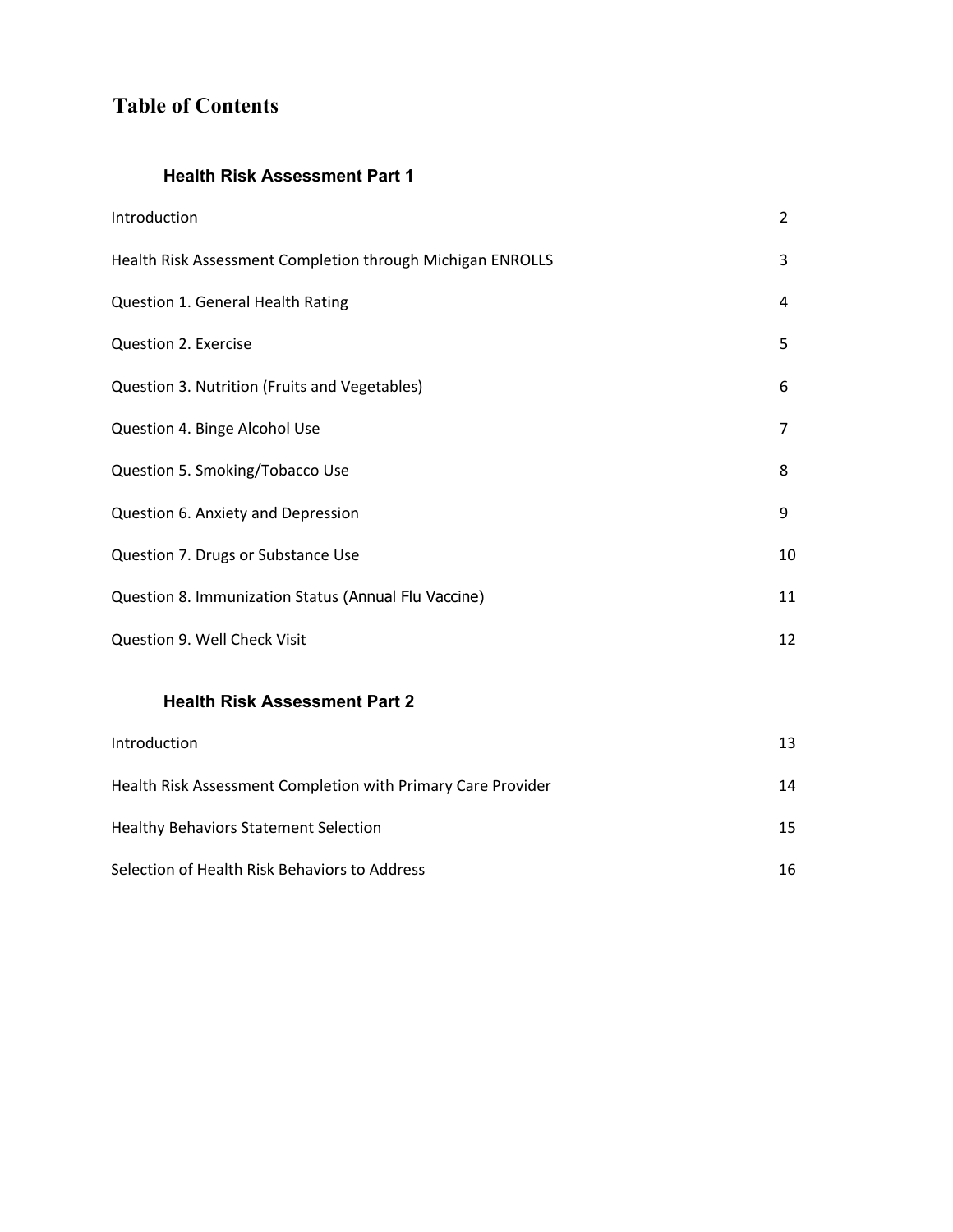## **Introduction**

Pursuant to PA 107 of 2013, sections 105d(1)e and 105d(12), a Health Risk Assessment has been developed for the Healthy Michigan Plan (form DCH‐1315). It is designed as a two part document, where the beneficiary completes the first three sections and the primary care provider completes the last section. It includes questions on a wide range of health issues, a readiness to change assessment, an annual physical exam and a discussion about behavior change with their primary care provider. The topics in the assessment cover all of the behaviors identified in PA 107 including alcohol use, substance use disorders, tobacco use, obesity and immunizations. It also includes the recommended healthy behaviors identified in the Michigan Health and Wellness 4X4 Plan, which are annual physicals, BMI, blood pressure, cholesterol and blood sugar monitoring, healthy diet, regular physical exercise and tobacco use.

# **Health Risk Assessment Part 1**

#### Health Risk Assessments completion through Michigan ENROLLS

In February 2014, the enrollment broker for the Michigan Department of Health and Human Services (Michigan ENROLLS) began administering the first section of the Health Risk Assessment to Healthy Michigan Plan beneficiaries who call to enroll in a health plan. In addition to asking new beneficiaries all of the questions in Section 1 of the Health Risk Assessment, call center staff inform beneficiaries that an annual preventive visit, including completion of the last three sections of the Health Risk Assessment, is a covered benefit of the Healthy Michigan Plan.

Completion of the Health Risk Assessment is voluntary; callers may refuse to answer some or all of the questions. Beneficiaries who are auto-assigned into a health plan are not surveyed. Survey results from Michigan ENROLLS are electronically transmitted to the appropriate health plan on a monthly basis to assist with outreach and care management.

The data displayed in Part 1 of this report reflect the responses to questions 1‐9 of Section 1 of the Health Risk Assessment completed through Michigan ENROLLS. As shown in Table I, a total of 284,785 Health Risk Assessments were completed through Michigan ENROLLS as of June 2016. This represents a completion rate of 95.72%. Responses are reported in Tables 1 through 9. Beneficiaries who participated in the Health Risk Assessment but refused to answer specific questions are included in the total population and their answers are reported as "Refused". Responses are also reported by age and gender.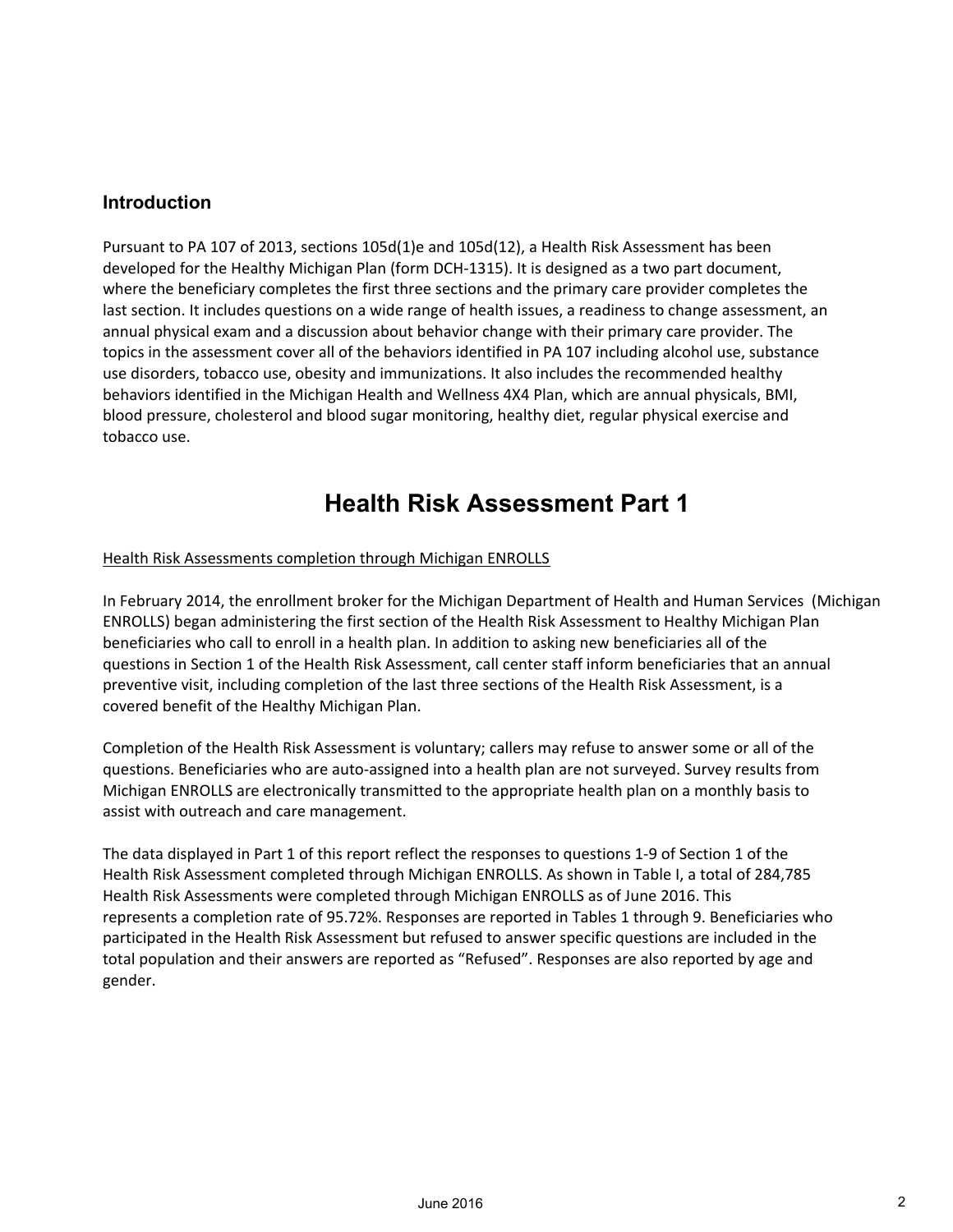## **Health Risk Assessment Completion through Michigan ENROLLS**

| <b>MONTH</b>     | <b>COMPLETE</b> | <b>DECLINED</b> |
|------------------|-----------------|-----------------|
| <b>July 2015</b> | 216,850         | 8,996 (3.98%)   |
| August 2015      | 224,671         | 9,413 (4.02%)   |
| September 2015   | 231,838         | 9,810 (4.06%)   |
| October 2015     | 238,891         | 10,161 (4.08%)  |
| November 2015    | 245,410         | 10,554 (4.12%)  |
| December 2015    | 252,808         | 11,129 (4.22%)  |
| January 2016     | 261,417         | 11,585 (4.24%)  |
| February 2016    | 269,644         | 11,983 (4.26%)  |
| March 2016       | 275,839         | 12,239 (4.25%)  |
| April 2016       | 279,562         | 12,476 (4.27%)  |
| May 2016         | 282,318         | 12,620 (4.28%)  |
| June 2016        | 284,785         | 12,745 (4.28%)  |

**Table I. Count of Health Risk Assessments (HRA) Questions 1-9 Completed with MI Enrolls**

#### **Table 11. Demographics of Population that Completed HRA Questions 1-9 with MI ENROLLS**

| <b>AGE GROUP</b> | <b>COMPLETED HRA</b> |         |
|------------------|----------------------|---------|
| 19 - 29          | 70,399               | 24.72%  |
| $30 - 39$        | 59,595               | 20.93%  |
| $40 - 49$        | 59,169               | 20.78%  |
| $50 - 59$        | 69,021               | 24.24%  |
| $60 +$           | 26,601               | 9.34%   |
| <b>GENDER</b>    |                      |         |
| F                | 153,881              | 54.03%  |
| Μ                | 130,904              | 45.97%  |
| <b>FPL</b>       |                      |         |
| < 100% FPL       | 233,910              | 82.14%  |
| 100 - 133% FPL   | 50,875               | 17.86%  |
| TOTAL            | 284,785              | 100.00% |

#### **January 2014 - June 2016**

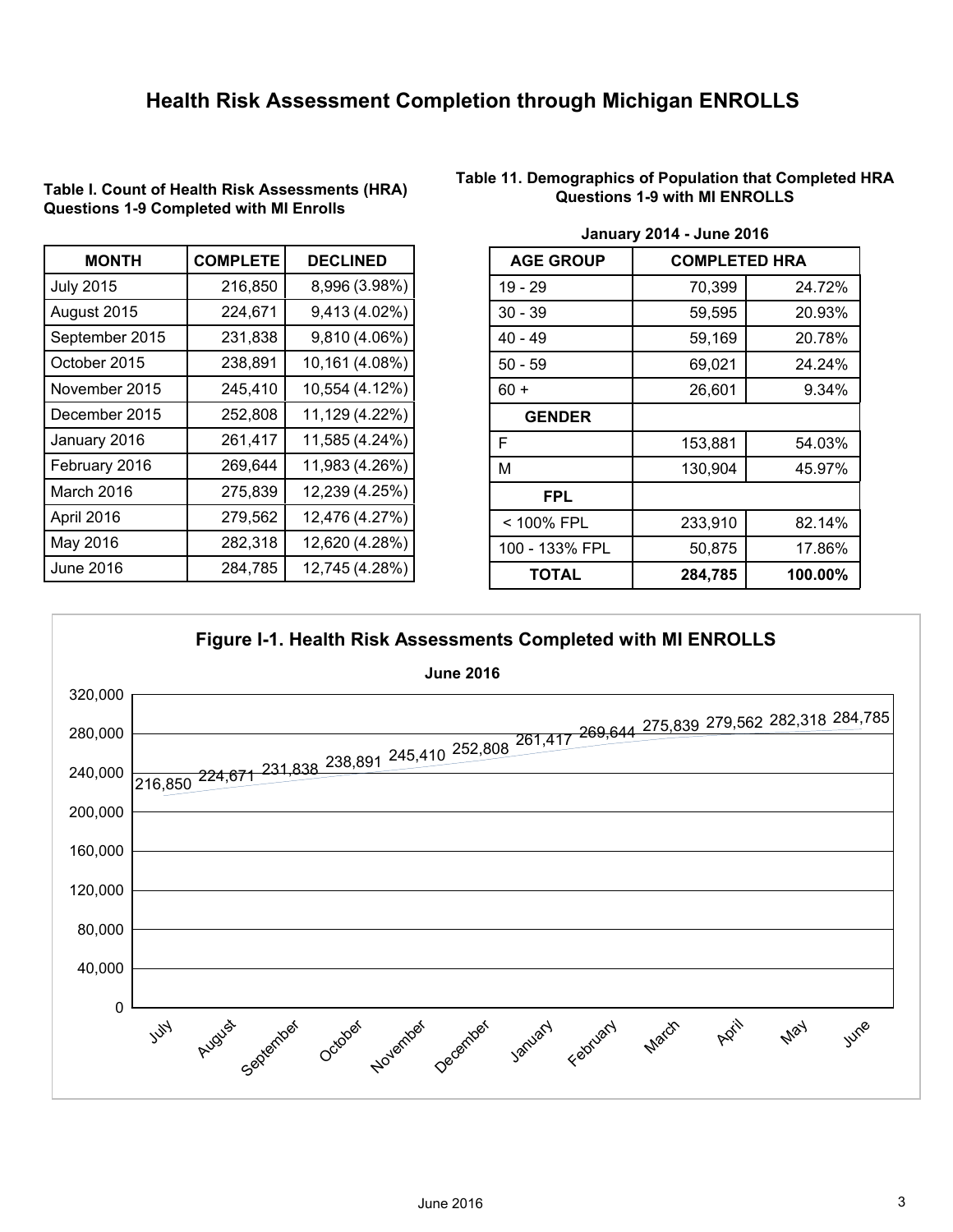## **Question 1. General Health Rating**

Question 1. In general, how would you rate your health? This question is used to assess self-reported health status. Healthy Michigan Plan enrollees were given the answer options of excellent, very good, good, fair or poor. Table 1 shows the overall answers to this question for June 2016. Among enrollees who completed the survey, this question had a 0.17% refusal rate. Figures 1-1 through 1-3 show the health rating reported for the total population, and by age and gender.

| <b>HEALTH RATING</b> | <b>TOTAL</b> | <b>PERCENT</b> |
|----------------------|--------------|----------------|
| Excellent            | 31,991       | 11.23%         |
| Very Good            | 73,495       | 25.81%         |
| Good                 | 101,771      | 35.74%         |
| Fair                 | 58,076       | 20.39%         |
| Poor                 | 18,977       | 6.66%          |
| Refused              | 475          | 0.17%          |
| <b>TOTAL</b>         | 284,785      | 100.00%        |

## **Table 1. Health Rating for Total Population June 2016**





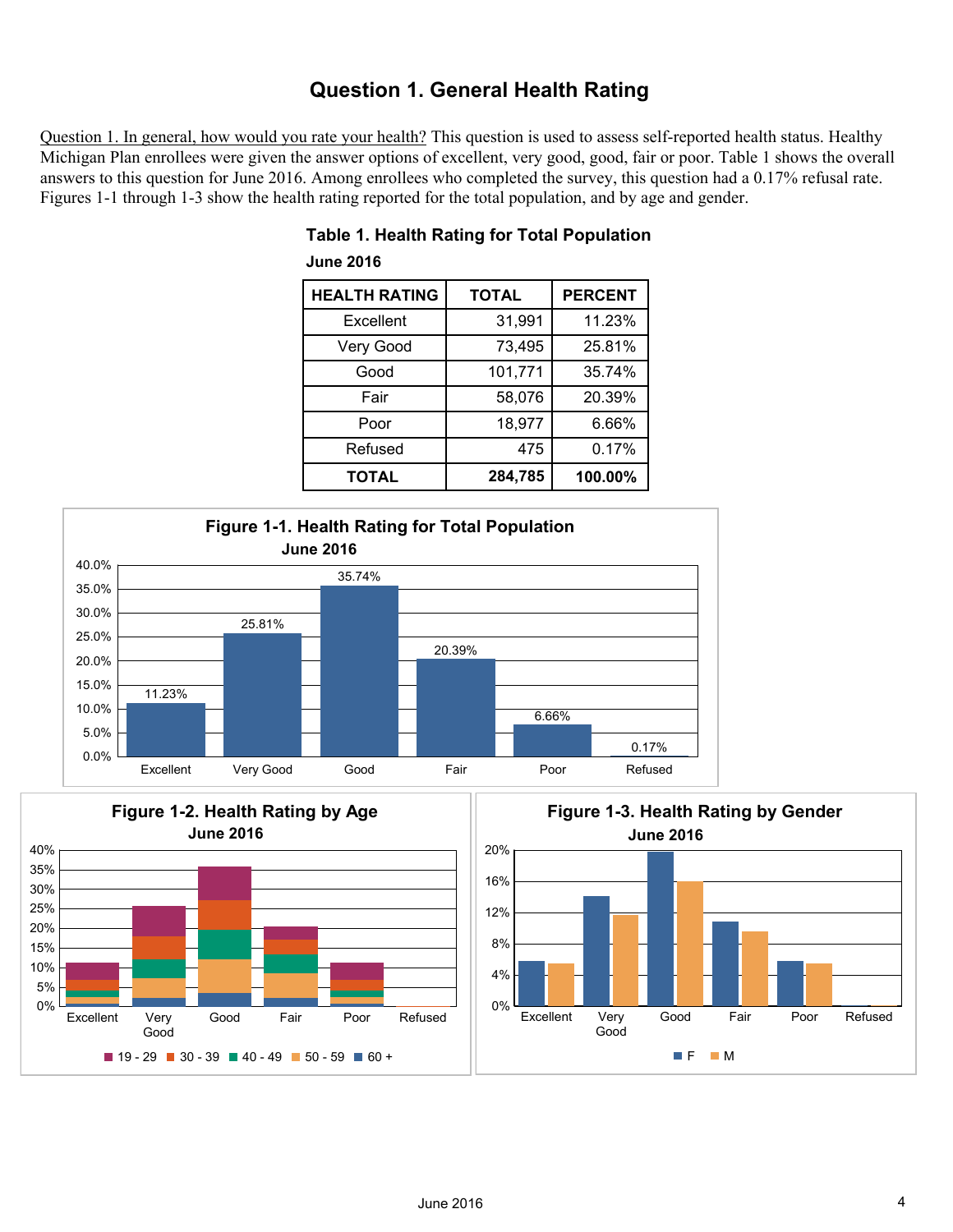## **Question 2. Exercise**

Question 2. In the last 7 days, how often did you exercise for at least 20 minutes a day? This question is used to assess selfreported exercise frequency as an important component of maintaining a healthy weight. Healthy Michigan Plan enrollees were given the answer options of every day, 3-6 days, 1-2 days or 0 days. Table 2 shows the overall answers to this question for June 2016. Among enrollees who participated in the survey, there was a 1.53% refusal rate for this question. Figures 2-1 through 2-3 show the exercise frequency reported for the total population, by age and gender.

| <b>EXERCISE</b> | <b>TOTAL</b> | <b>PERCENT</b> |
|-----------------|--------------|----------------|
| Every Day       | 65,094       | 22.86%         |
| 3-6 Days        | 82,927       | 29.12%         |
| 1-2 Days        | 70,344       | 24.70%         |
| No Days         | 62,076       | 21.80%         |
| Refused         | 4,344        | 1.53%          |
| <b>TOTAL</b>    | 284,785      | 100.00%        |

## **Table 2. Exercise Reported for Total Population June 2016**





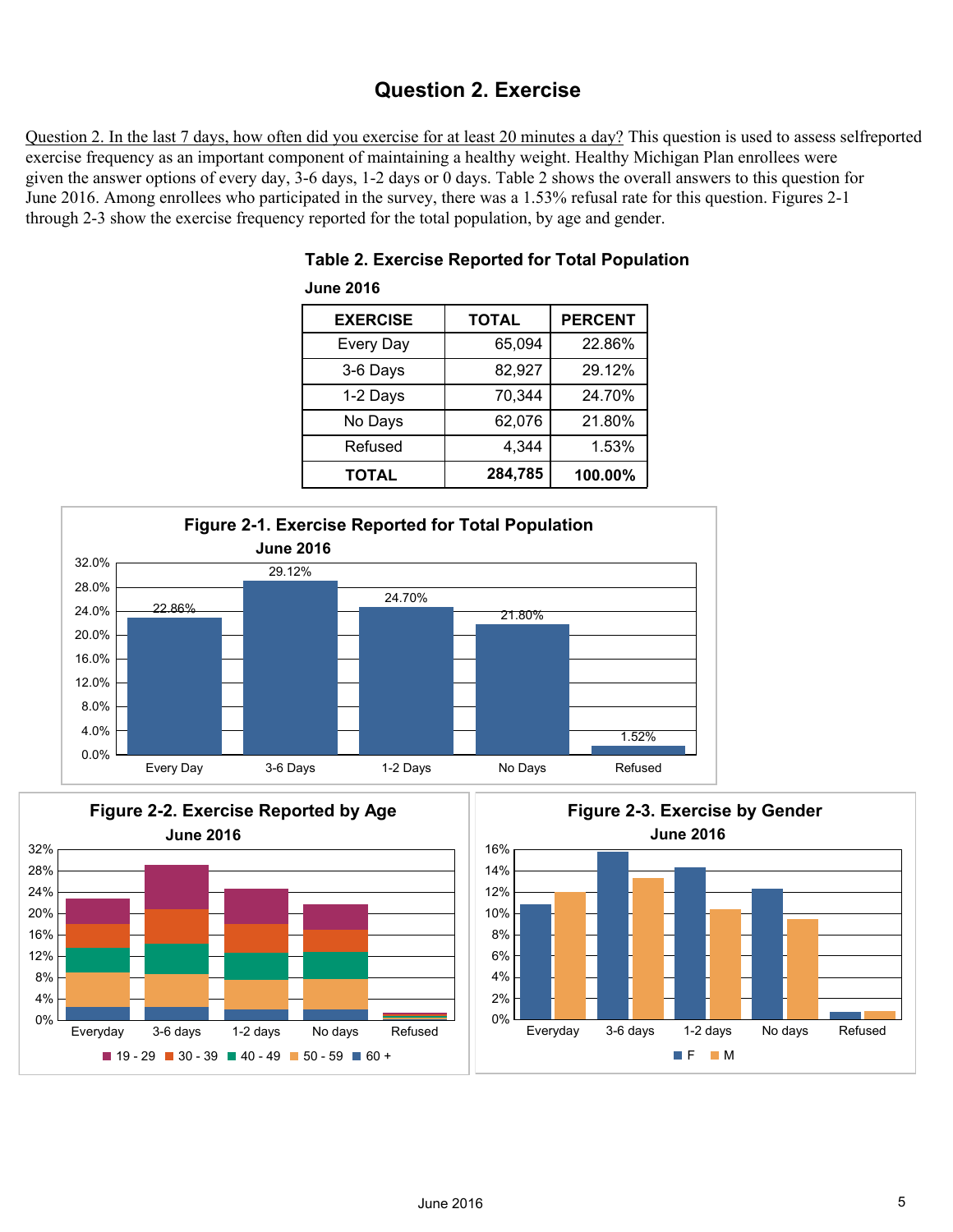## **Question 3. Nutrition (Fruits and Vegetables)**

Question 3. In the last 7 days, how often did you eat 3 or more servings of fruits or vegetables in a day? This question is used to assess self-reported nutrition as an important component of maintaining a healthy weight. Healthy Michigan Plan enrollees were given the answer options of every day, 3-6 days, 1-2 days or 0 days. Table 3 shows the overall answers to this question for June 2016. Among enrollees who participated in the survey, there was a 1.88% refusal rate for this question. Figures 3-1 through 3-3 show the nutrition reported for the total population, and by age and gender.

| <b>NUTRITION</b> | <b>TOTAL</b> | <b>PERCENT</b> |
|------------------|--------------|----------------|
| <b>Every Day</b> | 96,200       | 33.78%         |
| 3-6 Days         | 98,693       | 34.66%         |
| 1-2 Days         | 64,990       | 22.82%         |
| No Days          | 19,541       | 6.86%          |
| Refused          | 5,361        | 1.88%          |
| <b>TOTAL</b>     | 284,785      | 100.00%        |

## **Table 3. Nutrition Reported for Total Population**



**June 2016**



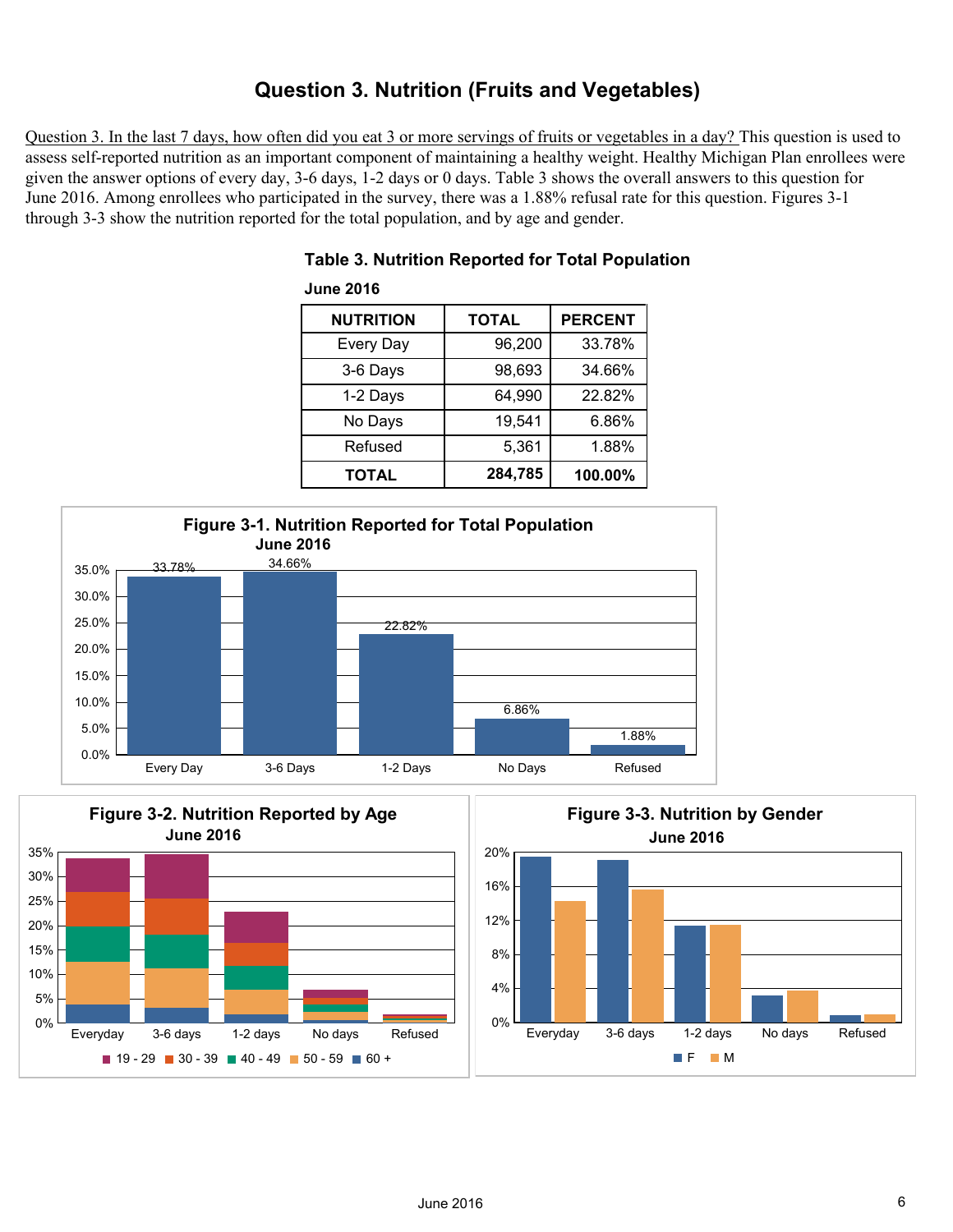## **Question 4. Binge Alcohol Use**

Question 4. In the last 7 days, how often did you have (5 or more for men, 4 or more for women) alcoholic drinks at one time? This question is used to assess self-reported binge alcohol use. Healthy Michigan Plan enrollees were given the answer options of never, once a week, 2-3 a week and more than 3 times during the week. Table 4 shows the combined overall answers to these questions for June 2016. Among enrollees who participated in the survey, there was a 0.82% refusal rate for this question. Figures 4-1 through 4-3 show binge alcohol use status reported for the total population, and by age and gender.

| <b>ALCOHOL</b>   | <b>TOTAL</b> | <b>PERCENT</b> |
|------------------|--------------|----------------|
| Never            | 235,548      | 82.71%         |
| Once a Week      | 31,641       | 11.11%         |
| 2-3 times a Week | 12,351       | 4.34%          |
| More than 3      | 2,910        | 1.02%          |
| Refused          | 2,335        | 0.82%          |
| <b>TOTAL</b>     | 284,785      | 100.00%        |

## **Table 4. Binge Alcohol Use Reported for Total Population June 2016**





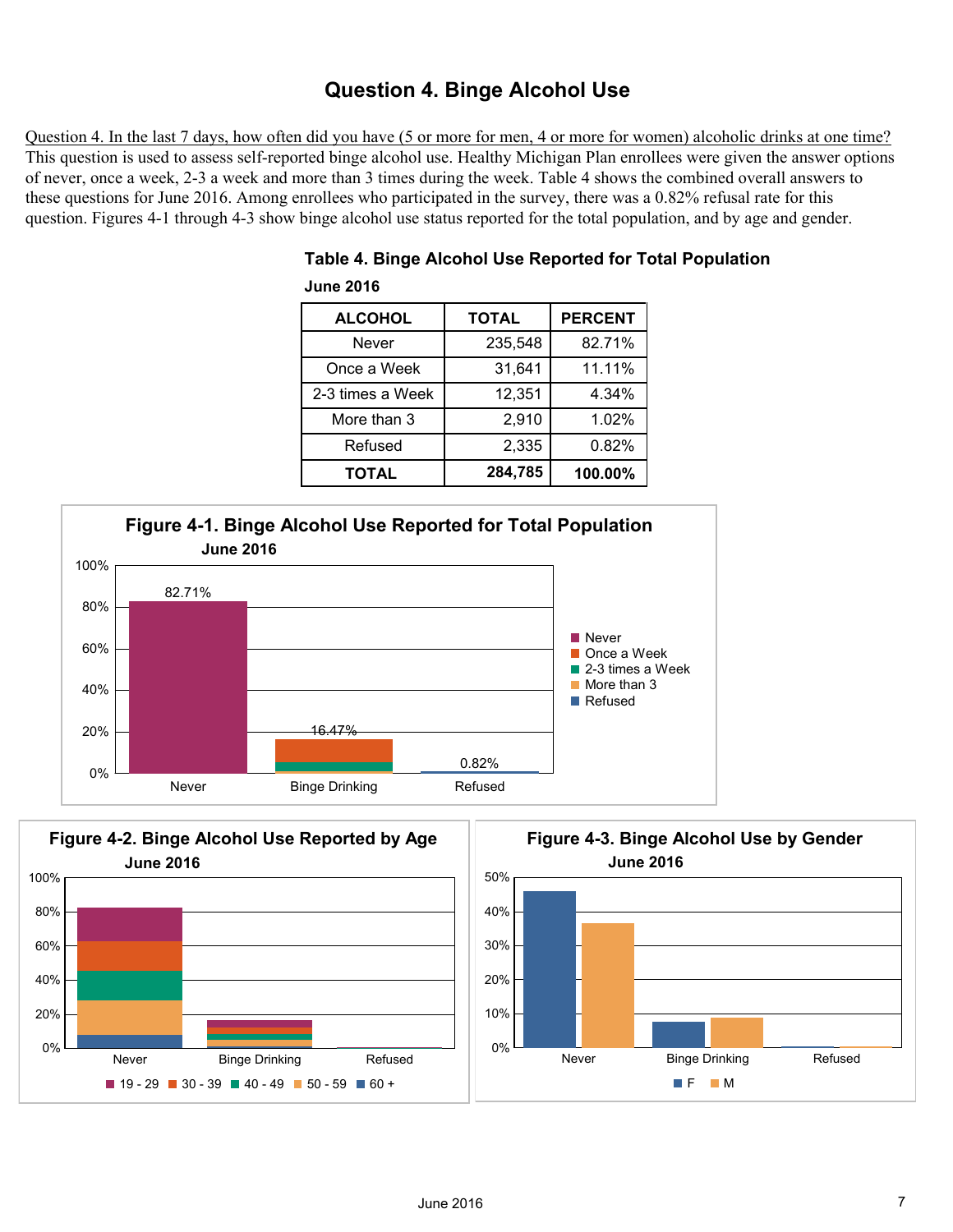## **Question 5. Smoking/Tobacco Use**

Question 5. In the last 30 days, have you smoked or used tobacco? This question is used to assess self-reported smoking/tobacco use. Healthy Michigan Plan enrollees were given the answer options of yes or no. Enrollees who answered yes, were asked a follow-up question: If YES, do you want to quit smoking or using tobacco? For this follow-up question, enrollees were given the answer options of yes, I am working on quitting or cutting back right now and no. Table 5 shows the combined overall answers to these questions for June 2016. Question 5 had a 0.38% refusal rate. Figures 5-1 through 5-3 show smoking/tobacco use reported for the total population, and by age and gender.

| <b>TOBACCO USE</b>   | <b>TOTAL</b> | <b>PERCENT</b> |
|----------------------|--------------|----------------|
| No Tobacco Use       | 168,586      | 59.20%         |
| <b>Quitting Now</b>  | 45,326       | 15.92%         |
| <b>Wants to Quit</b> | 46,877       | 16.46%         |
| <b>Current User</b>  | 22,916       | 8.05%          |
| Refused              | 1,080        | 0.38%          |
| <b>TOTAL</b>         | 284,785      | 100.00%        |

| Table 5. Smoking/Tobacco Use Reported for Total Population |  |
|------------------------------------------------------------|--|
| June 2016.                                                 |  |



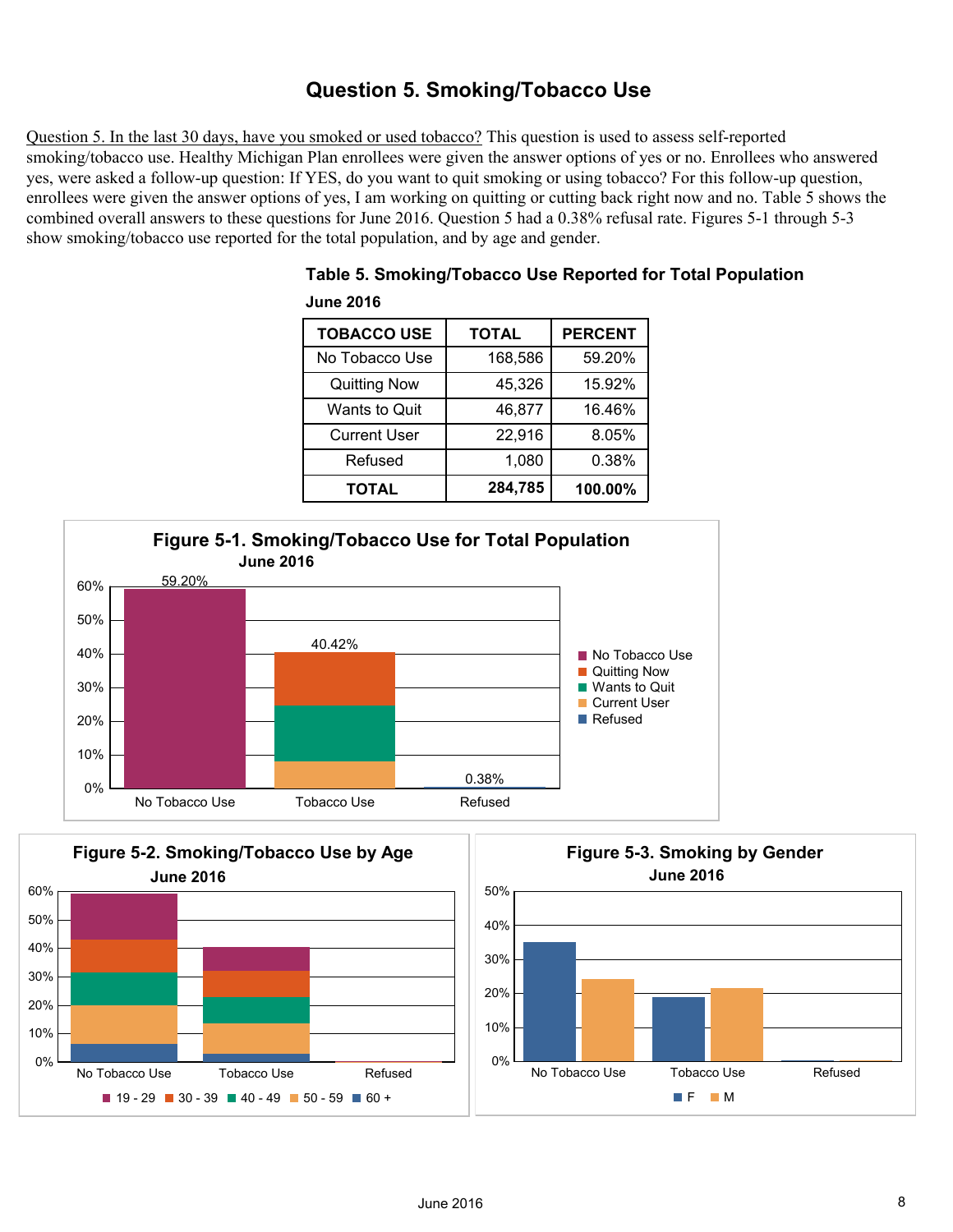## **Question 6. Anxiety and Depression**

Question 6. In the last 30 days, how often have you felt tense, anxious or depressed? This question is used to assess selfreported mental health status. Healthy Michigan Plan enrollees were given the answer options of almost every day, sometimes, rarely and never. Table 6 shows the overall answers to this question for June 2016. Among enrollees who participated in the survey, there was a 10.55% refusal rate for this question. Figures 6-1 through 6-3 show anxiety and depression reported for the total population, and by age and gender.

| <b>DEPRESSION</b> | <b>TOTAL</b> | <b>PERCENT</b> |
|-------------------|--------------|----------------|
| Almost Every day  | 59,304       | 20.82%         |
| Sometimes         | 74,797       | 26.26%         |
| Rarely            | 60,306       | 21.18%         |
| Never             | 60,323       | 21.18%         |
| Refused           | 30,055       | 10.55%         |
| TOTAL             | 284,785      | 100.00%        |





**June 2016**





F M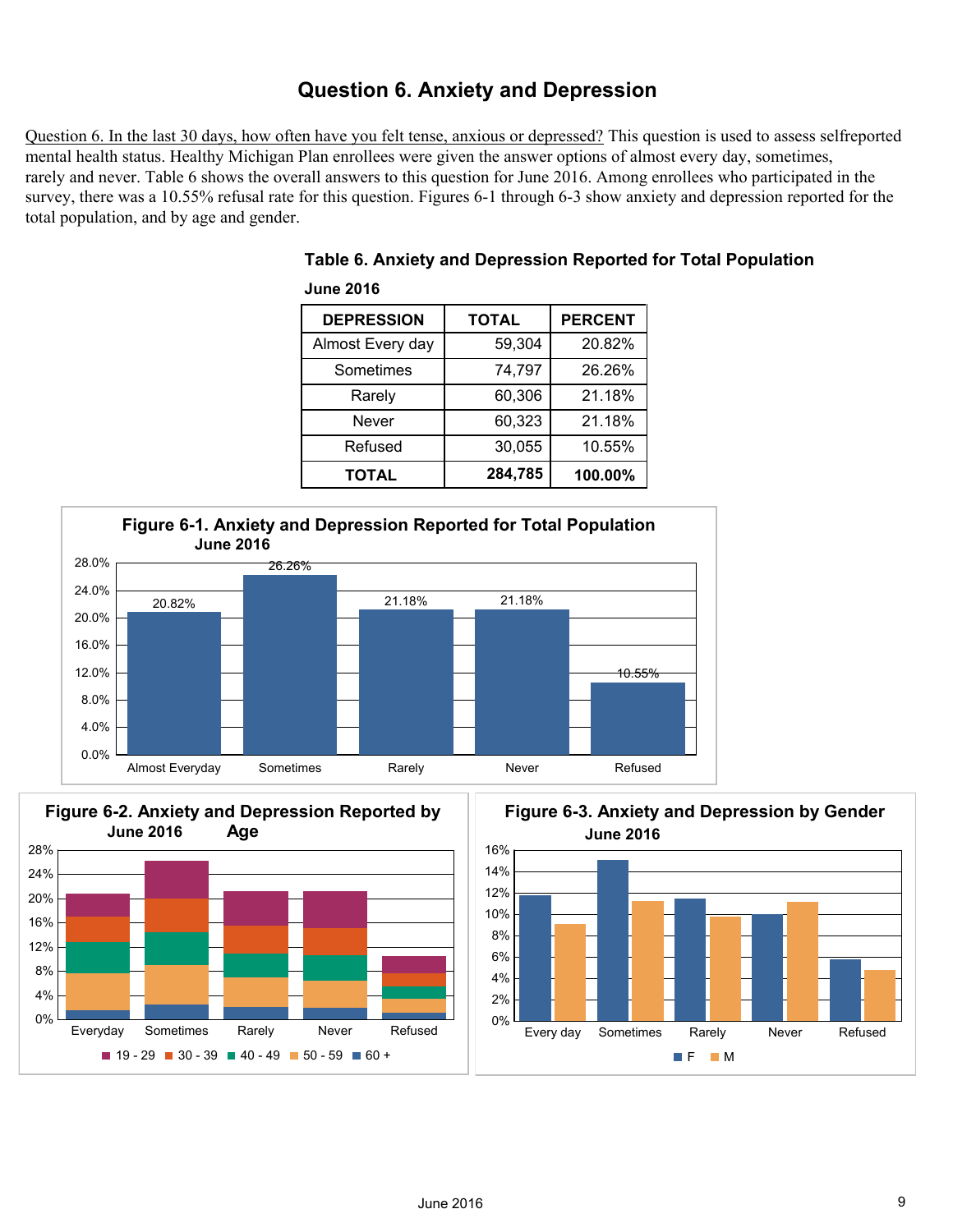## **Question 7. Drugs and Substance Use**

Question 7. Do you use drugs or medications (other than exactly as prescribed for you) which affect your mood or help you to relax? This question is used to assess self-reported substance use. Healthy Michigan Plan enrollees were given the answer options of almost every day, sometimes, rarely and never. Table 7 shows the overall answers to this question for June 2016. Among enrollees who participated in the survey, there was a 0.73% refusal rate for this question. Figures 7-1 through 7-3 show substance use reported for the total population, and by age and gender.

| <b>SUBSTANCE USE</b>    | <b>TOTAL</b> | <b>PERCENT</b> |
|-------------------------|--------------|----------------|
| <b>Almost Every Day</b> | 5,521        | 1.94%          |
| Sometimes               | 7,280        | 2.56%          |
| Rarely                  | 6,671        | 2.34%          |
| Never                   | 263,248      | 92.44%         |
| Refused                 | 2,065        | 0.73%          |
| TOTAL                   | 284,785      | 100.00%        |

## **Table 7. Substance Use Reported for Total Population June 2016**



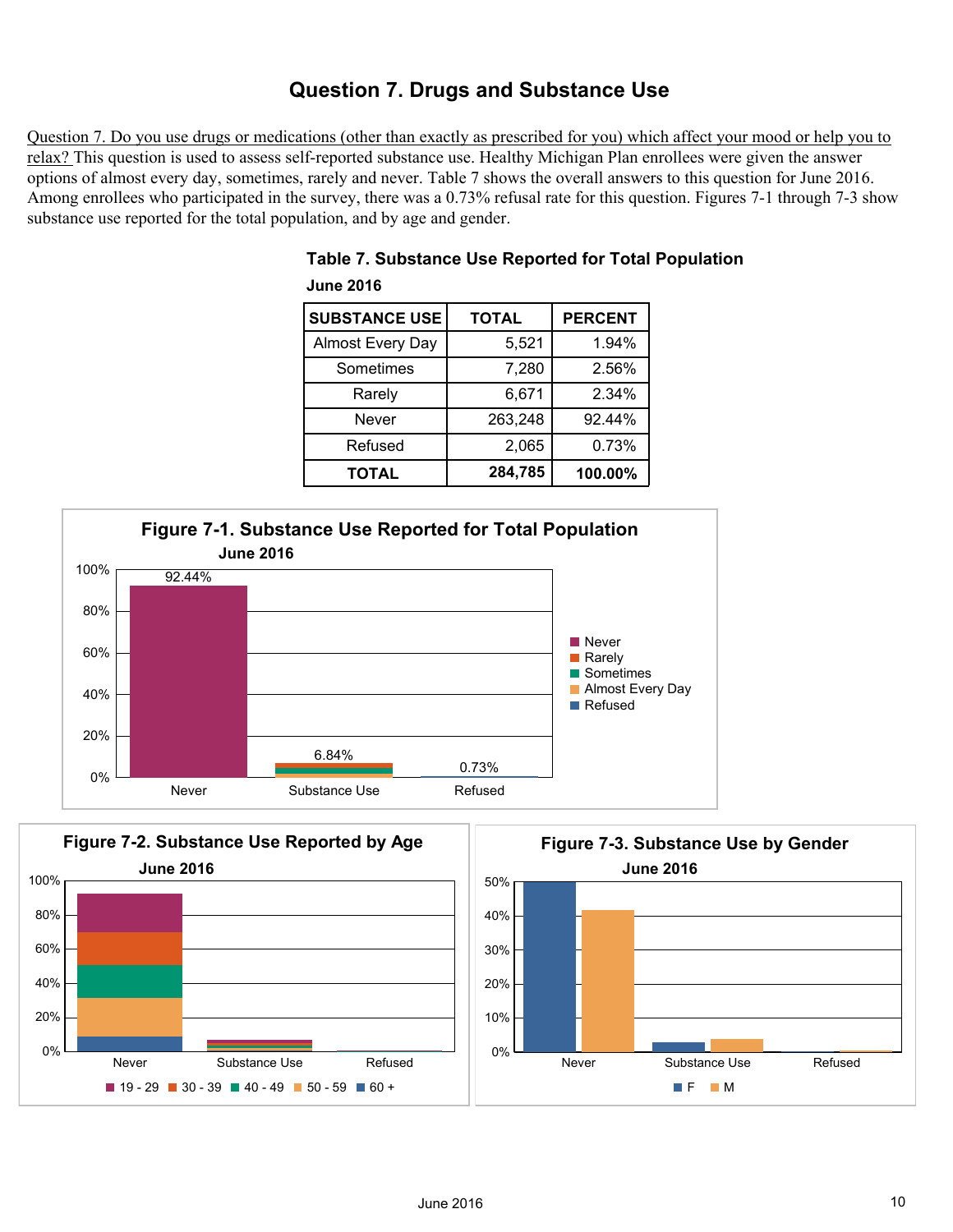## **Question 8. Immunization Status (Annual Flu Vaccine)**

Question 8. The flu vaccine can be a shot in the arm or a spray in the nose. Have you had a flu shot or flu spray in the last year? This question is used to assess self-reported annual flu vaccine as an indicator of immunization status. Healthy Michigan Plan enrollees were given the answer options of yes or no. Table 8 shows the overall answers to this question for June 2016. Among enrollees who participated in the survey, there was a 1.77% refusal rate for this question. Figures 8-1 through 8-3 show immunization status reported for the total population, and by age and gender.

| <b>June 2016</b>    |              |                |
|---------------------|--------------|----------------|
| <b>IMMUNIZATION</b> | <b>TOTAL</b> | <b>PERCENT</b> |
| Yes                 | 63,243       | 22.21%         |
| No                  | 216,503      | 76.02%         |
| Refused             | 5,039        | 1.77%          |
| <b>TOTAL</b>        | 284,785      | 100.00%        |

## 10.0% 20.0% 30.0% 40.0% 50.0% 60.0% 70.0% 80.0% 22.21% 76.02% 1.77% **Figure 8-1. Immunization Status Reported for Total Population June 2016**

Yes and the No Refused Refused



0.0%



**Table 8. Immunization Status Reported for Total Population**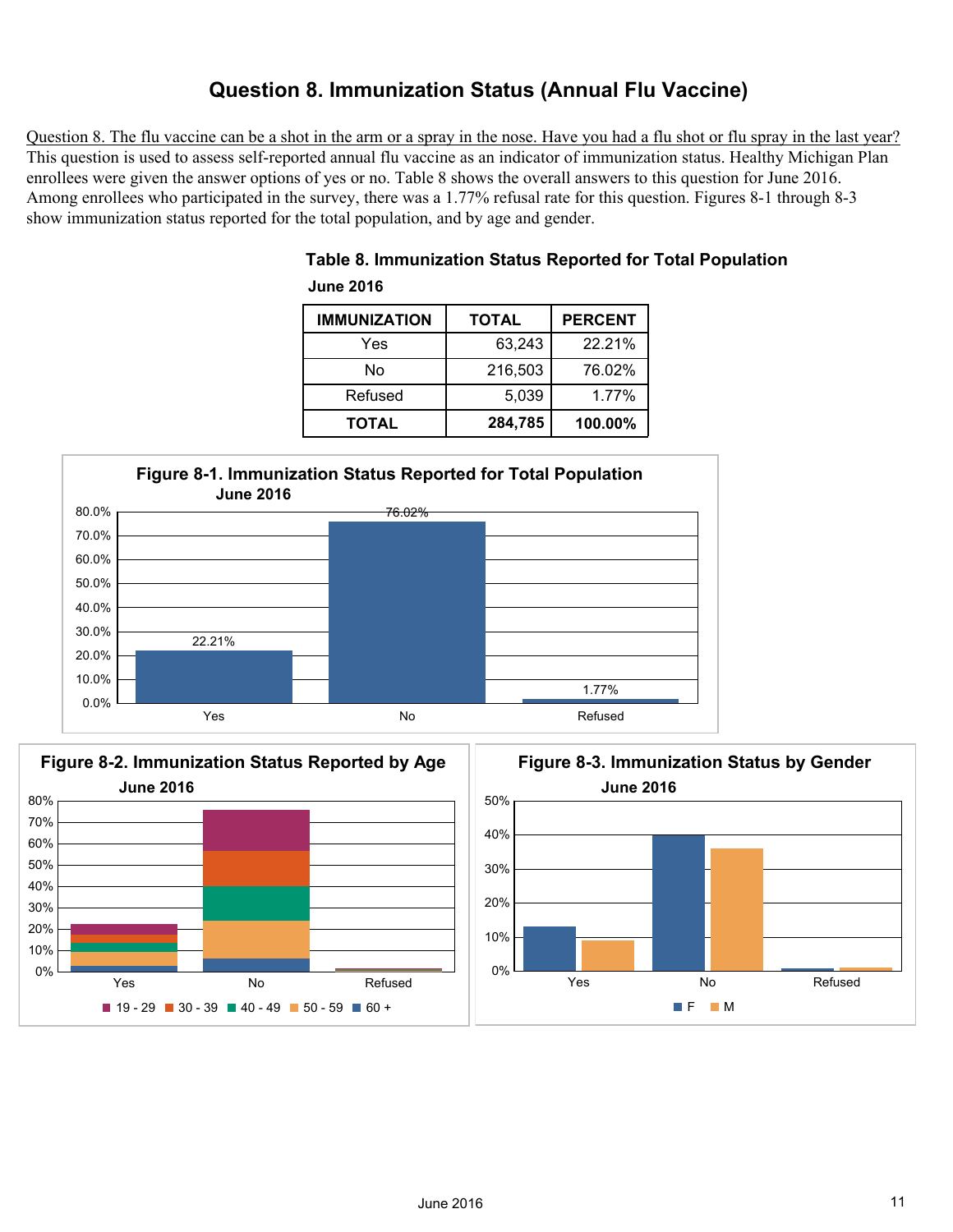## **Question 9. Well Check Visit**

Question 9. A checkup is a visit to a doctor's office that is NOT for a specific problem. How long has it been since your last check-up? This question is used to assess self-reported well check visit. Healthy Michigan Plan enrollees were given the answer options of within the last year, between 1-3 years and more than 3 years. Table 9 shows the overall answers to this question for June 2016. Among enrollees who participated in the survey, there was a 3.17% refusal rate for this question. Figures 9-1 through 9-3 show well check visit reported for the total population, and by age and gender.

| <b>CHECK-UP</b>      | <b>TOTAL</b> | <b>PERCENT</b> |
|----------------------|--------------|----------------|
| Within the last year | 145,608      | 51.13%         |
| Between 1 & 3 years  | 70,801       | 24.86%         |
| More than 3 years    | 59,347       | 20.84%         |
| Refused              | 9,029        | 3.17%          |
| TOTAL                | 284,785      | 100.00%        |

## **Table 9. Well Check Visit Reported for Total Population June 2016**





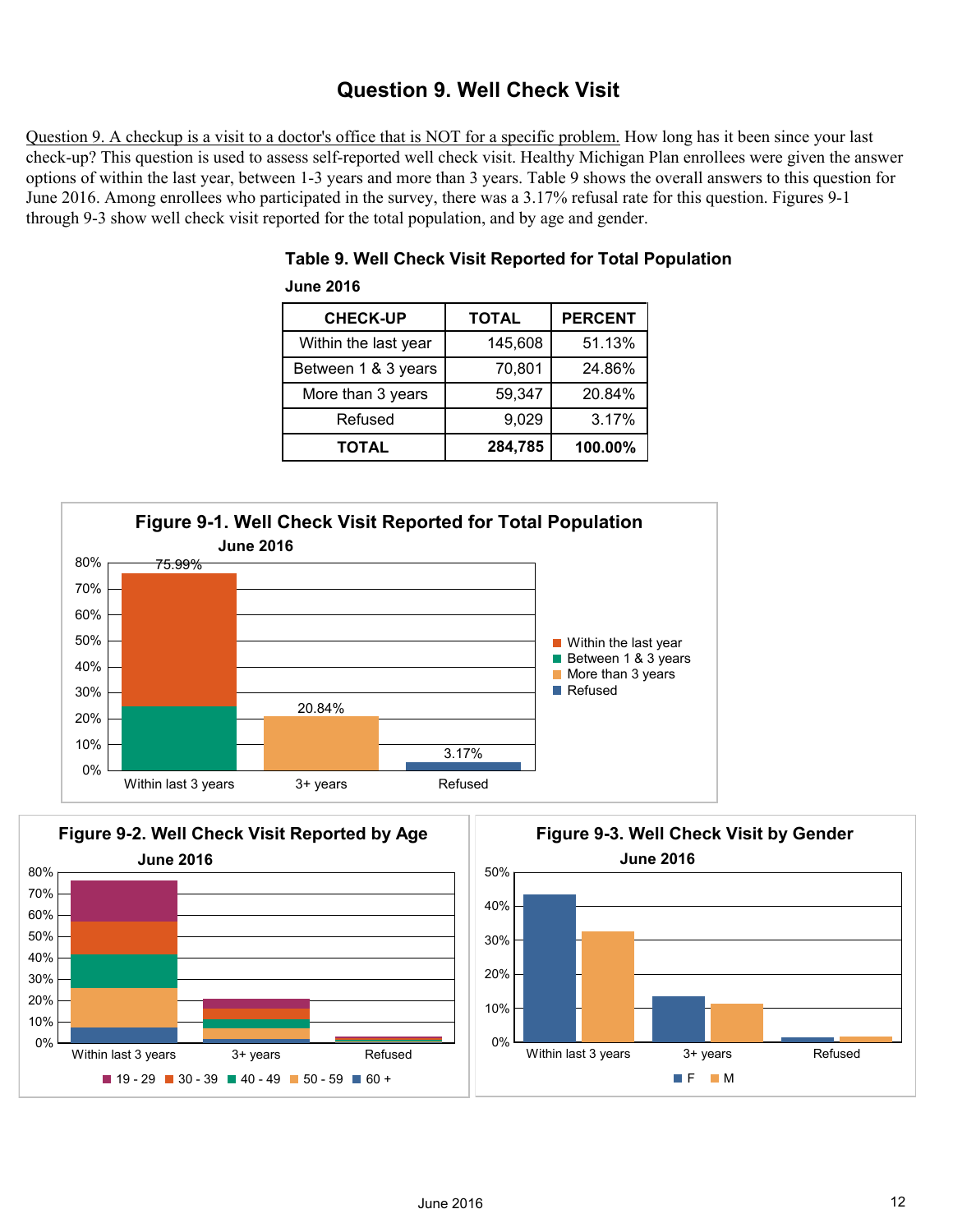# **Health Risk Assessment Part 2**

#### Health Risk Assessments completion with Primary Care Provider

In April 2014, the Healthy Michigan Plan was launched, and an initial preventive health visit to a primary care provider was promoted for all new beneficiaries. Beneficiaries were also encouraged to complete the last section of the Health Risk Assessment at this initial appointment. This final section of the Health Risk Assessment is completed jointly by beneficiaries and their primary care provider. It is designed as a tool for identifying annual health behavior goals.

Completion of this section of the Health Risk Assessment is also voluntary. Healthy Michigan Plan Beneficiaries who complete a Health Risk Assessment with a primary care provider attestation and agree to maintain or address healthy behaviors are eligible for an incentive. Of the 659,464 beneficiaries who have been enrolled in a health plan for at least six months, 106,031 or 16.1% have completed the Health Risk Assessment with their primary care provider as of June 2016.

The data displayed in Part 2 of this report reflect the healthy behavior goals selected jointly by Healthy Michigan Plan beneficiaries and their primary care provider in the final section of the Health Risk Assessment. As shown in Table 10, a total of 127,432 Health Risk Assessments were completed with primary care providers as of June 2016. Health Risk Assessment completion is reported by age, gender and Federal Poverty Level in Table 11.

Among beneficiaries who completed the Health Risk Assessment, 109,494 or 85.9% of beneficiaries agreed to address health risk behaviors. In addition, 16,727 or 13.1% of beneficiaries who completed the Health Risk Assessment chose to maintain current healthy behaviors, meaning that 99.0% of beneficiaries are choosing to address or maintain healthy behaviors. The healthy behaviors goal statements selected are reported in Table 12. Healthy behavior goal statements are also reported by age and gender in Figures 10-3 and 10-4.

Of the 109,494 beneficiaries who agreed to address health risk behaviors, 60.1% chose to address more than one healthy behavior. Tables 13 and 14 report the most frequently selected health risk behaviors to address, alone and in combination. Figure 10-5 is a Venn diagram representing the overlapping nature of the multiple healthy behaviors selected.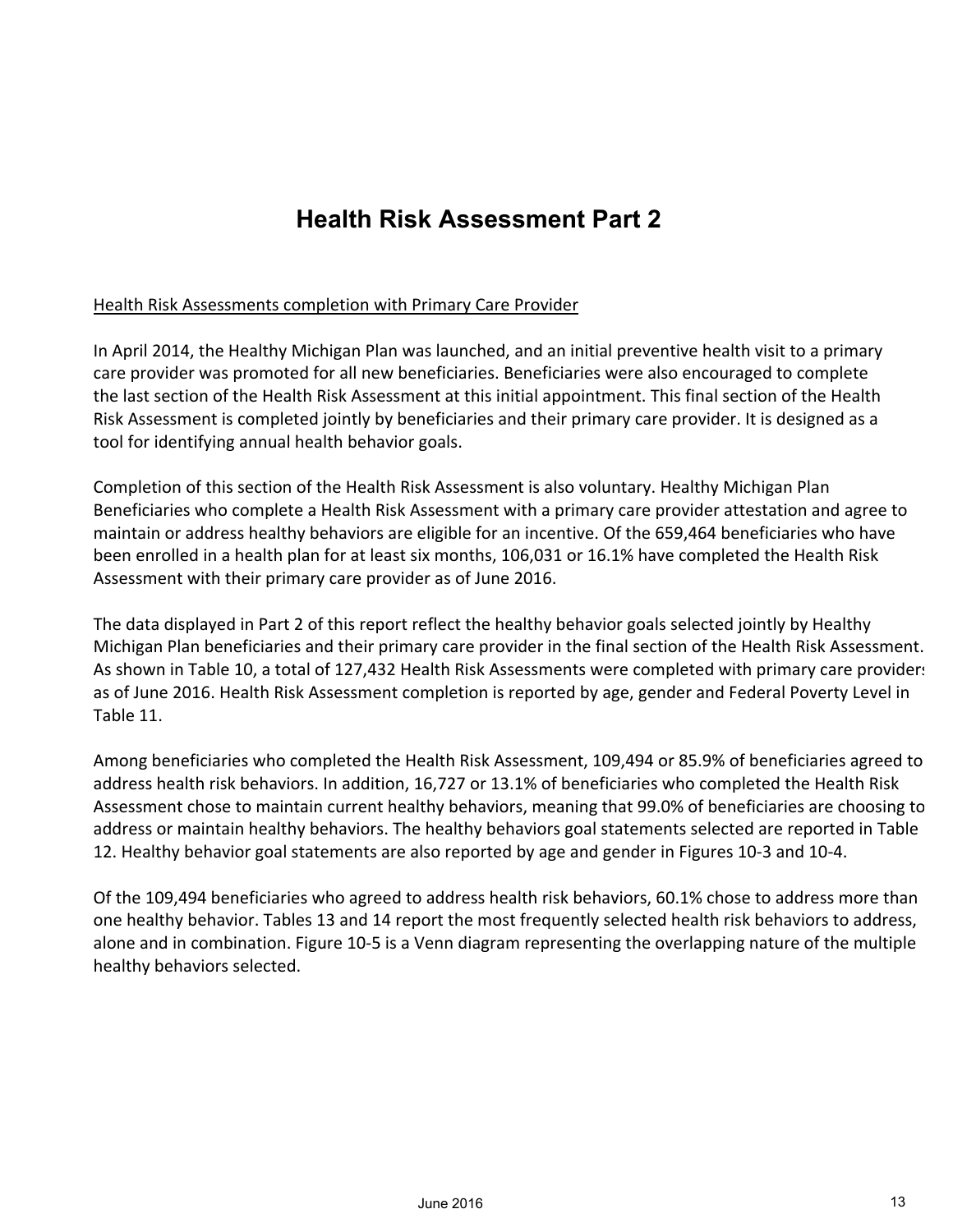**Table 10. Count of Health Risk Assessments (HRA) Completed with Primary Care Provider by Attestation**

| <b>MONTH</b>     | <b>COMPLETE</b> | <b>TOTAL</b> |
|------------------|-----------------|--------------|
| <b>July 2015</b> | 7,554           | 77,743       |
| August 2015      | 6,545           | 84,299       |
| September 2015   | 5,469           | 89,782       |
| October 2015     | 5,269           | 95,066       |
| November 2015    | 4,318           | 99,396       |
| December 2015    | 4,405           | 103,813      |
| January 2016     | 4,572           | 108,397      |
| February 2016    | 5,377           | 113,778      |
| March 2016       | 5,526           | 119,316      |
| April 2016       | 4,470           | 123,796      |
| May 2016         | 2,884           | 126,693      |
| <b>June 2016</b> | 738             | 127,432      |

**Table 11. Demographics of Population that Completed HRA with Primary Care Provider**

| <b>AGE GROUP</b> | <b>COMPLETED HRA</b> |         |  |  |  |
|------------------|----------------------|---------|--|--|--|
| 19 - 29          | 25,654               | 20.13%  |  |  |  |
| $30 - 39$        | 21,933               | 17.21%  |  |  |  |
| $40 - 49$        | 25,169               | 19.75%  |  |  |  |
| $50 - 59$        | 37,461               | 29.40%  |  |  |  |
| $60 +$           | 17,215               | 13.51%  |  |  |  |
| <b>GENDER</b>    |                      |         |  |  |  |
| F                | 73,383               | 57.59%  |  |  |  |
| M                | 54,049               | 42.41%  |  |  |  |
| <b>FPL</b>       |                      |         |  |  |  |
| < 100% FPL       | 102,421              | 80.37%  |  |  |  |
| 100 - 133% FPL   | 25,011               | 19.63%  |  |  |  |
| <b>TOTAL</b>     | 127,432              | 100.00% |  |  |  |

**September 2014 - June 2016**

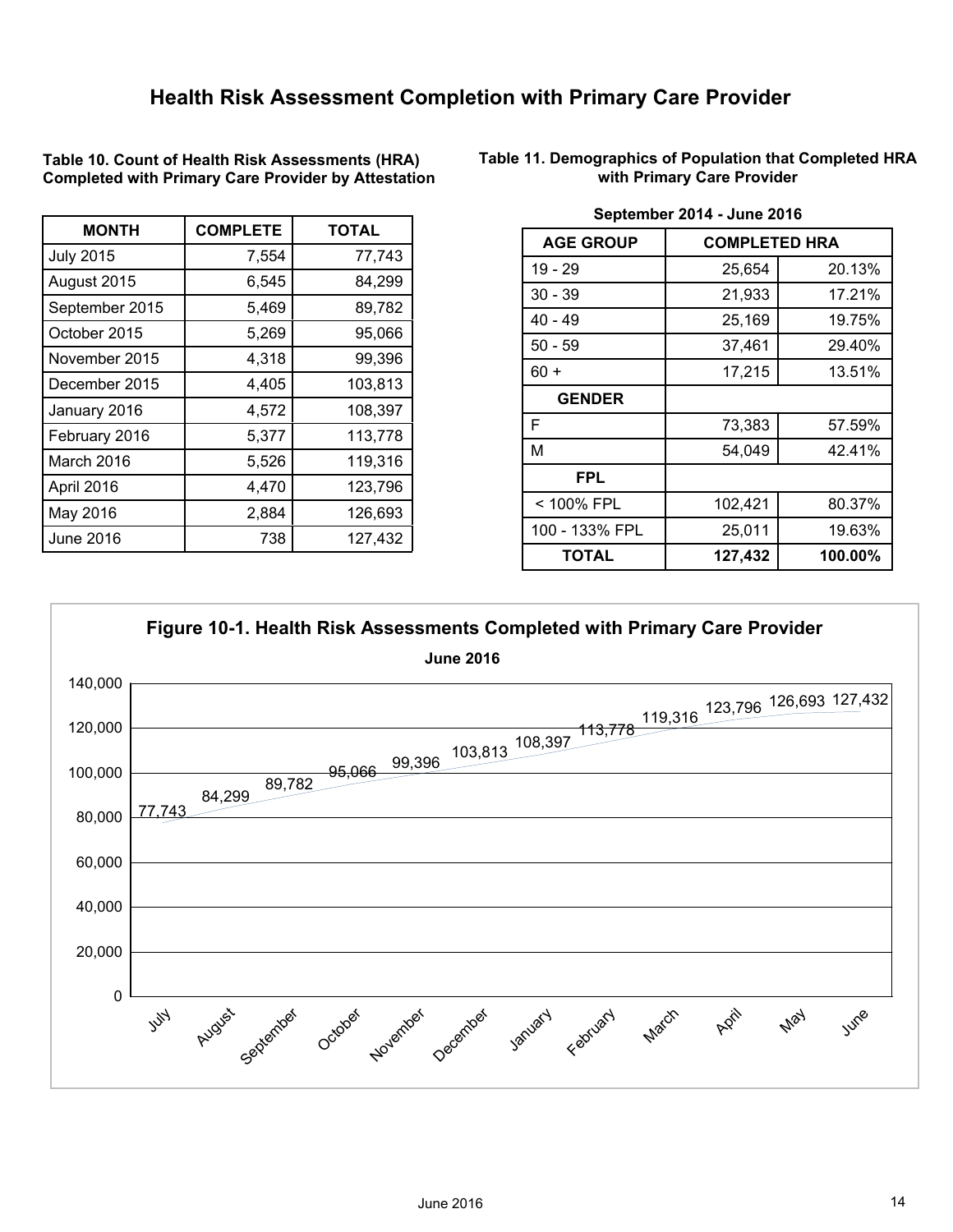## **Healthy Behaviors Statement Selection**

Section 4. Healthy Behaviors: In discussion with the beneficiary, primary care providers choose between 4 statements to attest to the healthy behaviors goals that the beneficiary will strive for this year. The 4 statements are:

A. Patient does not have health risk behaviors that need to be addressed at this times

B. Patient has identified at least one behavior to address over the next year to improve their health

C. Patient has a serious medical, behavioral or social condition or conditions which precludes addressing unhealthy behaviors at this time.

D. Unhealthy behaviors have been identified, patient's readiness to change has been assessed, and patient is not ready to make changes at this time.

Figures 10-2 through 10-4 show Healthy Behaviors Statement Selections for the total population, and by age and gender.

#### **Table 12. Healthy Behaviors Statement Selection June 2016**

| <b>CHECK-UP</b>                                           | <b>TOTAL</b> | <b>PERCENT</b> |
|-----------------------------------------------------------|--------------|----------------|
| A. Maintain Healthy Behaviors                             | 16,727       | 13.13%         |
| <b>B. Address Health Risk Behaviors</b>                   | 109,494      | 85.92%         |
| C. Condition(s) Preclude Addressing Health Risk Behaviors | 550          | 0.43%          |
| D. Not Ready                                              | 661          | 0.52%          |
| TOTAL                                                     | 127,432      | 100.00%        |



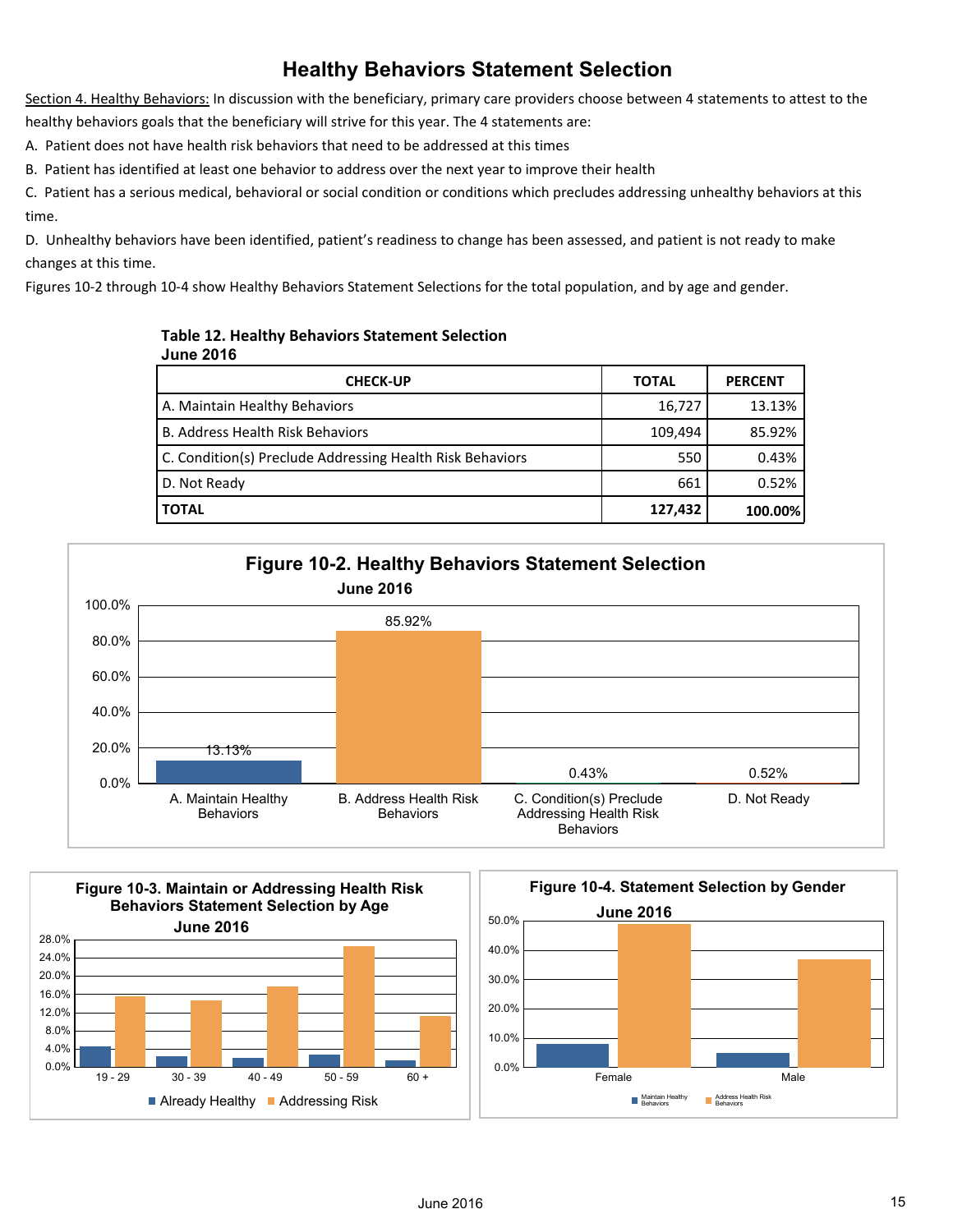## **Selection of Health Risk Behaviors to Address**

Section 4. Healthy Behaviors: In discussion with the beneficiary, when Statement B, "Patient has identified at least one behavior they intend to address over the next year to improve their health" is selected, providers choose one or more of the following 7 statements to identify the healthy behaviors the beneficiary has chosen to address for the year:

- 1. Increase physical activity, Learn more about nutrition and improve diet, and/or weight loss
- 2. Reduce/quit tobacco use
- 3. Annual Influenza vaccine
- 4. Agrees to follow-up appointment for screening or management (if necessary) of hypertension, cholesterol and/or diabetes
- 5. Reduce/quit alcohol consumption
- 6. Treatment for Substance Use Disorder
- 7. Other: explain

Of the 109,494 HRAs submitted through June 2016 where the beneficiary chose to address health risk behaviors, 60.12% of beneficiaries chose more than one healthy behavior to address. The top 7 most selected behavior combinations and the rate that each behavior was selected in combination and alone are presented in the tables below:

#### **Table 13. Top 7 Most Selected Health Risk Behavior Combinations**

| <b>Health Risk Behavior Combination</b>                                  | Count   | Percent |
|--------------------------------------------------------------------------|---------|---------|
| 1. Weight Loss ONLY                                                      | 19,777  | 18.06%  |
| 2. Weight Loss, Follow-up for Chronic Conditions                         | 10,197  | 9.31%   |
| 3. Weight Loss, Immunization Status, Follow-up for Chronic<br>Conditions | 9,716   | 8.87%   |
| 4. Tobacco Cessation ONLY                                                | 9,370   | 8.56%   |
| 5. Weight Loss, Immunization Status                                      | 7,633   | 6.97%   |
| 6. Follow-up for Chronic Conditions                                      | 6,614   | 6.04%   |
| 7. Weight Loss, Tobacco Cessation                                        | 5,987   | 5.47%   |
| Total for Top 7                                                          | 69,294  | 63.29%  |
| <b>Total for All Other Combinations</b>                                  | 40,200  | 36.71%  |
| Total                                                                    | 109,494 | 100.00% |

#### **Table 14. Health Risk Behaviors Selected in Combination and Alone**

| <b>Health Risk Behavior</b>              | Chose this behavior and<br>at least one more | <b>Chose ONLY</b><br>this behavior |
|------------------------------------------|----------------------------------------------|------------------------------------|
| <b>Weight Loss</b>                       | 65.37%                                       | 18.06%                             |
| <b>Tobacco Cessation</b>                 | 37.76%                                       | 8.56%                              |
| Immunization Status (Annual Flu Vaccine) | 40.18%                                       | 4.40%                              |
| Follow-up for Chronic Conditions         | 42.89%                                       | 6.04%                              |
| Addressing Alcohol Abuse                 | 4.56%                                        | 0.38%                              |
| <b>Addressing Substance Abuse</b>        | 1.17%                                        | 0.10%                              |
| Other                                    | 5.38%                                        | 2.35%                              |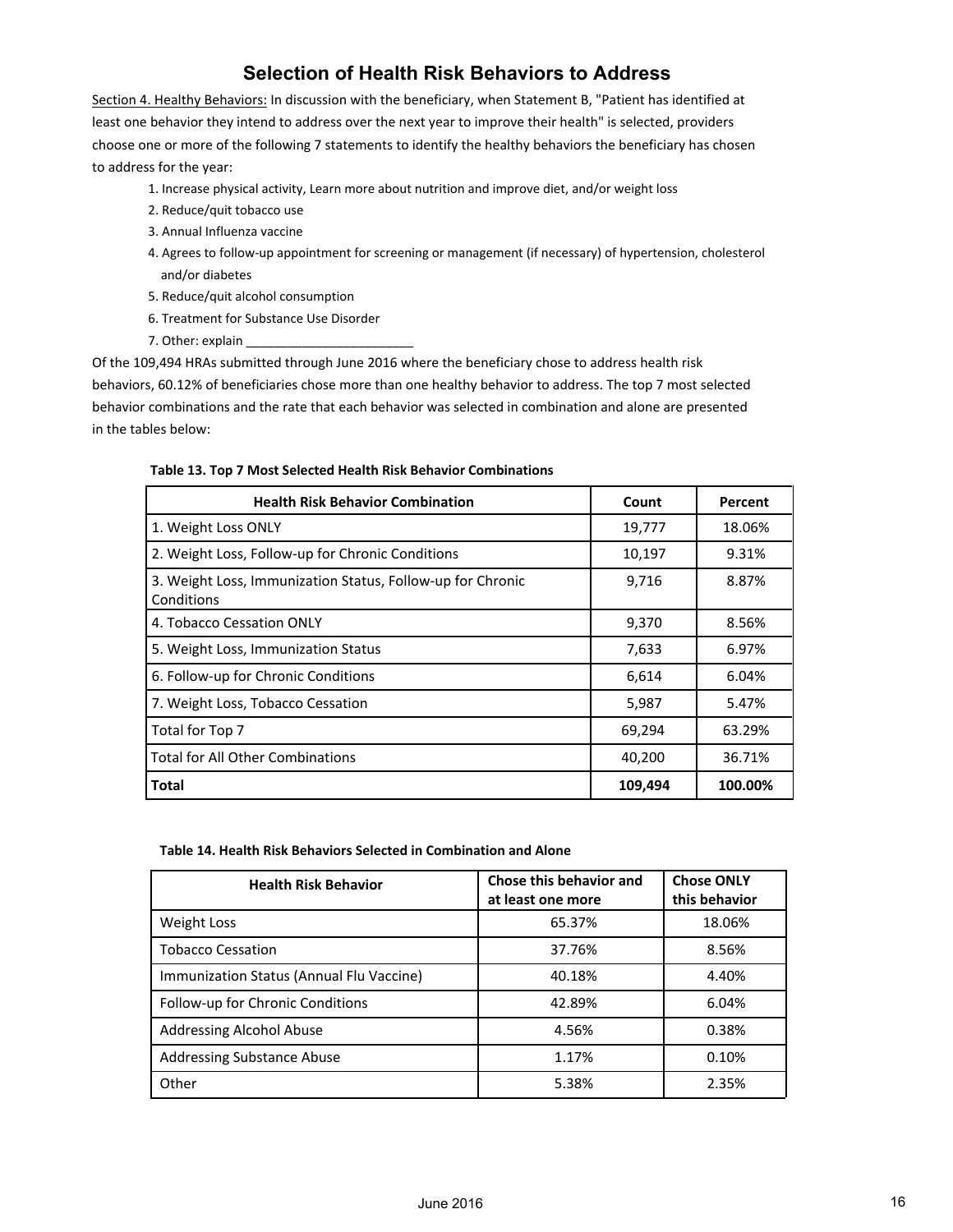## **Health Risk Assessment Completion with Primary Care Provider**

**1. Weight Loss only 18.1%Follow‐up for Chronic Conditions (CC)** 42.9% (46,955) of beneficiaries chose to follow‐up for chronic conditions, either alone or in combination with other health behaviors**4. Tobacco Cessation only 8.6%9. ImmunizationStatus only 4.4%6. Follow‐up for chronicConditions only 6.0%3. WLCC <sup>+</sup> IM8.9%2. WL + CC9.3%5. WL + IM7.0%8. WL, TC, CC <sup>+</sup> IM5.0%Weight Loss (WL)** 65.4% (71,575) of beneficiaries chose toaddress weight loss, either alone or in combination with other health behaviors**Tobacco Cessation (TC)** 37.8% (41,344) of beneficiaries chose tobacco cessation, either alone or in combination with other health behaviors**Immunization Status (IM)** 40.2% (43,987) of beneficiaries chose to address immunization status, either alone or in combination with other health behaviors **7.5.5%10.3.5%More Middle Combinations** 7. WL + TC 5.5%10. WL <sup>+</sup> IM <sup>+</sup> TC 3.5%

**Representation of the overlapping nature of top 10 health risk behavior selections June 2016**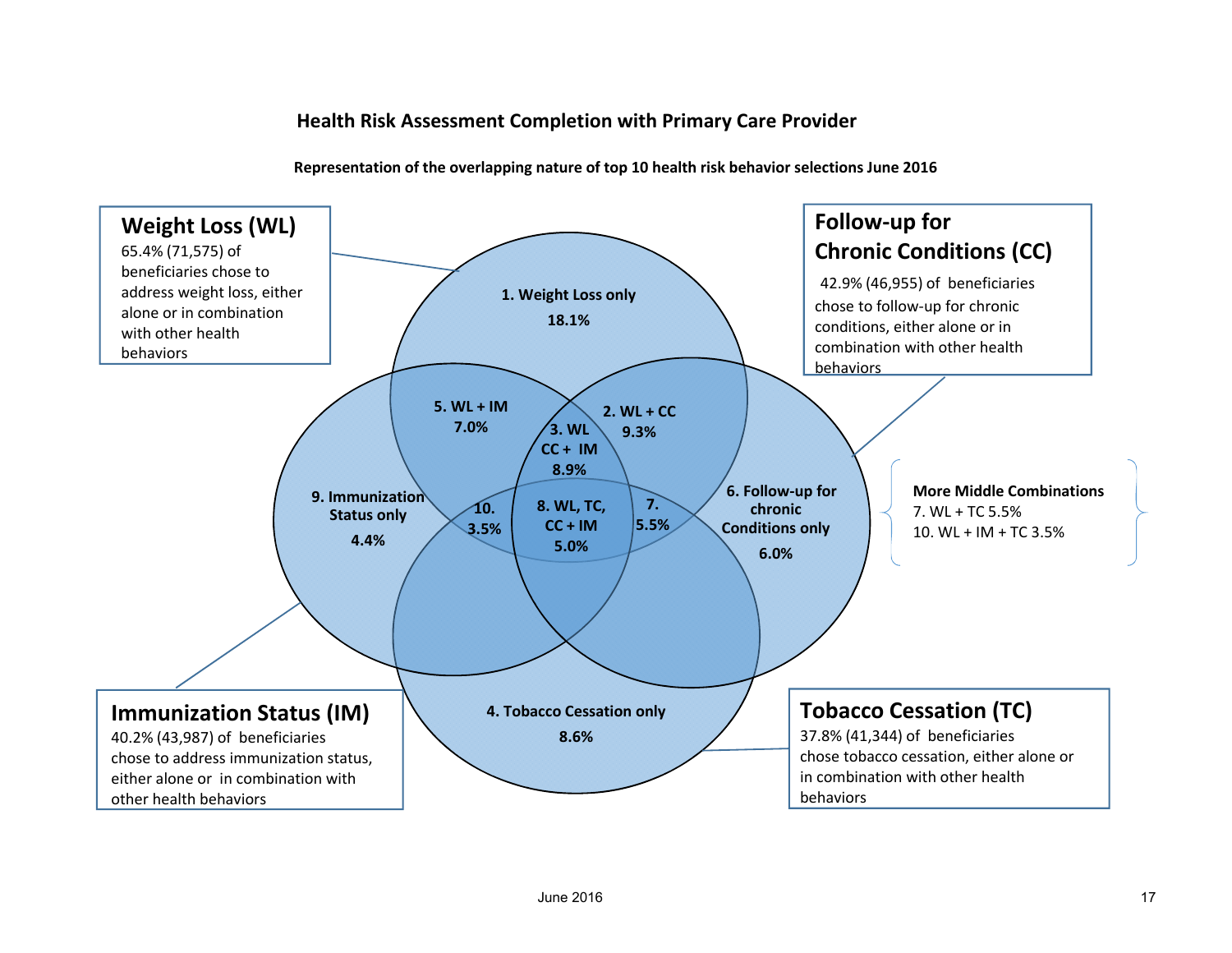**Michigan Department of Health and Human Services**

Medical Services Administration

# **Medical Care Advisory Council**

**Minutes**



| Date: Tuesday, May 10, 2016 |  |
|-----------------------------|--|
|                             |  |

**Time:** 1:00 pm – 4:30 pm

**Where:** Michigan Public Health Institute (MPHI) 2436 Woodlake Circle Okemos, MI

**Attendees: Council Members:** Robin Reynolds, David Herbel, Cheryl Bupp, Cindy Schnetzler, Amy Zaagman, Marie DeFer, Dave LaLumia, Barry Cargill, Kimberly Singh, Marilyn Litka-Klein, Elmer Cerano, Alison Hirschel, Dianne Haas, Lisa Braddix (for Kate Kohn-Parrott), Eric Roath, Warren White, Rebecca Blake, April Stopczynski, Pam Lupo, Mark Klammer

> **Staff:** Chris Priest, Kathy Stiffler, Dick Miles, Brian Keisling, Jackie Prokop, Pam Diebolt, Cindy Linn, Marie LaPres, Erin Emerson

**Other Attendees: Dominic Pallone** 

## **Welcome and Introductions**

Robin Reynolds opened the meeting and introductions were made.

## **Update on Flint**

The Michigan Department of Health and Human Services (MDHHS) has received approval from the Centers for Medicare and Medicaid Services (CMS) to implement a waiver to provide coverage for children and pregnant women with incomes up to 400 percent of the federal poverty level (FPL) who were impacted by Flint water. The waiver became effective on May 9, 2016, and 94 people applied for coverage in the first day of implementation. All systems are operating smoothly, and MDHHS is focusing on outreach now that the waiver is operational. Eligible individuals may apply for coverage online at [www.michigan.gov/mibridges,](http://www.michigan.gov/mibridges) over the phone, or in person at any MDHHS County office. MDHHS is also working to implement a system for children and pregnant women over 400 percent of the FPL to buy unsubsidized coverage under the waiver by fall 2016.

## **Budget Update/Boilerplate**

Chris Priest reported that the House of Representatives and the Senate have each passed a budget for fiscal year (FY) 2017, and the two bills are awaiting reconciliation in a conference committee before a final version is submitted to the governor for signature. Several differences in the two budgets were discussed, including the increase in the Private Duty Nursing (PDN)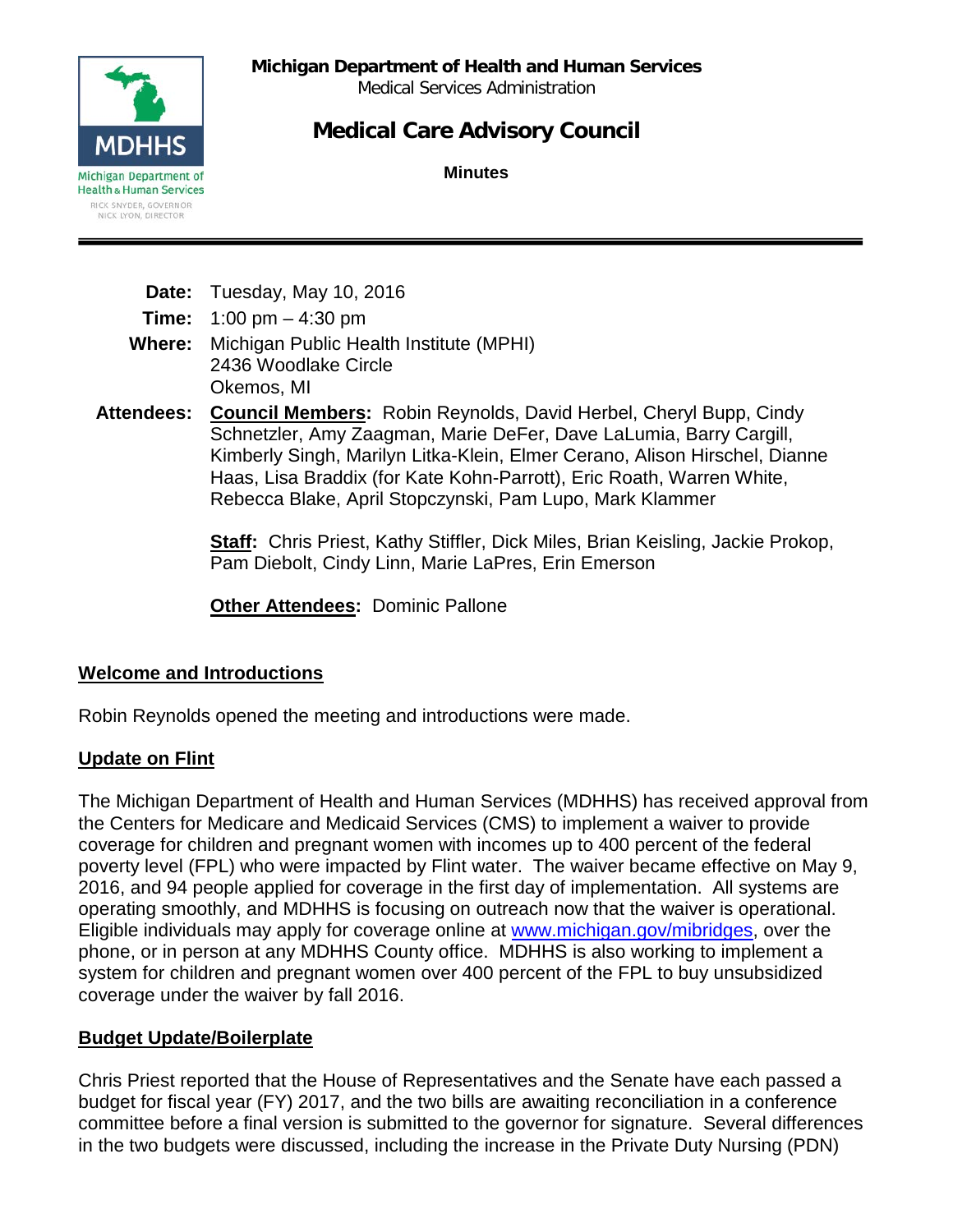rate (10 percent increase provided in the House budget, 20 percent increase in the Senate), and the expansion of the Healthy Kids Dental program (the Senate also allocated funds for expansion of adult dental services). The Senate also allocated funds for long-term care housing and outreach specialists in response to a reduction in the federal Money Follows the Person grant.

## **Healthy Michigan Plan**

MDHHS has received CMS approval for a second waiver related to the Healthy Michigan Plan, and is now working to implement its provisions. Under the terms of the waiver beginning April 1, 2018, which is 48 months after the initial implementation of the Healthy Michigan Plan, individuals who have been enrolled in the Healthy Michigan Plan for at least 12 months and have incomes above 100 percent FPL may either:

- Complete a Health Risk Assessment (HRA) and choose to engage in one or more healthy behaviors, and remain on the Healthy Michigan Plan, or
- Leave the Healthy Michigan Plan and receive insurance from the Federally Facilitated Marketplace (FFM).

To implement the waiver, the Department will need to seek approval from CMS for revised Healthy Behavior Protocols, define "medically frail" for purposes of the demonstration, and provide plan guidance to the health plans on the FFM. The health plans must receive guidance by no later than fall 2016 in order to develop products to offer on the FFM beginning April 1, 2018. CMS also requires that at least two plans must be offered in each county. Approximately 120,000 Healthy Michigan Plan beneficiaries currently have incomes above 100 percent FPL, though MDHHS staff noted that the number of individuals who may move to the FFM after April 1, 2018 is difficult to project. A meeting attendee requested that Healthy Michigan Plan beneficiaries be permitted to submit their own paperwork related to Health Risk Assessments to the health plans instead of relying on the physician's office.

## **Behavioral Health Updates**

## **Integration of Behavioral Health and Physical Health**

Since release of the governor's FY 2017 executive budget recommendation in February 2016, which called for the integration of behavioral health and physical health services, the Lieutenant Governor has convened a stakeholder group to discuss the issue. The stakeholder group has met three times to date, with two additional meetings scheduled through June 2016. The group has defined a set of core concepts to make up the framework for a new system to integrate behavioral health and physical health services, and will discuss critical design elements for a new system and core concepts for boilerplate language at future meetings. The House and Senate budgets also propose language related to the integration of behavioral health and physical health services, and call for ongoing workgroups, as well. The stakeholder group has indicated a preference for the language proposed by the House. Additional information related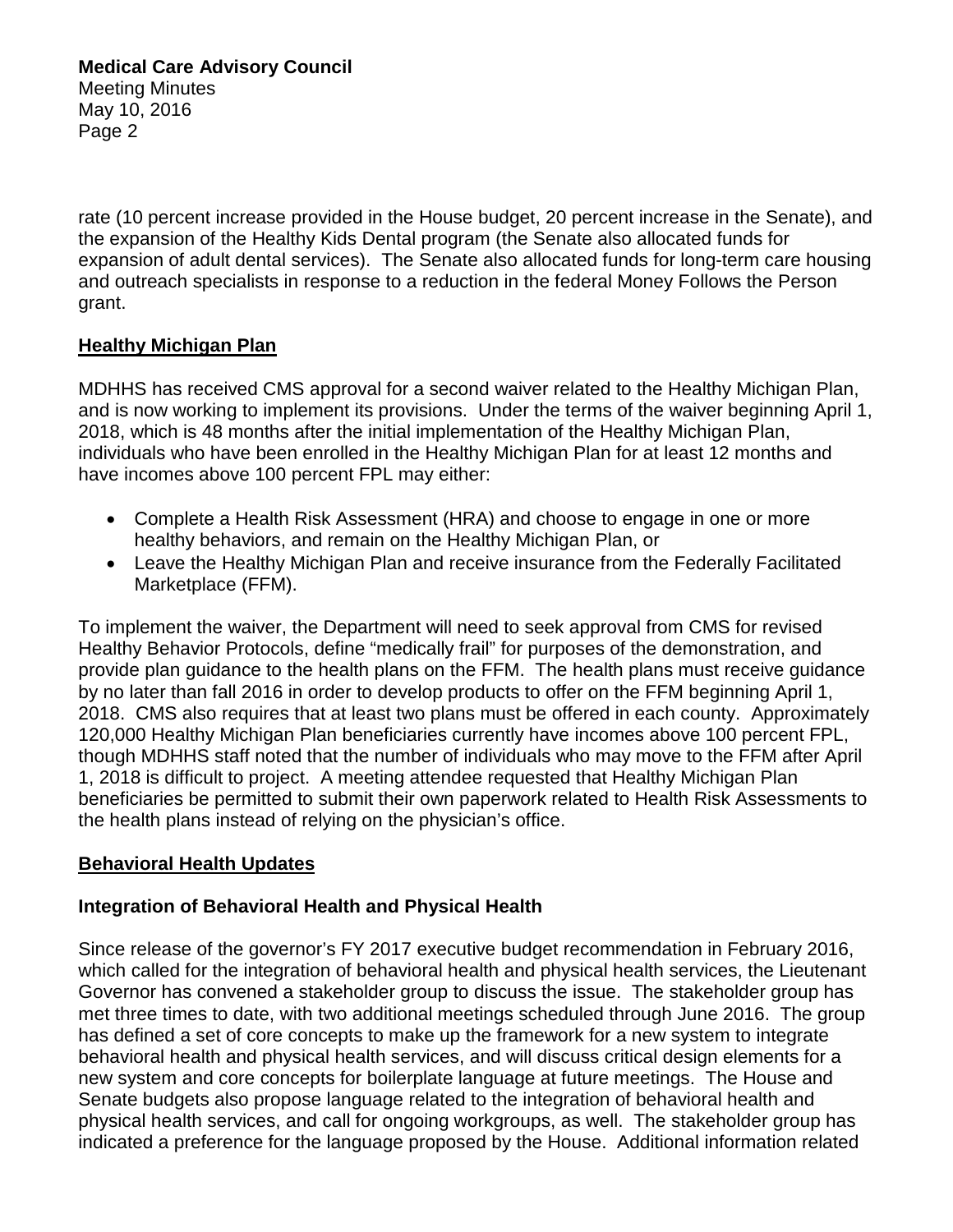**Medical Care Advisory Council** Meeting Minutes May 10, 2016 Page 3

to the stakeholder group is available on the MDHHS website at [www.michigan.gov/stakeholder298.](http://www.michigan.gov/stakeholder298)

## **Certified Community Behavioral Health Clinics (CCBHCs)**

In October 2015, Michigan became one of 25 states to receive a planning grant from the Substance Abuse and Mental Health Services Administration (SAMHSA) to establish CCBHCs. The planning grant will allow the State of Michigan to certify at least two clinics to provide intensive person-centered multi-disciplinary evidence-based screening, assessment, and diagnostic treatment and prevention services for individuals with mental health concerns. MDHHS released a request for certification in March 2016 for non-profit and government organizations, tribal health centers and federally qualified health centers to apply for certification as a CCBHC. Responses were due on May 5, 2016, and MDHHS received 28 requests for certification. The Department is now in the process of reviewing the applications to select the potential sites to participate in the planning grant, which it hopes to complete within three to four weeks. Once the sites are selected, MDHHS must conduct site visits and develop a prospective payment system. The Department must also submit an application by October 23, 2016 to be selected as one of eight states to participate in the SAMHSA demonstration grant for CCBHCs.

## **Eligibility Redetermination Update**

MDHHS is in the process of implementing a system for passive redetermination of Medicaid eligibility for beneficiaries with a systems release scheduled in June 2016 for the Modified Adjusted Gross Income (MAGI) group. Passive redetermination for non-MAGI groups will be included in future Bridges releases. Beneficiaries who wish to be part of the passive redetermination process may provide their consent when applying for coverage. Once consent is given the Department will examine federal and state tax returns to determine subsequent eligibility for Medicaid programs without the need for additional action by the caseworker or beneficiary. In response to an inquiry, MDHHS staff and meeting attendees also discussed the income and asset limitations for Medicaid eligibility.

## **Federal Regulatory Guidance**

Chris Priest reported on several pieces of federal regulatory guidance that have been issued by CMS recently, including:

- New rules related to Medicaid managed care with implications for MDHHS payment mechanisms, Prepaid Inpatient Health Plans (PIHPs), and many other areas;
- A new access regulation that requires MDHHS to develop a process by the end of 2016 to determine that access to care would not be harmed if Medicaid Fee-for-Service (FFS) rates are reduced;
- A new outpatient drug regulation that changes the reimbursement methodology for pharmacists as it relates to dispensing fees and ingredient costs; and
- New regulations related to mental health parity.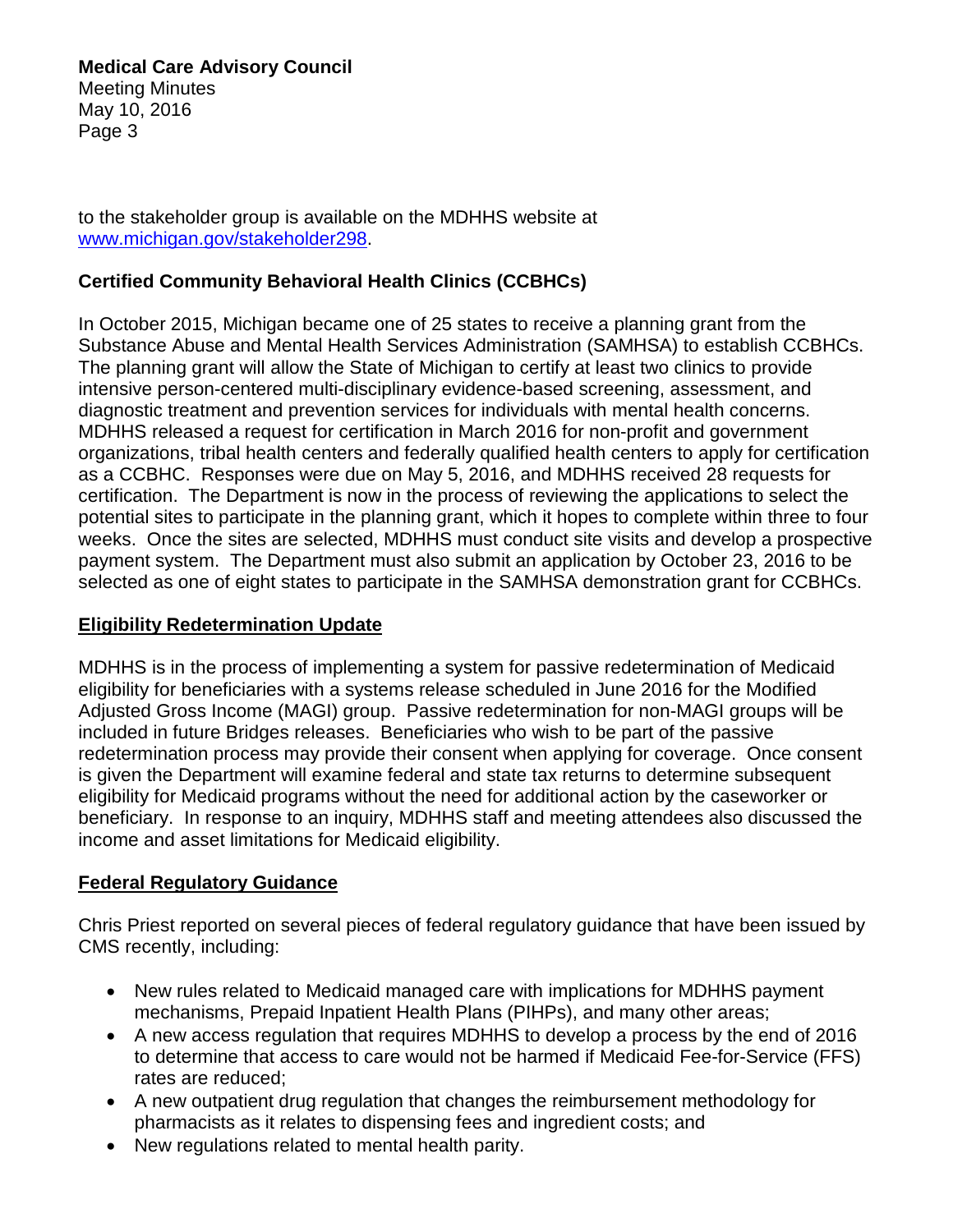Chris encouraged meeting attendees to contact MDHHS with any concerns related to any new guidance from CMS, and noted that all federal rules for Medicaid are available on the CMS website at [www.medicaid.gov](http://www.medicaid.gov/) >> Federal Policy Guidance.

## **Managed Care**

## **Common RX Formulary Update**

Kathy Stiffler reported that two stakeholder meetings have been held related to the implementation of a common formulary among all health plans to discuss coding changes that will need to be made as a result of the transition. The transition to a common formulary began on April 1, 2016, with a planned completion date of October 1, 2016.

## **Provider Surveys**

MDHHS is working to develop a survey for primary care providers to give input to MDHHS related to their experience in working with the Medicaid health plans. When the survey is released, providers will be randomly assigned a health plan to evaluate, but may complete additional health plan evaluations as well.

## **Maternal Infant Health Program (MIHP) Transition**

MDHHS has released project #1611-MIHP for public comment, which discusses the planned transition of MIHP services to the Medicaid health plans. This change will be effective October 1, 2016. In addition to accepting written comments on the proposed policy change, MDHHS has also planned meetings with MIHP providers, both in-person and through a webinar, to discuss its impact and help to ensure a smooth transition.

## **Long Term Care Services and Supports Updates**

## **MI Health Link**

Dick Miles announced that Pamela Gourwitz has been hired as the new director of the Integrated Care Division, which oversees the MI Health Link program for individuals who are dually eligible for Medicare and Medicaid, and provided an update on the program. Currently, 30,800 individuals total are enrolled in MI Health Link, including 1,800 individuals in nursing homes. Dick noted that enrollment has declined from 42,500 beneficiaries in September 2015, which is a result in part from beneficiaries losing Medicaid eligibility. As a solution to this problem, he reported that MDHHS is working to implement a new process known as deeming, in which MI Health Link beneficiaries who lose Medicaid eligibility may remain enrolled in MI Health Link for up to 90 days while their eligibility status is resolved. The next passive enrollment period for MI Health Link begins in June 2016, in which all individuals in the four demonstration regions (Upper Peninsula, Southwest Michigan, Wayne County and Macomb County) who are dually eligible for Medicare and Medicaid will be enrolled into MI Health Link if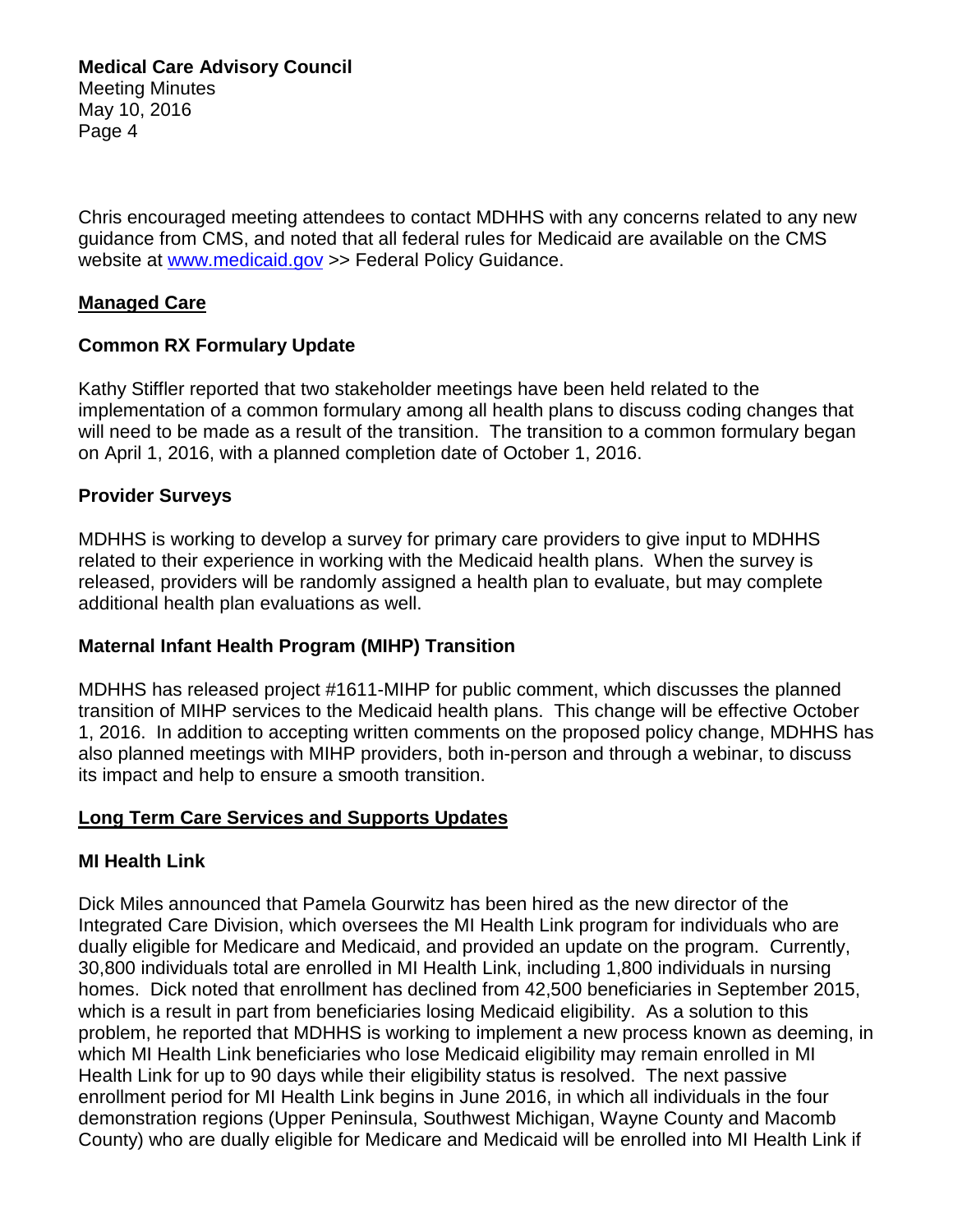they have not chosen to opt out. MDHHS is also working with its integrated care organization partners and provider groups to update its marketing strategy for the demonstration in order to encourage more eligible individuals to enroll voluntarily. A stakeholder meeting is planned for fall 2016.

A meeting attendee asked how the process of deeming within MI Health Link would affect PIHPs. In response, Dick noted that the Medical Services Administration has discussed the issue with the Behavioral Health and Developmental Disabilities Administration and determined that the PIHPs who participate with MI Health Link would continue use their own discretion regarding whether to provide services to an individual who has lost Medicaid eligibility. Unlike Integrated Care Organizations, PIHPs are not entitled to retroactive reimbursement for services rendered in the event that a beneficiary's Medicaid eligibility is restored.

A meeting attendee also requested information on why the individuals currently enrolled in MI Health Link chose to remain in the program while others disenrolled. In response, Dick reported that MDHHS is working with Michigan State University (MSU) to conduct a survey of MI Health Link beneficiaries regarding their experience with the demonstration.

## **Policy Updates**

## **Revised Organizational Chart for MDHHS**

MDHHS staff reported on organizational changes within the Department, including the migration of Children's Special Health Care Services (CSHCS) to the Medical Services Administration within the Bureau of Medicaid Care Management and Quality Assurance.

## **Health Homes/MI Care Team**

MDHHS will implement a health home model known as MI Care Team for individuals with certain chronic conditions on July 1, 2016, with the goal of better integrating physical health and behavioral health treatment services. The Department has selected 10 federally qualified health centers in 18 counties throughout the State of Michigan to help implement the program, and expects to serve approximately 10,000-12,000 individuals per year based on available funding.

## **Other**

MDHHS staff also discussed bulletin MSA 16-10, regarding targeted case management services for beneficiaries who were served by the Flint water system, and bulletin MSA 16-11, regarding Flint Water Group medical assistance. The public comment portion of the policy promulgation process for both bulletins is being conducted concurrently with their implementation, and interested parties may submit comments until June 8, 2016. A policy bulletin handout was also distributed to attendees.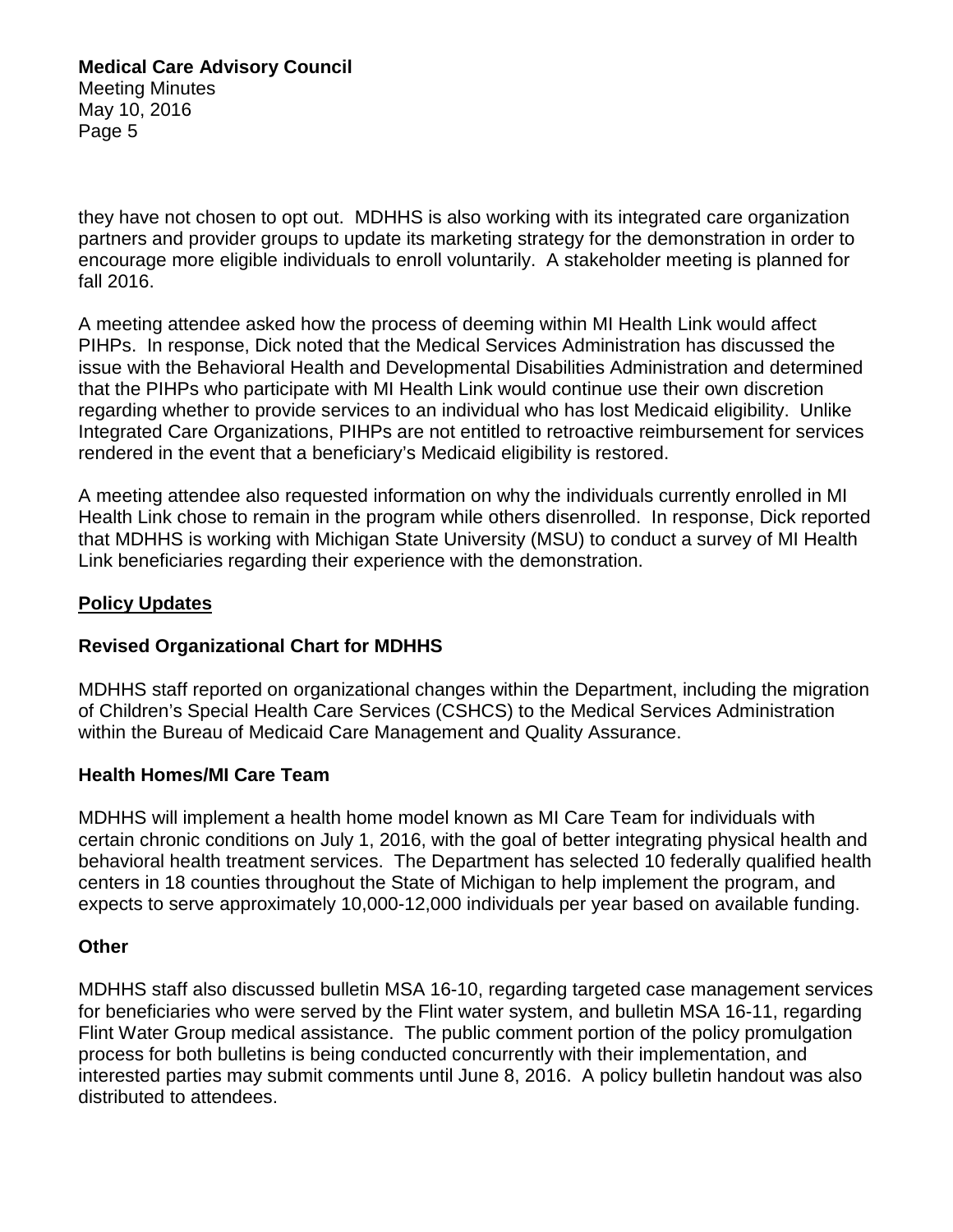A meeting attendee also requested clarification on eligibility requirements for the Women, Infants and Children (WIC) program. In response, MDHHS staff reported that women who are pregnant or nursing, infants and children under the age of five who are eligible for Medicaid are also eligible for WIC. The Department is also preparing to issue a press release to clarify WIC eligibility requirements.

The meeting was adjourned at 3:45 p.m.

## **Next Meeting: August 9, 2016**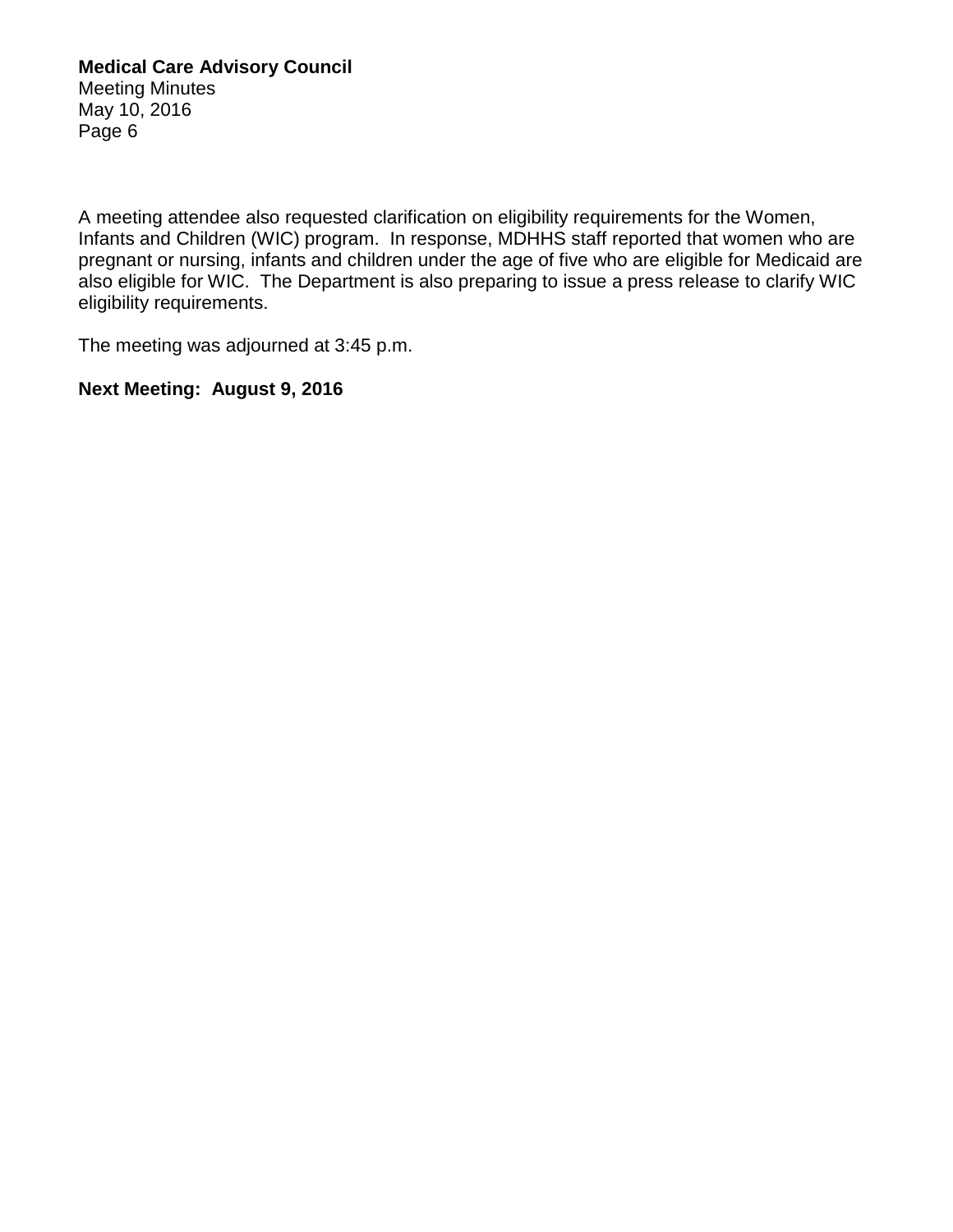

# **MI HEALTH ACCOUNT**



# **EXECUTIVE SUMMARY REPORT**

**JUNE 2016**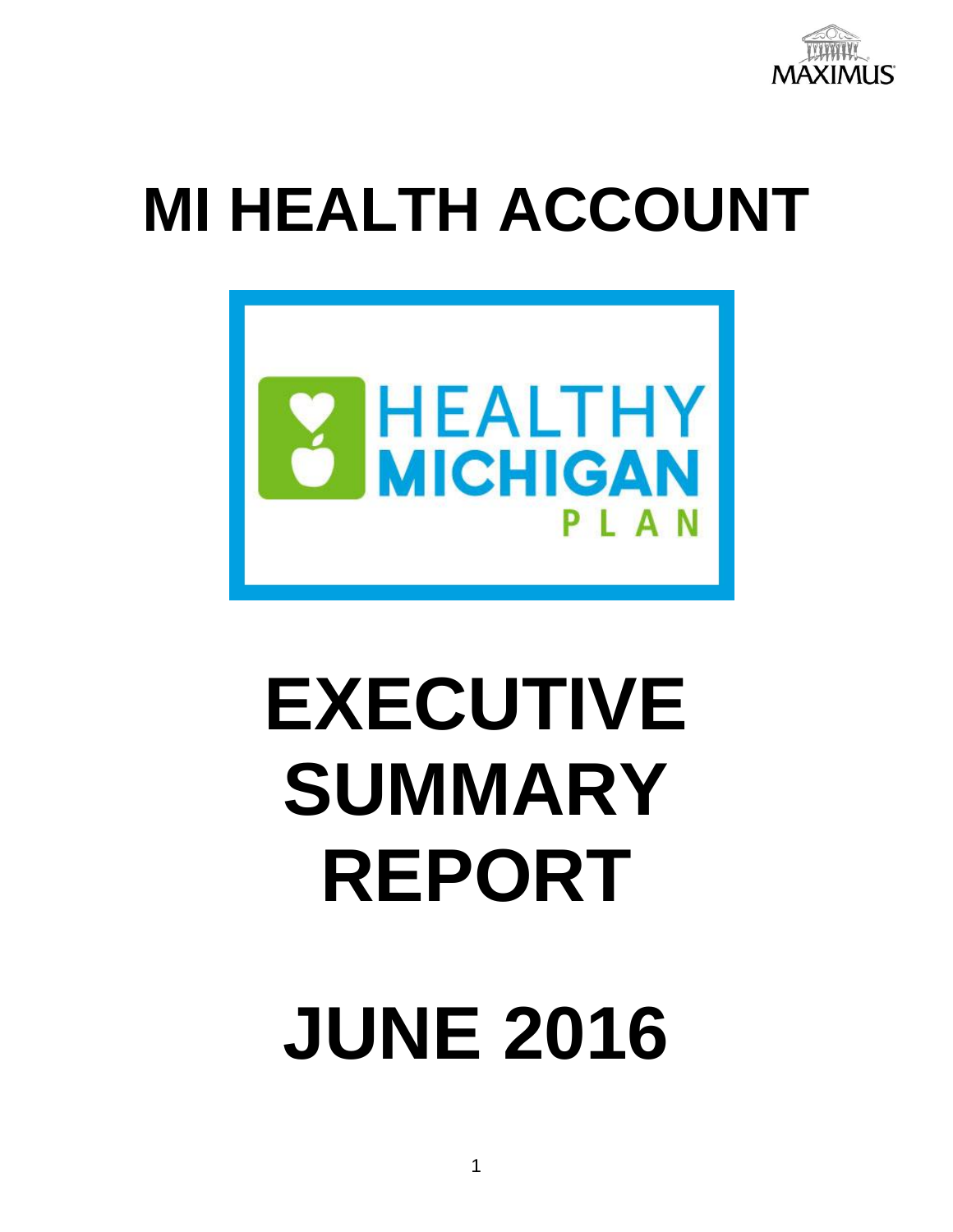

MAXIMUS contracts with each Healthy Michigan Plan health plan to operate the MI Health Account (MIHA). The MIHA documents health care costs and payments for health plan members eligible for the Healthy Michigan Plan. Any amount the beneficiary owes to the MIHA is reflected in the quarterly statement that is mailed to the beneficiary. The MIHA quarterly statement shows the total amount owed for co-pays and/or contributions.

A co-pay is a fixed amount beneficiaries pay for a health care service. Before a beneficiary is enrolled in managed care, the beneficiary will pay any co-pays directly to their provider at the time of service. Once enrolled in managed care, co-pays for health plan covered services will be paid into the MIHA.

A contribution is the amount of money that is paid toward health care coverage. **Beneficiaries with incomes at or below 100% of the Federal Poverty Level (FPL) will NOT have a contribution.** Beneficiaries above 100% FPL are required to pay contributions that are based on income and family size. The quarterly statement informs beneficiaries what to pay for co-pays and contributions each month for the next three months, includes payment coupons with instructions on how to make a payment, as well as tips on how to reduce costs (Healthy Behavior incentives). The statement lists the services the beneficiary has received, the amount the beneficiary has paid, what amount they still need to pay, and the amount the health plan has paid.

## Quarterly Statement Mailing Guidelines

- The first quarterly statement is mailed six months after a beneficiary joins a health plan. After that, quarterly statements are sent every three months.
- A beneficiary follows his or her own enrollment quarter based on their enrollment effective date**.**
- Quarterly statements are mailed by the  $15<sup>th</sup>$  calendar day of each month
- Statements are not mailed to beneficiaries if there are no health care services to display or payment due for a particular quarter.

Chart 1 displays the statement mailing activity for the past three months. It also displays the calendar year totals since January 2016 and the program totals from October 2014 to March 2016.

| <b>Chart 1: Account Statement Mailing</b>         |                                    |                                                          |                                                                        |                                                                                    |                                                                          |
|---------------------------------------------------|------------------------------------|----------------------------------------------------------|------------------------------------------------------------------------|------------------------------------------------------------------------------------|--------------------------------------------------------------------------|
| <b>Month</b><br><b>Statement</b><br><b>Mailed</b> | <b>Statements</b><br><b>Mailed</b> | <b>Statements</b><br><b>Requiring</b><br>a Copay<br>Only | <b>Statements</b><br><b>Requiring a</b><br><b>Contribution</b><br>Only | <b>Statements</b><br><b>Requiring a</b><br><b>Copay and</b><br><b>Contribution</b> | Percentage of<br><b>Statements</b><br><b>Requiring</b><br><b>Payment</b> |
| $Jan-16$                                          | 86,889                             | 12,562                                                   | 12,048                                                                 | 6,280                                                                              | 35.55%                                                                   |
| <b>Feb-16</b>                                     | 60,514                             | 8,991                                                    | 9,138                                                                  | 5,080                                                                              | 38.26%                                                                   |
| Mar-16                                            | 80,639                             | 16,737                                                   | 6,347                                                                  | 8,601                                                                              | 39.30%                                                                   |
| <b>Calendar YTD</b>                               | 228,042                            | 38,233                                                   | 27,533                                                                 | 19,964                                                                             | 37.59%                                                                   |
| <b>Program Total</b>                              | 1,141,920                          | 268,987                                                  | 102,512                                                                | 111,129                                                                            | 42.26%                                                                   |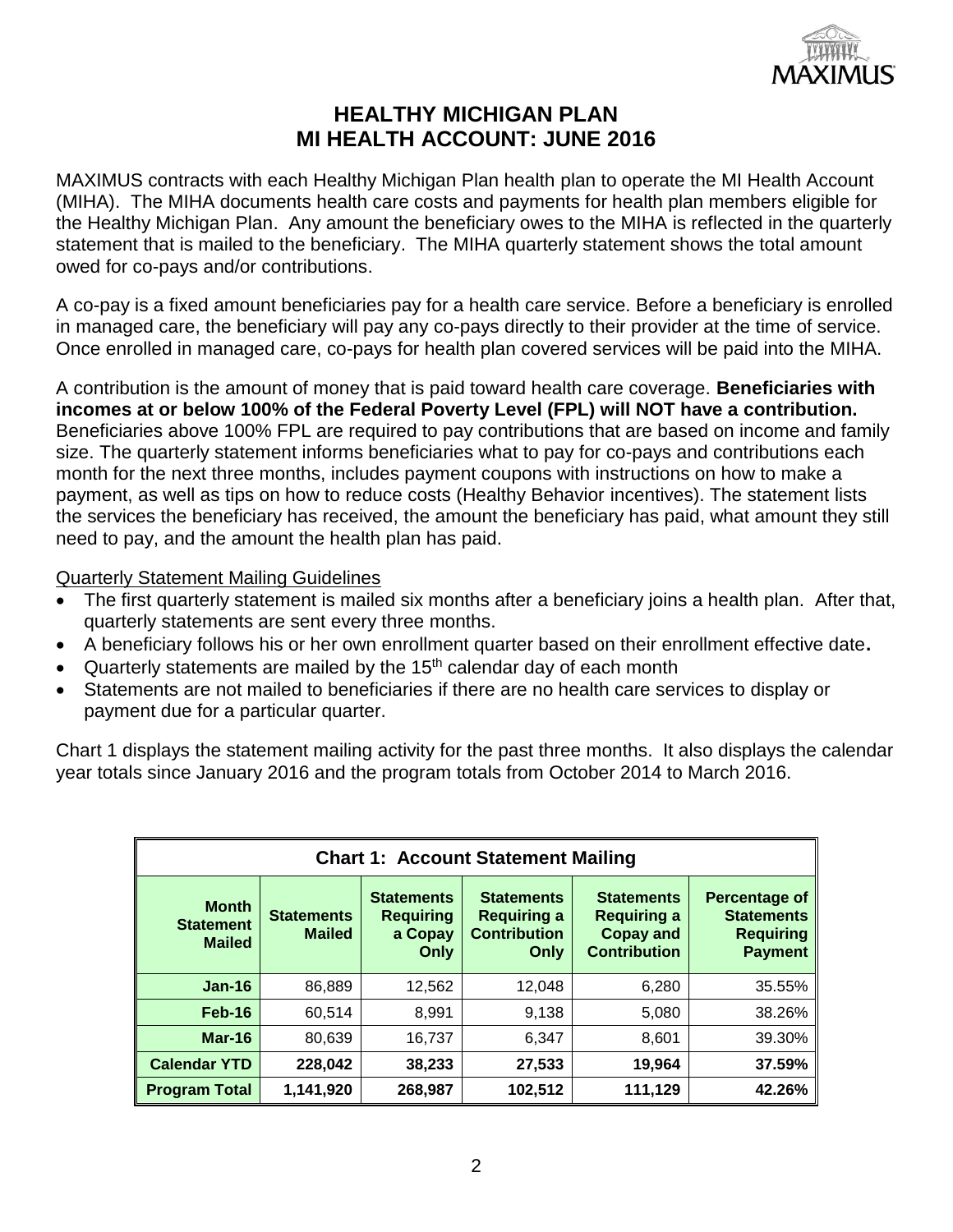

Payments for the MIHA are due on the 15<sup>th</sup> of the month following the month they were billed.

Chart 2 displays a collection history of the number of beneficiaries that have paid co-pays and contributions. Completed quarterly payment cycles are explained and reflected in Chart 3. Calendar year totals are from January 2016. Program totals are from October 2014 through March 2016. Please note that beneficiaries that pay both co-pays and contributions will show in each chart.

| <b>Chart 2: Collection Amount by Copays/Contributions</b> |                                    |                                    |                                        |                                                         |                                                         |
|-----------------------------------------------------------|------------------------------------|------------------------------------|----------------------------------------|---------------------------------------------------------|---------------------------------------------------------|
|                                                           |                                    | Copays                             |                                        |                                                         |                                                         |
| <b>Statement</b><br><b>Month</b>                          | Amount of<br>copays owed           | Amount of<br>copays paid           | Percentage of<br>copays paid           | Number of<br>beneficiaries<br>who owed<br>copays        | Number of<br>beneficiaries<br>who paid<br>copays        |
| <b>Jan-16</b>                                             | \$87,538.66                        | \$32,906.62                        | 38%                                    | 18,842                                                  | 7,307                                                   |
| Feb-16                                                    | \$67,493.20                        | \$25,845.97                        | 38%                                    | 14,071                                                  | 5,577                                                   |
| Mar-16                                                    | \$240,275.66                       | \$81,598.84                        | 34%                                    | 25,338                                                  | 9,393                                                   |
| <b>Calendar YTD</b>                                       | \$395,307.52                       | \$140,351.43                       | 36%                                    | 58,251                                                  | 22,277                                                  |
| <b>Program Total</b>                                      | \$2,597,268.63                     | \$938,624.71                       | 36%                                    | 379,090                                                 | 136,885                                                 |
|                                                           |                                    | <b>Contributions</b>               |                                        |                                                         |                                                         |
| <b>Statement</b><br><b>Month</b>                          | Amount of<br>contributions<br>owed | Amount of<br>contributions<br>paid | Percentage of<br>contributions<br>paid | Number of<br>beneficiaries<br>who owed<br>contributions | Number of<br>beneficiaries<br>who paid<br>contributions |
| <b>Jan-16</b>                                             | \$957,421.78                       | \$293,058.60                       | 31%                                    | 18,328                                                  | 6,896                                                   |
| <b>Feb-16</b>                                             | \$727,890.65                       | \$226,736.78                       | 31%                                    | 14,218                                                  | 5,575                                                   |
| <b>Mar-16</b>                                             | \$773,241.37                       | \$201,205.53                       | 26%                                    | 14,948                                                  | 5,262                                                   |
| <b>Calendar YTD</b>                                       | \$2,458,553.80                     | \$721,000.91                       | 29%                                    | 47,494                                                  | 17,733                                                  |
| <b>Program Total</b>                                      | \$11,588,307.35                    | \$3,502,588.93                     | 30%                                    | 213,634                                                 | 78,826                                                  |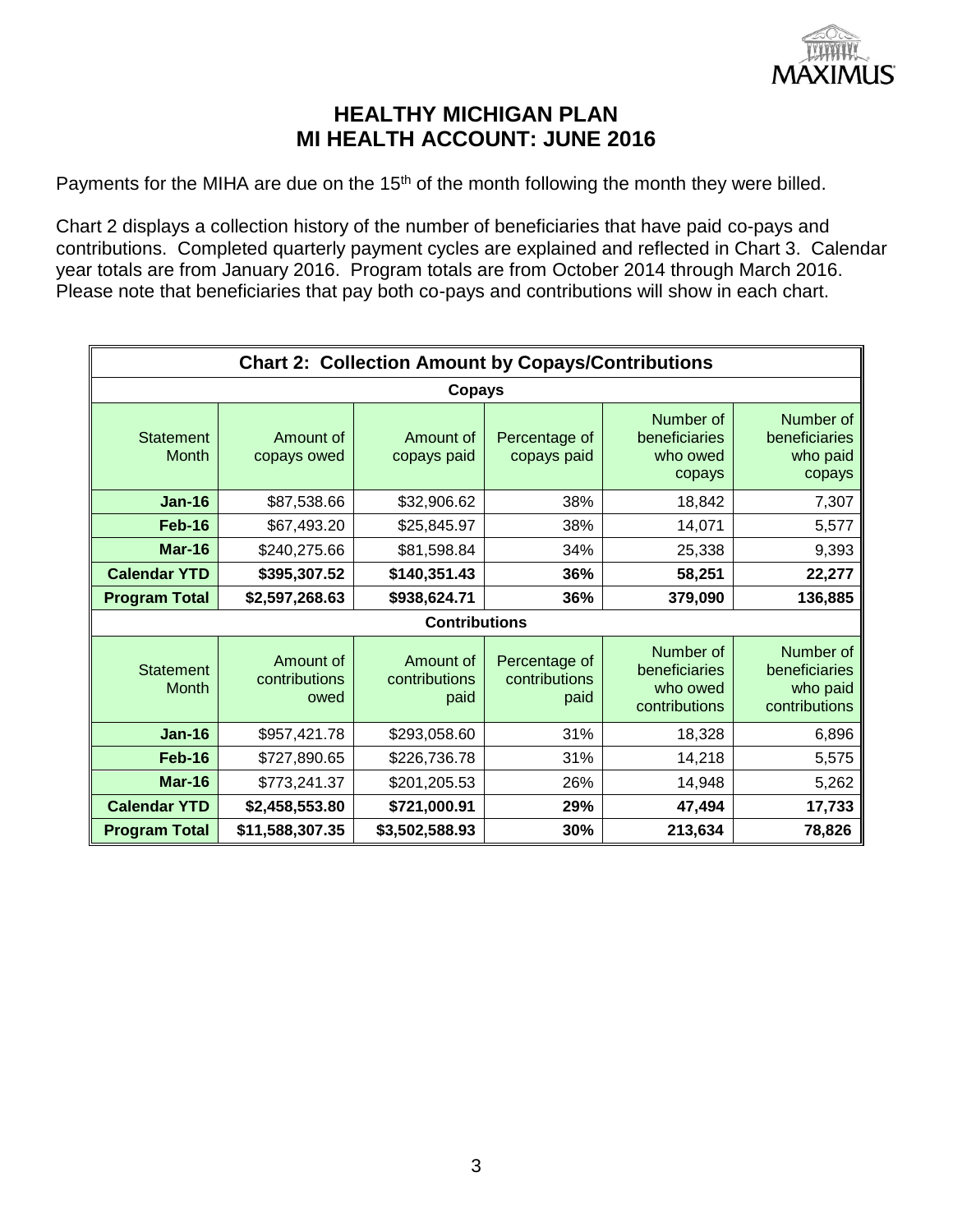

Chart 3 displays the total amount collected by completed quarter, by enrollment month. For example, beneficiaries who enrolled in May 2014 received their first quarterly statement in November 2014. These individuals had until February 2015 to pay in full, which constitutes a completed quarter. Please note that the Percentage Collected will change even in completed quarters because payments received are applied to the oldest invoice owed.

| <b>Chart 3: Quarterly Collection</b> |                             |                       |                                   |                                |  |
|--------------------------------------|-----------------------------|-----------------------|-----------------------------------|--------------------------------|--|
| <b>Enrollment</b><br><b>Month</b>    | <b>Quarterly Pay Cycles</b> | <b>Amount</b><br>Owed | <b>Amount</b><br><b>Collected</b> | Percentage<br><b>Collected</b> |  |
|                                      | Oct 2014 - Dec 2014         | \$24,297.41           | \$14,014.18                       | 57.68%                         |  |
|                                      | Jan 2015 - Mar 2015         | \$201,864.83          | \$104,977.54                      | 52.00%                         |  |
|                                      | Apr 2015 - Jun 2015         | \$170,894.52          | \$77,999.83                       | 45.64%                         |  |
| Apr-14                               | Jul 2015 - Sep 2015         | \$163,070.66          | \$71,718.85                       | 43.98%                         |  |
|                                      | Oct 2015 - Dec 2015         | \$155,784.68          | \$58,995.73                       | 37.87%                         |  |
|                                      | Jan 2016 - Mar 2016         | \$127,668.02          | \$45,120.83                       | 35.34%                         |  |
|                                      | Nov 2014 - Jan 2015         | \$40,293.73           | \$22,729.47                       | 56.41%                         |  |
|                                      | Feb 2015 - Apr 2015         | \$62,221.29           | \$31,456.01                       | 50.56%                         |  |
| May-14                               | May 2015 - Jul 2015         | \$48,835.94           | \$24,070.34                       | 49.29%                         |  |
|                                      | Aug 2015 - Oct 2015         | \$40,442.14           | \$19,820.50                       | 49.01%                         |  |
|                                      | Nov 2015 - Jan 2016         | \$40,040.89           | \$17,774.48                       | 44.39%                         |  |
|                                      | Feb 2016 - Apr 2016         | \$37,837.52           | \$14,047.40                       | 37.13%                         |  |
|                                      | Dec 2014 - Feb 2015         | \$475,437.28          | \$280,096.49                      | 58.91%                         |  |
|                                      | Mar 2015 - May 2015         | \$376,765.97          | \$205,248.61                      | 54.48%                         |  |
| <b>Jun-14</b>                        | Jun 2015 - Aug 2015         | \$355,839.06          | \$197,020.94                      | 55.37%                         |  |
|                                      | Sep 2015 - Nov 2015         | \$335,608.69          | \$169,275.49                      | 50.44%                         |  |
|                                      | Dec 2015 - Feb 2016         | \$242,039.86          | \$107,484.51                      | 44.41%                         |  |
|                                      | Mar 2016 - May 2016         | \$272,432.96          | \$108,528.41                      | 39.84%                         |  |
|                                      | Jan 2015 - Mar 2015         | \$370,037.92          | \$178,033.05                      | 48.11%                         |  |
|                                      | Apr 2015 - Jun 2015         | \$277,430.67          | \$119,571.84                      | 43.10%                         |  |
| <b>Jul-14</b>                        | Jul 2015 - Sep 2015         | \$249,231.82          | \$111,950.09                      | 44.92%                         |  |
|                                      | Oct 2015 - Dec 2015         | \$231,149.45          | \$89,667.24                       | 38.79%                         |  |
|                                      | Jan 2016 - Mar 2016         | \$183,973.38          | \$67,148.20                       | 36.50%                         |  |
|                                      | Feb 2015 - Apr 2015         | \$182,457.95          | \$90,864.57                       | 49.80%                         |  |
|                                      | May 2015 - Jul 2015         | \$133,672.95          | \$57,621.13                       | 43.11%                         |  |
| <b>Aug-14</b>                        | Aug 2015 - Oct 2015         | \$109,152.47          | \$52,679.80                       | 48.26%                         |  |
|                                      | Nov 2015 - Jan 2016         | \$105,458.36          | \$43,960.09                       | 41.68%                         |  |
|                                      | Feb 2016 - Apr 2016         | \$100,991.58          | \$33,131.03                       | 32.81%                         |  |

**Chart 3 continued on page 5**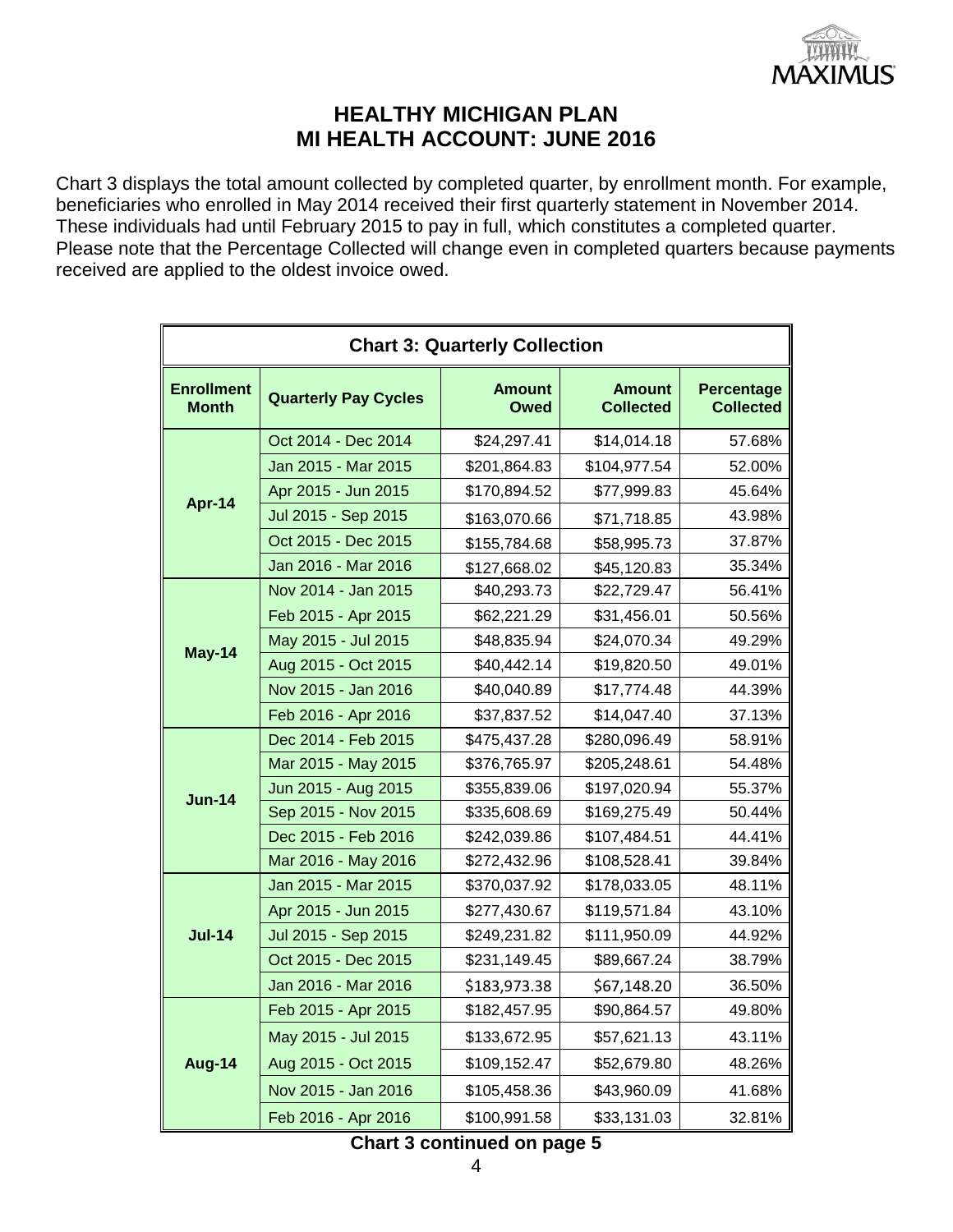

## **Chart 3 continued from page 4**

| <b>Enrollment</b><br><b>Month</b> | <b>Quarterly Pay Cycles</b> | <b>Amount</b><br><b>Owed</b> | <b>Amount</b><br><b>Collected</b> | Percentage<br><b>Collected</b> |
|-----------------------------------|-----------------------------|------------------------------|-----------------------------------|--------------------------------|
|                                   | Mar 2015 - May 2015         | \$227,455.21                 | \$99,273.11                       | 43.65%                         |
| <b>Sep-14</b>                     | Jun 2015 - Aug 2015         | \$161,203.56                 | \$62,431.28                       | 38.73%                         |
|                                   | Sep 2015 - Nov 2015         | \$153,547.38                 | \$58,423.36                       | 38.05%                         |
|                                   | Dec 2015 - Feb 2016         | \$124,773.56                 | \$40,944.39                       | 32.81%                         |
|                                   | Mar 2016 - May 2016         | \$141,081.94                 | \$36,457.59                       | 25.84%                         |
|                                   | Apr 2015 - Jun 2015         | \$186,496.55                 | \$79,458.83                       | 42.61%                         |
| <b>Oct-14</b>                     | Jul 2015 - Sep 2015         | \$135,666.70                 | \$53,293.50                       | 39.28%                         |
|                                   | Oct 2015 - Dec 2015         | \$129,677.15                 | \$47,604.47                       | 36.71%                         |
|                                   | Jan 2016 - Mar 2016         | \$113,150.12                 | \$39,287.99                       | 34.72%                         |
|                                   | May 2015 - Jul 2015         | \$206,406.05                 | \$86,008.87                       | 41.67%                         |
| <b>Nov-14</b>                     | Aug 2015 - Oct 2015         | \$135,961.12                 | \$50,468.43                       | 37.12%                         |
|                                   | Nov 2015 - Jan 2016         | \$136,700.04                 | \$52,525.21                       | 38.42%                         |
|                                   | Feb 2016 - Apr 2016         | \$142,242.82                 | \$44,114.16                       | 31.01%                         |
| <b>Dec-14</b>                     | Jun 2015 - Aug 2015         | \$112,068.61                 | \$50,303.19                       | 44.89%                         |
|                                   | Sep 2015 - Nov 2015         | \$86,269.12                  | \$32,987.15                       | 38.24%                         |
|                                   | Dec 2015 - Feb 2016         | \$68,945.13                  | \$24,376.58                       | 35.36%                         |
|                                   | Mar 2016 - May 2016         | \$83,545.25                  | \$24,541.26                       | 29.37%                         |
|                                   | Jul 2015 - Sep 2015         | \$216,960.63                 | \$106,581.82                      | 49.12%                         |
| <b>Jan-15</b>                     | Oct 2015 - Dec 2015         | \$177,622.45                 | \$71,423.82                       | 40.21%                         |
|                                   | Jan 2016 - Mar 2016         | \$156,094.28                 | \$64,082.23                       | 41.05%                         |
|                                   | Aug 2015 - Oct 2015         | \$207,626.65                 | \$93,133.46                       | 44.86%                         |
| <b>Feb-15</b>                     | Nov 2015 - Jan 2016         | \$138,081.48                 | \$59,877.17                       | 43.36%                         |
|                                   | Feb 2016 - Apr 2016         | \$154,912.72                 | \$61,385.33                       | 39.63%                         |
|                                   | Sep 2015 - Nov 2015         | \$220,768.31                 | \$88,812.21                       | 40.23%                         |
| <b>Mar-15</b>                     | Dec 2015 - Feb 2016         | \$103,573.30                 | \$36,914.16                       | 35.64%                         |
|                                   | Mar 2016 - May 2016         | \$108,447.69                 | \$39,058.24                       | 36.02%                         |
| <b>Apr-15</b>                     | Oct 2015 - Dec 2015         | \$268,411.83                 | \$108,935.60                      | 40.59%                         |
|                                   | Jan 2016 - Mar 2016         | \$110,163.16                 | \$56,217.31                       | 51.03%                         |
| <b>May-15</b>                     | Nov 2015 - Jan 2016         | \$175,422.45                 | \$73,706.97                       | 42.02%                         |
|                                   | Feb 2016 - Apr 2016         | \$114,902.84                 | \$49,147.03                       | 42.77%                         |
|                                   | Dec 2015 - Feb 2016         | \$152,091.35                 | \$55,346.94                       | 36.39%                         |
| <b>Jun-15</b>                     | Mar 2016 - May 2016         | \$108,813.08                 | \$35,539.92                       | 32.66%                         |
| <b>Jul-15</b>                     | Jan 2016 - Mar 2016         | \$128,232.13                 | \$54,108.66                       | 42.20%                         |

|  | Chart 3 continued on page 6 |  |  |  |
|--|-----------------------------|--|--|--|
|--|-----------------------------|--|--|--|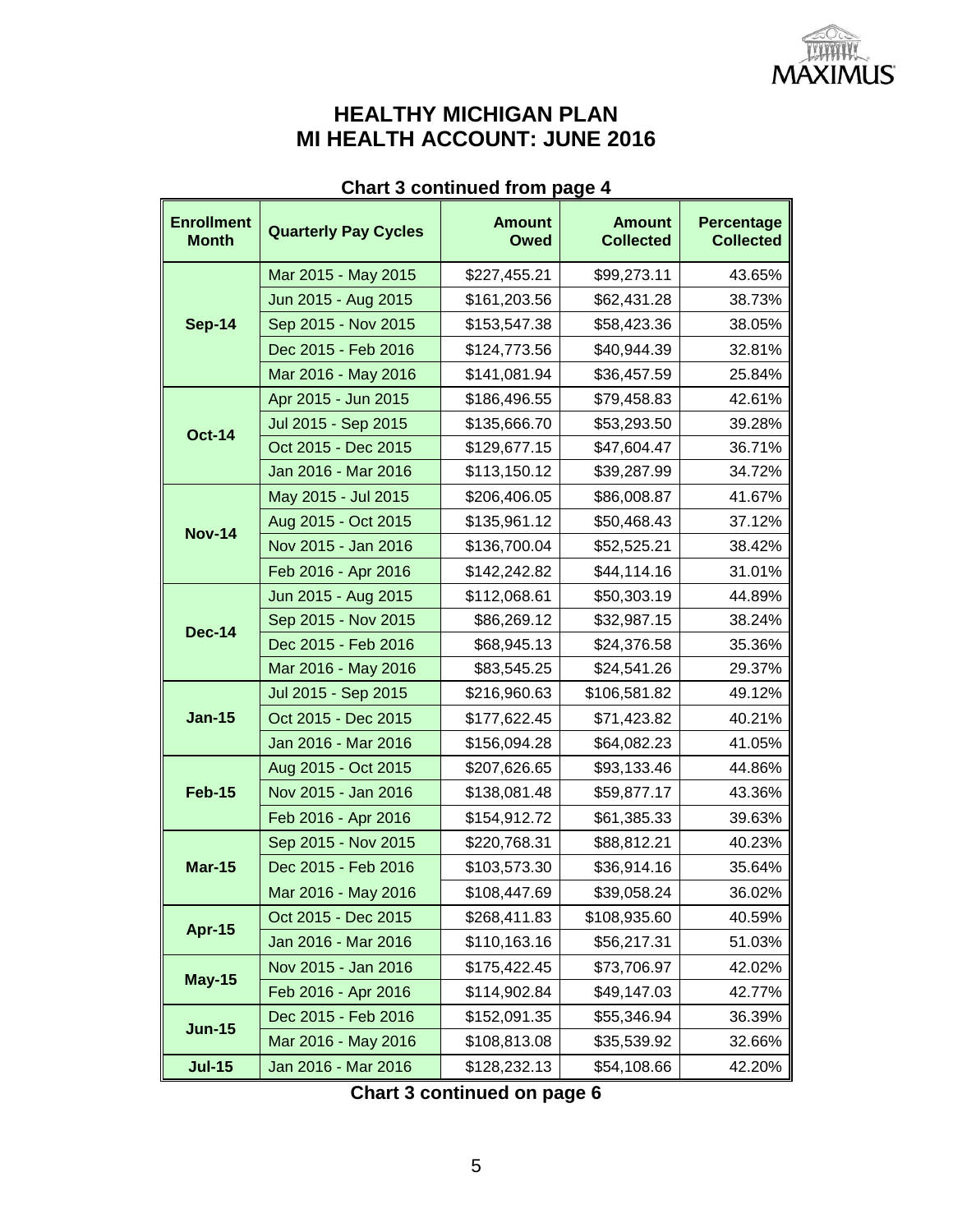

## **Chart 3 continued from page 5**

| <b>Enrollment</b><br><b>Month</b> | <b>Quarterly Pay Cycles</b> | <b>Amount</b><br>Owed | <b>Amount</b><br><b>Collected</b> | <b>Percentage</b><br><b>Collected</b> |
|-----------------------------------|-----------------------------|-----------------------|-----------------------------------|---------------------------------------|
| <b>Aug-15</b>                     | Feb 2016 - Apr 2016         | \$155,487.22          | \$50,757.80                       | 32.64%                                |
| <b>Sep-15</b>                     | Mar 2016 - May 2016         | \$126,809.57          | \$38,678.95                       | 30.50%                                |

Payments for the MIHA can be made one of two ways. Beneficiaries can mail a check or money order to the MIHA payment address. The payment coupon is not required to send in a payment by mail. Beneficiaries also have the option to pay online using a bank account.

Chart 4 displays a three month history of the percentage of payments made into the MIHA.

| <b>Chart 4: Methods of Payment</b>                       |  |               |        |  |  |  |  |
|----------------------------------------------------------|--|---------------|--------|--|--|--|--|
| $Mar-16$<br>$Jan-16$<br>Feb-16                           |  |               |        |  |  |  |  |
| <b>Percent Paid Online</b>                               |  | 29.23% 31.14% | 27.31% |  |  |  |  |
| <b>Percent Paid by Mail</b><br>68.86%   72.69%<br>70.77% |  |               |        |  |  |  |  |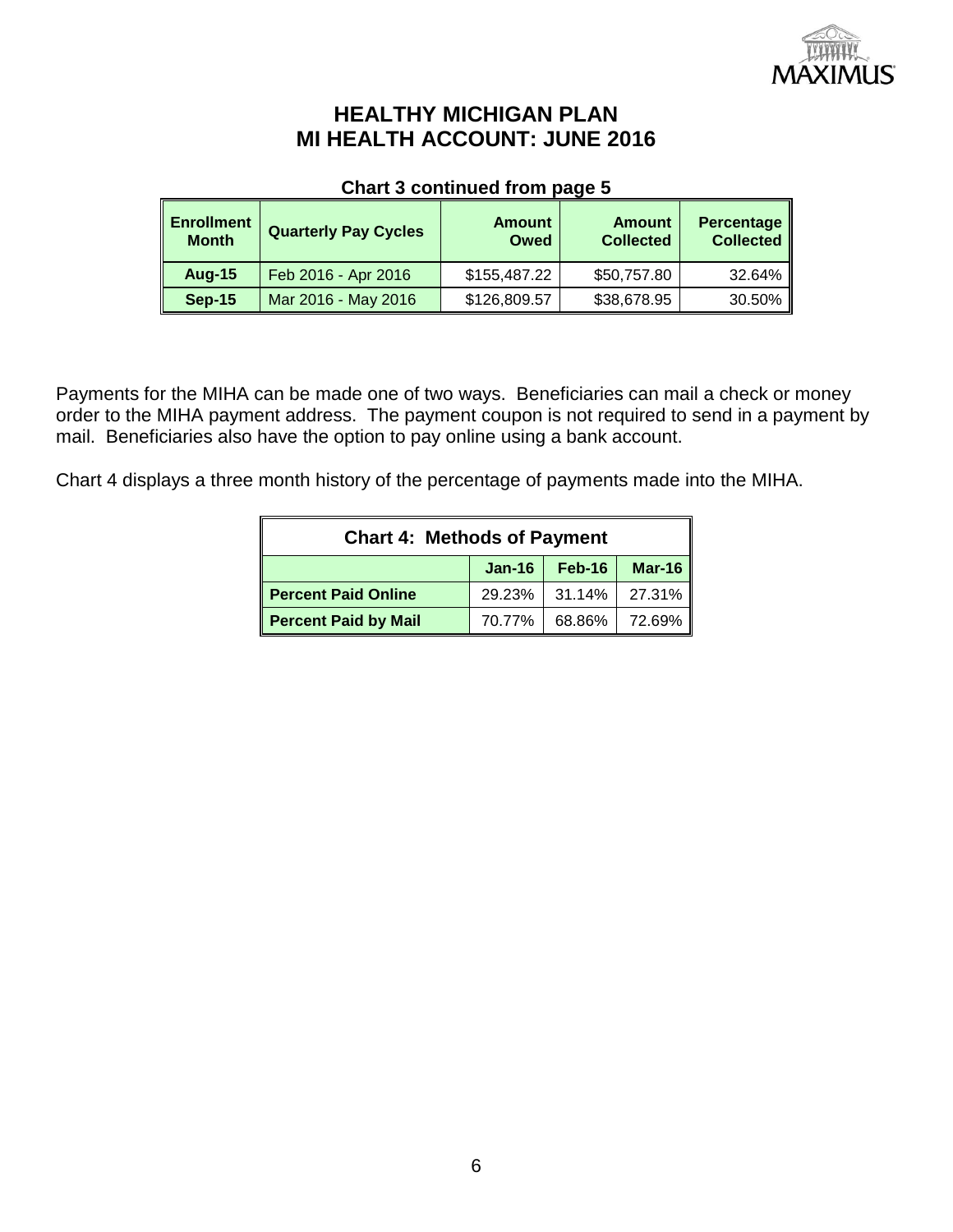

## Adjustment Activities

Beneficiaries are not required to pay co-pays and/or contributions when specific criteria are met. In these cases, an adjustment is made to the beneficiary's quarterly statement.

This includes populations that are exempt; beneficiaries that are under age 21, pregnant, in hospice and Native American beneficiaries. It also includes beneficiaries who were not otherwise exempt, but have met their five percent maximum cost share and beneficiaries whose Federal Poverty Level is no longer in a range that requires a contribution.

Chart 5A shows the number of beneficiaries that met these adjustments for the specified month, calendar year since January 2016 and the cumulative total for the program from October 2014 through March 2016.

| <b>Chart 5A: Adjustment Activities</b>             |        |                  |                     |                         |                    |                 |  |  |
|----------------------------------------------------|--------|------------------|---------------------|-------------------------|--------------------|-----------------|--|--|
|                                                    |        | <b>Jan-16</b>    |                     | Feb-16<br><b>Mar-16</b> |                    |                 |  |  |
|                                                    | #      | <b>Total \$</b>  | #                   | <b>Total \$</b>         | #                  | Total \$        |  |  |
| <b>Beneficiary is under age 21</b>                 | 467    | \$23,310.84      | 515                 | \$26,303.75             | 429                | \$27,115.65     |  |  |
| <b>Pregnancy</b>                                   | 482    | \$17,582.86      | 32                  | \$1,092.68              | 53                 | \$7,213.24      |  |  |
| <b>Hospice</b>                                     | 0      | \$0.00           | $\Omega$            | \$0.00                  | 0                  | \$0.00          |  |  |
| <b>Native American</b>                             | 51     | \$1,097.00       | 45                  | \$912.50                | 50                 | \$765.33        |  |  |
| <b>Five Percent Cost Share Limit</b><br><b>Met</b> | 22,665 | \$296,284.38     | 15,536              | \$236,078.64            | 31,949             | \$581,058.63    |  |  |
| FPL No longer >100% -<br><b>Contribution</b>       | 0      | \$0.00           | $\Omega$            | \$0.00                  | 0                  | \$0.00          |  |  |
| <b>TOTAL</b>                                       | 23,665 | \$338,275.08     | 16,128              | \$264,387.57            | 32,481             | \$616,152.85    |  |  |
|                                                    |        | Jan-16 to Mar-16 | <b>Calendar YTD</b> |                         | <b>Program YTD</b> |                 |  |  |
|                                                    | #      | <b>Total \$</b>  | #                   | <b>Total \$</b>         | #                  | <b>Total \$</b> |  |  |
| <b>Beneficiary is under age 21</b>                 | 1,411  | \$76,730.24      | 1,411               | \$76,730.24             | 6,220              | \$313,870.09    |  |  |
| <b>Pregnancy</b>                                   | 567    | \$25,888.78      | 567                 | \$25,888.78             | 4,844              | \$148,540.35    |  |  |
| <b>Hospice</b>                                     | 0      | \$0.00           | 0                   | \$0.00                  | 0                  | \$0.00          |  |  |
| <b>Native American</b>                             | 146    | \$2,774.83       | 146                 | \$2,774.83              | 640                | \$26,993.83     |  |  |
| <b>Five Percent Cost Share Limit</b><br><b>Met</b> | 70,150 | \$1,113,421.65   | 70,150              | \$1,113,421.65          | 404,561            | \$5,967,428.79  |  |  |
| FPL No longer >100% -<br><b>Contribution</b>       | 0      | \$0.00           | $\Omega$            | \$0.00                  | 20                 | \$1,152.50      |  |  |
| <b>TOTAL</b>                                       | 72,274 | \$1,218,815.50   | 72,274              | \$1,218,815.50          | 416,285            | \$6,457,985.56  |  |  |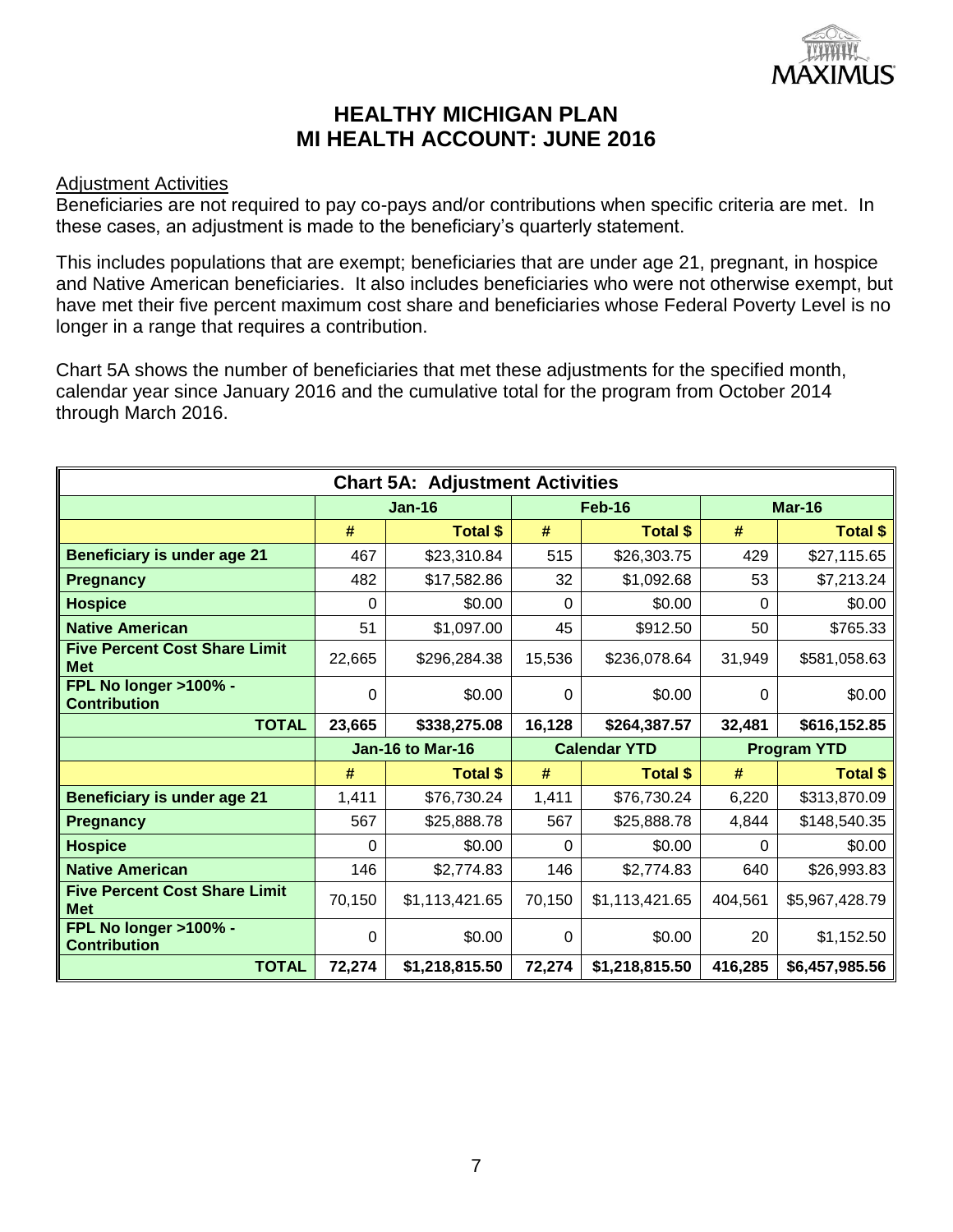

## Healthy Behavior Incentives

Beneficiaries may qualify for reductions in co-pays and/or contributions due to Healthy Behavior incentives. All health plans offer enrolled beneficiaries financial incentives that reward healthy behaviors and personal responsibility. To be eligible for incentives a beneficiary must first complete a health risk assessment (HRA) with their primary care provider (PCP) and agree to address or maintain health behaviors.

*Co-pays* – Beneficiaries can receive a 50% reduction in co-pays once they have paid 2% of their income in co-pays AND agree to address or maintain healthy behaviors.

*Contributions* - Beneficiaries can receive a 50% reduction in contributions if they complete an HRA with a PCP attestation AND agree to address or maintain healthy behaviors.

*Gift Cards –* Beneficiaries at or below 100% FPL receive a \$50.00 gift card if they complete an HRA with a PCP attestation AND agree to address or maintain healthy behaviors.

Chart 5B shows the number of beneficiaries that qualified for a reduction in co-pays and/or contributions due to Healthy Behavior incentives for the specified month, calendar year since January 2016 and the cumulative total for the program from October 2014 through March 2016.

| <b>Chart 5B: Healthy Behaviors</b> |          |                  |                     |                 |                    |                 |  |  |
|------------------------------------|----------|------------------|---------------------|-----------------|--------------------|-----------------|--|--|
|                                    | $Jan-16$ |                  | Feb-16              |                 |                    | Mar-16          |  |  |
|                                    | #        | <b>Total \$</b>  | #                   | <b>Total \$</b> | #                  | <b>Total \$</b> |  |  |
| Co-pay                             | 983      | \$5,736.61       | 723                 | \$1,817.84      | 1,310              | \$9,301.02      |  |  |
| <b>Contribution</b>                | 2,891    | \$101,650.78     | 2,416               | \$82,573.83     | 2,677              | \$110,527.14    |  |  |
| <b>Gift Cards</b>                  | 3,786    | n/a              | 2,794               | n/a             | 2,775              | n/a             |  |  |
| <b>TOTAL</b>                       | 7,660    | \$107,387.39     | 5,933               | \$84,391.67     | 6,762              | \$119,828.16    |  |  |
|                                    |          | Jan-16 to Mar-16 | <b>Calendar YTD</b> |                 | <b>Program YTD</b> |                 |  |  |
|                                    | #        | <b>Total \$</b>  | #                   | <b>Total \$</b> | #                  | <b>Total \$</b> |  |  |
| Co-pay                             | 3,016    | \$16,855.47      | 3,016               | \$16,855.47     | 4,263              | \$21,897.99     |  |  |
| <b>Contribution</b>                | 7,984    | \$294,751.75     | 7,984               | \$294,751.75    | 31,034             | \$1,047,913.44  |  |  |
| <b>Gift Cards</b>                  | 9,355    | n/a              | 9,355               | n/a             | 74,120             | n/a             |  |  |
| <b>TOTAL</b>                       | 20,355   | \$311,607.22     | 20,355              | \$311,607.22    | 109,417            | \$1,069,811.43  |  |  |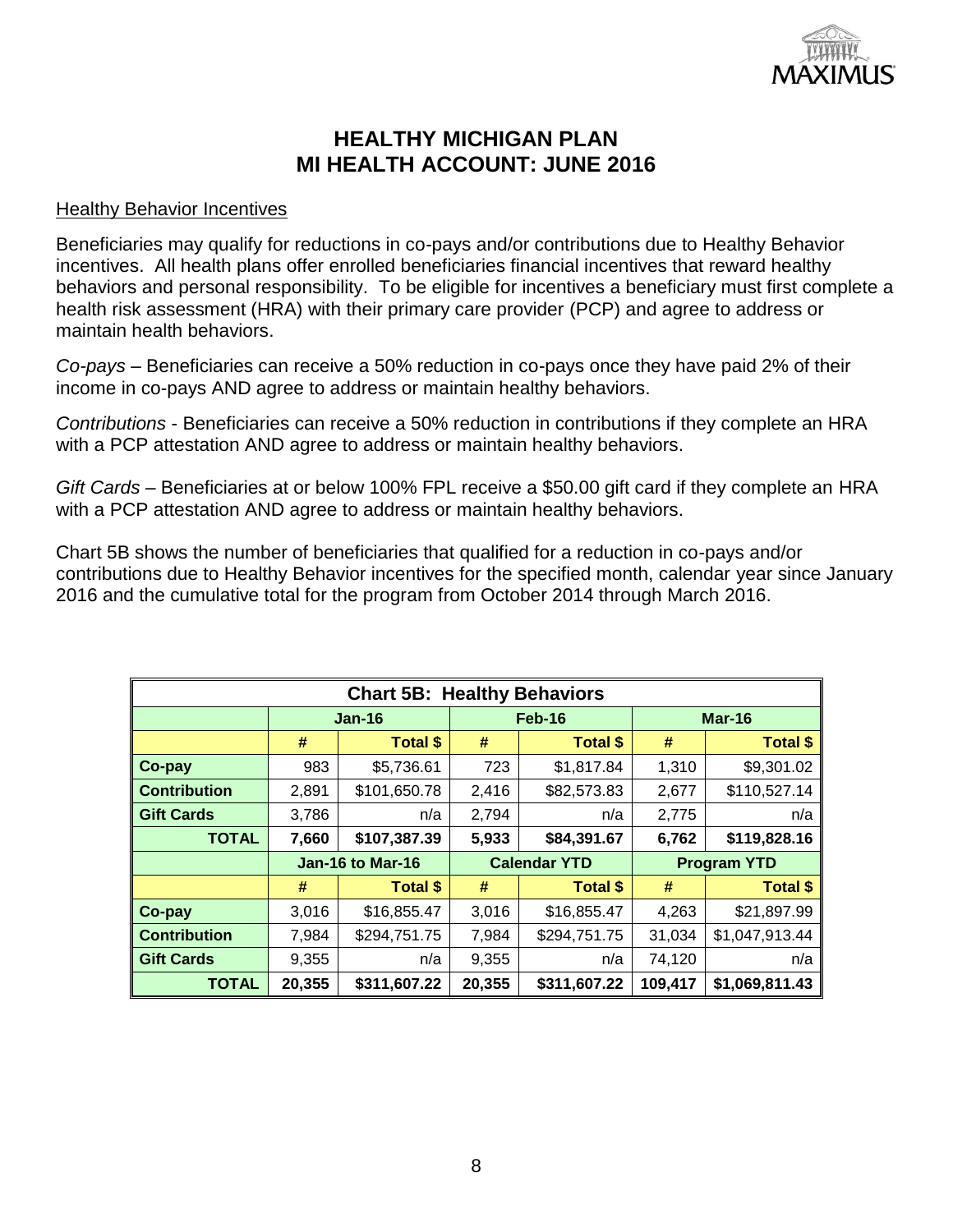

Beneficiaries that do not pay three consecutive months they have been billed co-pays or contributions are considered "consistently failing to pay (CFP)" status. Once a beneficiary is in CFP status, the following language is added to the quarterly statement: "If your account is overdue, you may have a penalty. For example, if you have a healthy behavior reduction, you could lose it. Your information may also be sent to the Michigan Department of Treasury. They can take your overdue amount from your tax refund or future lottery winnings. Your doctor cannot refuse to see you because of an overdue amount." Beneficiaries that are in CFP status and have a total amount owed of at least \$50 can be referred to the Department of Treasury for collection. Beneficiaries that have not paid at least 50% of their total contributions and co-pays billed to them in the past 12 months can also be referred to the Department of Treasury for collection.

Chart 6 displays the past due collection history and the number of beneficiaries that have past due balances that can be collected through the Department of Treasury. These numbers are cumulative from quarter to quarter.

| <b>Chart 6: Past Due Collection Amounts</b> |                                                                     |                                                                                                                      |  |  |  |
|---------------------------------------------|---------------------------------------------------------------------|----------------------------------------------------------------------------------------------------------------------|--|--|--|
| <b>Month</b>                                | # of Beneficiaries<br>with Past Due<br><b>Co-pays/Contributions</b> | # of Beneficiaries with<br><b>Past Due</b><br><b>Co-pays/Contributions</b><br>that Can be Sent to<br><b>Treasury</b> |  |  |  |
| $Jan-16$                                    | 74,026                                                              | 4,948                                                                                                                |  |  |  |
| Feb-16                                      | 82,216                                                              | 2,984                                                                                                                |  |  |  |
| Mar-16                                      | 87,850                                                              | 5.080                                                                                                                |  |  |  |

Chart 7 displays the total amount of past due invoices according to the length of time the invoice has been outstanding. Each length of time displays the unique number of beneficiaries for that time period. The total number of delinquent beneficiaries is also listed along with the corresponding delinquent amount owed.

| <b>Chart 7: Delinguent Copay and Contribution Amounts by Aging Category</b> |              |                   |                   |              |                |                |  |
|-----------------------------------------------------------------------------|--------------|-------------------|-------------------|--------------|----------------|----------------|--|
| <b>Days</b>                                                                 | $0-30$ Days  | <b>31-60 Days</b> | <b>61-90 Days</b> | 91-120 Days  | $>120$ Days    | <b>TOTAL</b>   |  |
| <b>Amount Due</b>                                                           | \$791,261.23 | \$662,441.40      | \$595,857.71      | \$520,936.37 | \$4,387,630.35 | \$6,958,127.06 |  |
| <b>Number of</b><br><b>Beneficiaries</b><br><b>That Owe</b>                 | 64,087       | 53,723            | 47,521            | 39,589       | 95,801         | 140,064        |  |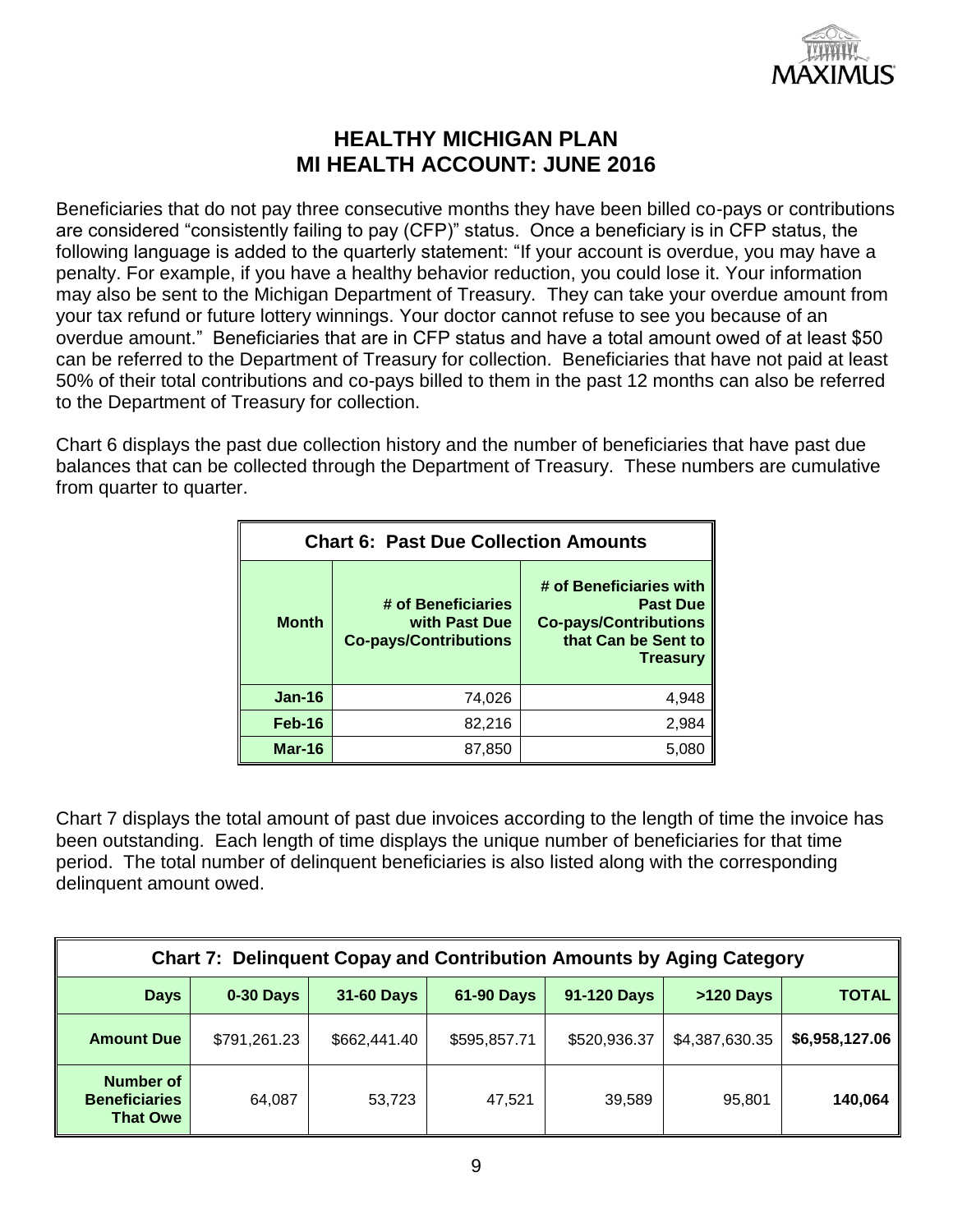

Beneficiaries are mailed a letter that informs them of the amount that could be garnished by the Department of Treasury. This pre-garnishment notice is mailed each year in July. Beneficiaries are given 30 days from the date of the letter to make a payment or file a dispute with the Department of Health and Human Services (DHHS) for the amount owed.

Chart 8 displays the beneficiary payment activity as a result of the pre-garnishment notice.

| <b>Chart 8: Pre-Garnishment Notices</b> |                                                                                        |                                       |                                                                                                 |                                                   |  |  |  |  |
|-----------------------------------------|----------------------------------------------------------------------------------------|---------------------------------------|-------------------------------------------------------------------------------------------------|---------------------------------------------------|--|--|--|--|
| <b>Month/Year</b>                       | # of<br><b>Beneficiaries</b><br>that Received a<br><b>Garnishment</b><br><b>Notice</b> | <b>Total</b><br><b>Amount</b><br>Owed | # of Beneficiaries<br>that Paid<br><b>Following Pre-</b><br><b>Garnishment</b><br><b>Notice</b> | <b>Total</b><br><b>Amount</b><br><b>Collected</b> |  |  |  |  |
| $Jul-15$                                | 5,893                                                                                  | \$589,770.20                          | 2,981                                                                                           | \$78,670.02                                       |  |  |  |  |
| $Jul-16$                                | 0                                                                                      | \$0.00                                | 0                                                                                               | \$0.00                                            |  |  |  |  |
| <b>Calendar YTD</b>                     | 0                                                                                      | \$0.00                                | 0                                                                                               | \$0.00                                            |  |  |  |  |
| <b>Program Total</b>                    | 5,893                                                                                  | \$589,770.20                          | 2,981                                                                                           | \$78,670.02                                       |  |  |  |  |

Beneficiaries are referred to the Department of Treasury each year in November if they still owe at least \$50 following the pre-garnishment notice.

Chart 9 displays the number of beneficiaries that were referred to Treasury.

| <b>Chart 9: Garnishments Sent to Treasury</b> |                                                                  |                                                                   |  |  |  |
|-----------------------------------------------|------------------------------------------------------------------|-------------------------------------------------------------------|--|--|--|
| <b>Month</b>                                  | # of Beneficiaries<br><b>Sent to Treasury</b><br>for Garnishment | <b>Total Amount</b><br><b>Sent to Treasury</b><br>for Garnishment |  |  |  |
| <b>Nov-15</b>                                 | 4.635                                                            | \$460,231.19                                                      |  |  |  |